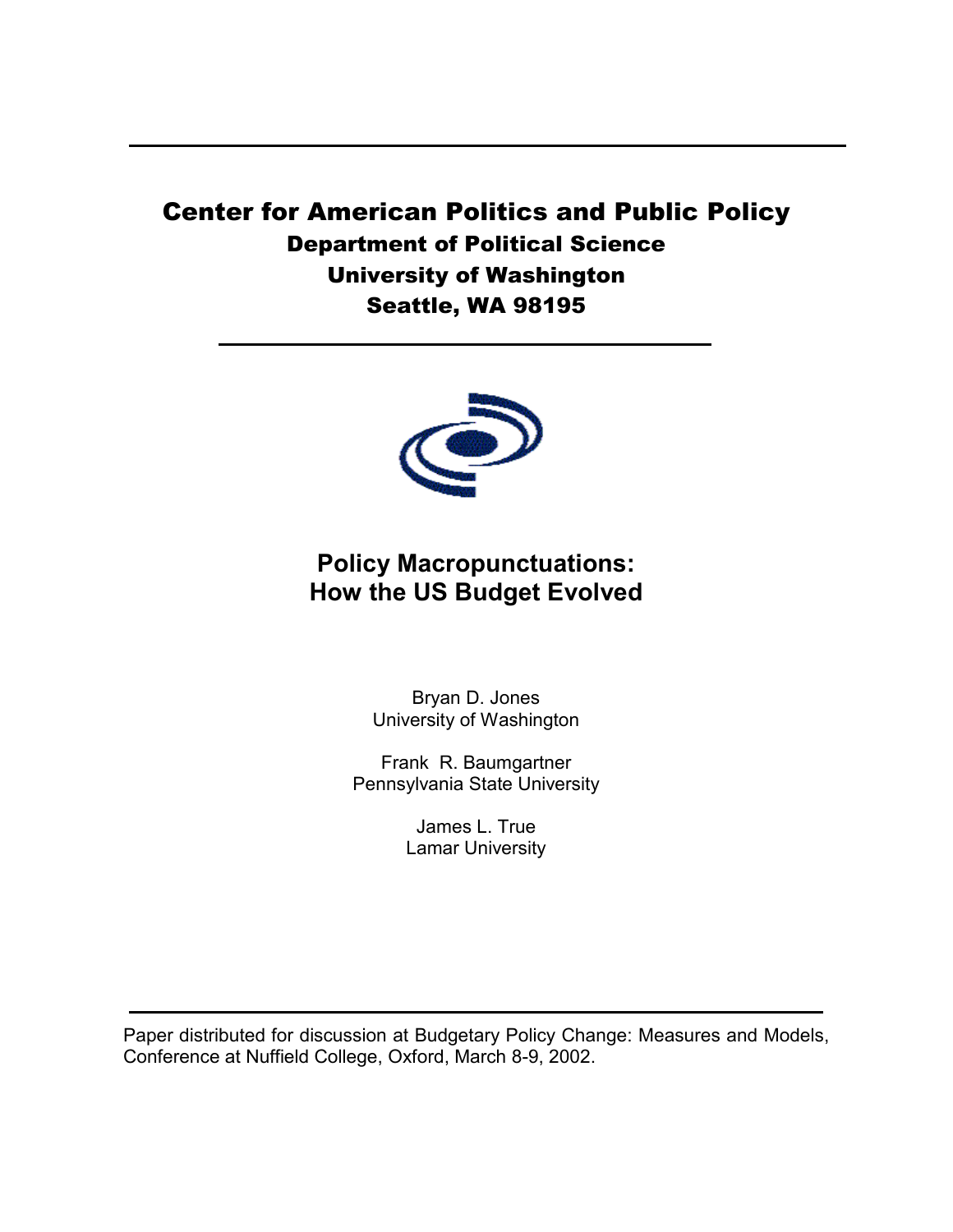# **Policy Macropunctuations: How the US Budget Evolved<sup>1</sup>**

In policymaking, new ways of thinking about public problems, rapid mobilizations of new constituencies, changes in institutional structures, and the selfreinforcing effects of these trends occasionally combine to create dramatic and unpredictable policy changes in an issue area. Such punctuations are an important part of policymaking even if most policies most of the time are subject to no such dramatic events. Rather than making moderate adaptive adjustments to an everchanging environment, political decision-making is sometimes characterized by stasis, when existing decision designs are routinely employed, and sometimes by punctuations, when a slowly growing condition suddenly bursts onto the agendas of a new set of policymakers or when existing decision makers shift attention to new attributes or dimensions of an existing situation. Complex interactive political systems do not react slowly and automatically to changing perceptions or conditions; rather it takes increasing pressure and sometimes a crisis atmosphere to dislodge established ways of thinking about policies.

Issue area by issue area, the political system considers and often adopts major changes or redirections in policy without changing the general consensus about the duties and limits of government. Yet that understanding and the policies and budgets that follow it can also undergo a broad major change that we term a 'macropunctuation'. The result is periods of stability interspersed with occasional, unpredictable, and dramatic change (Baumgartner and Jones 1993; Jones 1994; Dodd 1994; Kelly 1994; Carmines and Stimson, 1989, Jones, Baumgartner, and True 1996).

In this chapter and the chapter that follows, we detail a theory of budgeting that 1) integrates budget theory into a broader model of policymaking; 2) solves the old debate over budget incrementalism; and 3) provides extensive examination of both macro and micro budget choices. The result is an entirely new approach to understanding government budgeting, one that is much more seamlessly integrated into our broader theory of the policy process. This chapter provides a bird's eye view of public budgeting, focusing on "macro-punctuations" in government taxing and spending. In the next chapter, we study budget volatility masked by the macro-level patterns that serve as the focus of this chapter. In the end, we show

- 1) The occurrence of a limited number of distinct macro-punctuations in government budgeting that respond to a combination of external shocks and internal dynamics;
- 2) A pattern of punctuations that cannot be explained by typical political and economic factors: partisan control, public opinion, and economic growth;

 $\overline{a}$ <sup>1</sup> This chapter draws in part on: Bryan D. Jones, Frank R. Baumgartner, and James L. True. 1998. Policy Punctuations: U.S. Budget Authority. 1947-1995. *Journal of Politics* 60: 1-33.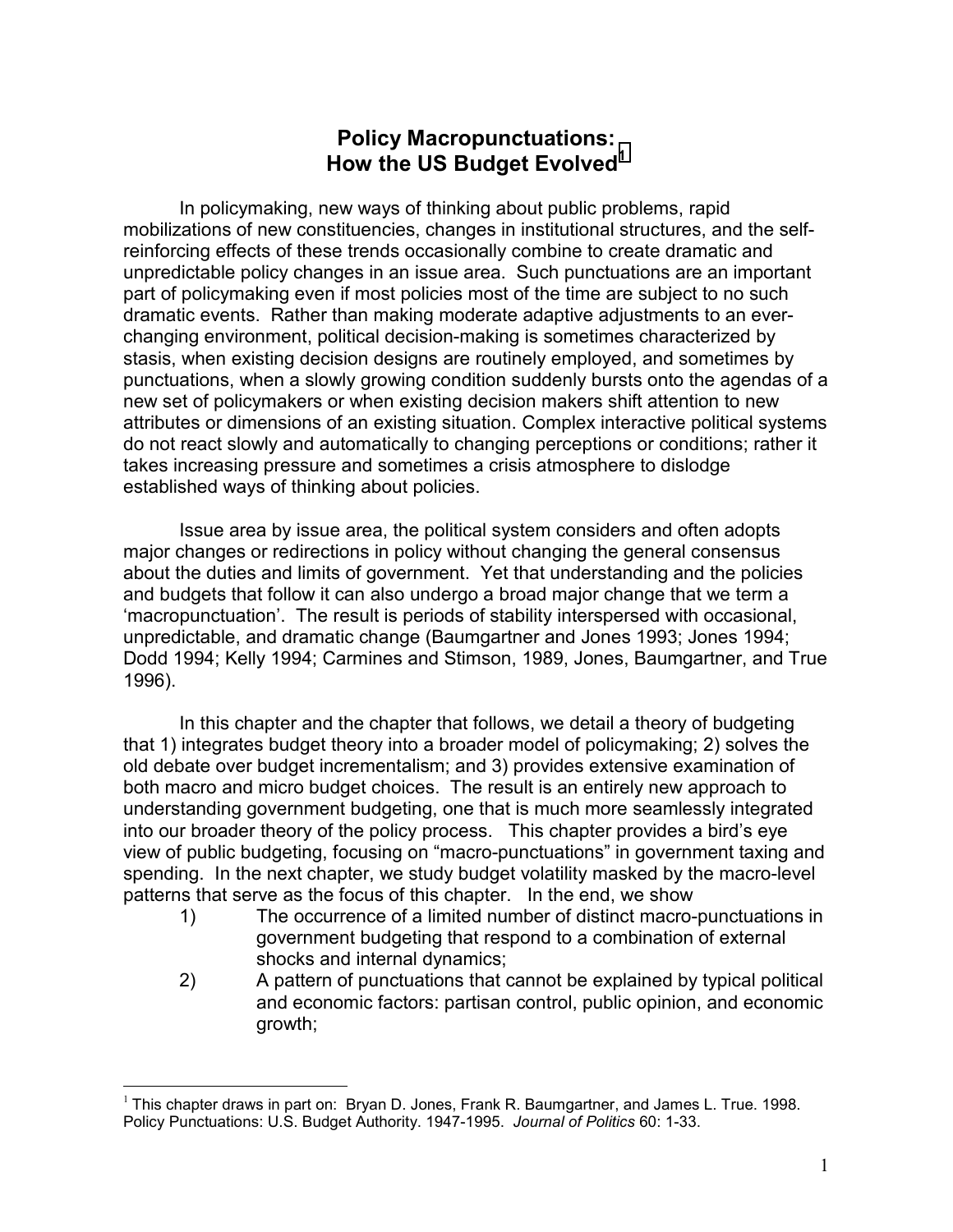- 3) The occurrence of considerable year-to-year volatility in the funding of government programs even in the absence of macro-punctuations; and
- 4) A substantial and distinct decline in budget volatility in the post-war period.

## **Policy Traces**

In the study of policy change, we cannot observe the past directly. Instead we rely on archival traces of past events. These traces can be contemporary accounts, including the reports of participants, news coverage of events, or academic studies of these events. It can also include interpretations of contemporary accounts produced from the written record, such as later recollections of participants or academic reconstructions of these events. Finally, it can include quantitative traces of these events. All of these approaches have validity; all have pitfalls. In this book, we rely primarily on quantitative traces of policy change, but of course we supplement with other sources in our reconstruction of the past.

The most studied, by far, quantitative indicator of past policy change are government budgets. Government budgets indicate the course of public policy: who wins, who loses, and what policy ideas are being implemented. Unfortunately political scientists have failed to produce the long-sought theory of budgeting (see Key, 1940). In general, studies of public budgeting have failed on two scores. They have neither convincingly linked the process of decision-making to budgetary outputs nor have they been able to unify the study of budgets within a broader framework of policy change.

Advantages of the government budget as a time trace of public policy include its seeming constantancy of measurement, its long-running character, and its use of policy content to categorize expenditures. It is also the quantitative indicator that is most subject to misinterpretation. Budget numbers do not always mean what they seem to mean.

### **Public Budgets, Public Decisions**

For better or for worse, the concept of incrementalism has dominated discussion of federal budgeting during the last third of a century. Scholars drawing on Wildavsky (1964) and others have argued that annual budget results tend to drift rather than to shift abruptly. Budgets seem to have been powerfully affected by the concepts of "base" and "fair-share," which assume that each year's budget should be based on the previous allocation and that any increment should be shared relatively equally across categories and agencies.

 The incrementalists based their approach to budget behavior on models of decision-making featuring "considerations of limited rationality in the face of complexity and uncertainty" (Davis, Dempster, and Wildavsky, 1974:421) In that framework, outputs are governed by standard operating procedures, and these SOP's are incremental in nature. Participants have been expected to use incremental decision-rules for three reasons. The first involves the relative ease of reversing mistakes following incremental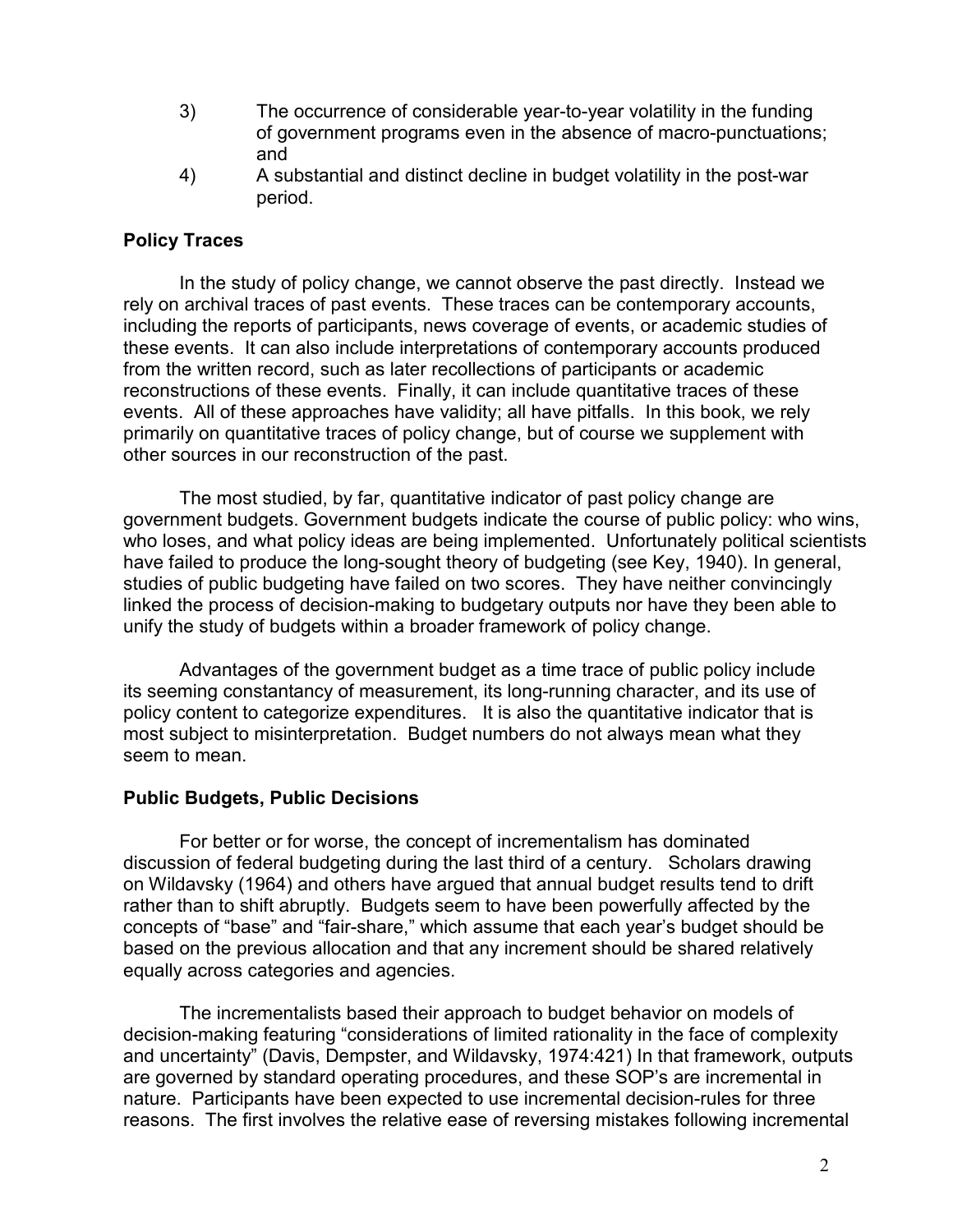changes. The second concerns the desire of participants to establish stable expectations in a complex and uncertain environment. The third concerns the nature of overlapping, conflicting, and interacting institutions in American politics, which push participants toward compromise (Lindblom, 1959; Wildavsky, 1964; Fenno, 1966; Davis, Dempster, and Wildavsky, 1966, 1974).

 The incrementalist theory of budgeting has, it would seem, been thoroughly routed. Critics have noted problems in the models used by Davis, Dempster, and Wildavsky (Natchez and Bupp, 1973; Gist, 1982; Meyers, 1994), in the measures used (Wanat, 1974), in the conceptual clarity of terms (Berry, 1990; Hayes, 1992), and in the nature of the underlying decision-making model (Padgett, 1980). Others have complained of problems in capturing the complexities with simple theories of budgeting, particularly the incremental model (Schick 1988, Rubin 1988, Kiel and Elliott 1992)

The characterization of the early bounded rationalists in budget studies as supportive of incrementalism is not entirely true. Davis, Dempster, and Wildavsky (1966, 1974) detailed the operation of boundedly-rational budgetary procedures, but they were embedded within budgetary epochs. These epochs shifted the parameters of the incrementalist model (to larger or smaller coefficients during different periods), implying a non-incremental step between epochs. The epochs, however, were entirely driven exogenously <sup>2</sup>

#### **Decision-Making in Political Institutions**

 Two premises underlie the approach we develop here. One premise concerns the process of individual political decision-making; the second relates to the process by which political institutions aggregate those choices. Choice in politics is *attention-driven* (Jones 2001).Attention is a scarce resource in politics, and, because of human cognitive architecture, can be devoted only to one element at a time. Attention may or may not be event-stimulated, and even then the policy solutions attached to the event may not be selfevident. As Cohen and March (1972) and Kingdon (1995) note, problem definition and solution choice can be quite independent events. In the case of such attention shifts, rapid changes in outcomes, including budget outcomes, are probable.

 Even though all choice situations are multifaceted, decision-makers tend to understand choices in terms of a very circumscribed set of attributes, and they tend to have considerable difficulties in making trade-offs among attributes. So there is a tendency in decision-making to hew to a *decision design* (which refers to the attributes used in structuring a choice [Jones, 2001]) until quite literally forced to re-evaluate it. When one re-evaluates, because of changing circumstances or because of changing understandings of them, the result is often not modest adjustment but major change in choice. As a consequence, decisions tend either to be static, arrived at by applying the

 $2$  Davis and his colleagues estimated a statistical model in which exogenous variables that presumably governed epoch shifts were allowed to influence the parameters that described the incremental budgeting procedures observed within the periods.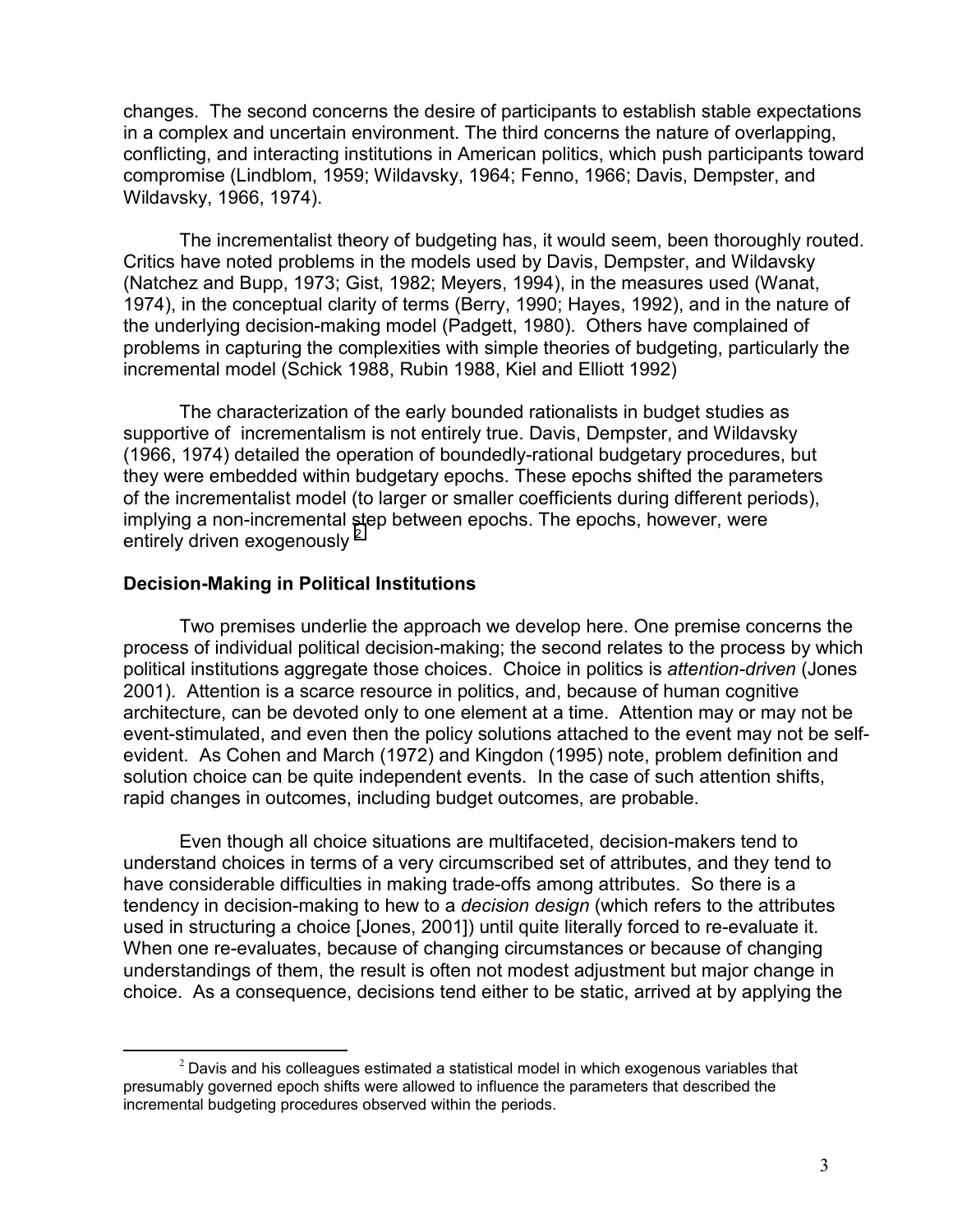current decision design to the new choice situation, or disjoint, arrived at by utilizing a different decision design which incorporates new attributes into the choice structure.

 Decision-making takes place within political institutions, and political institutions amplify the tendency toward decisional stasis interspersed with abrupt change. American political institutions make mobilization to overcome entrenched interests necessary, thereby leading to institutionally-induced stability interrupted by bursts of change. Occasionally, in almost every issue area, the usual forces of negative feedback and subsystem maintenance are replaced by deviation-enhancing positive feedback forces. This leads to episodic and sporadic change (as institutionally-induced stability tends to reassert itself after the punctuation).

 Our agenda-based model implies that punctuations ought to occur at all levels of policymaking, and not simply be driven by external (exogenous) factors in a top-down manner. This is a consequence of two factors. First, policymaking is rooted in human decision-making processes that are hostage to the statics and dynamics of selective attention to underlying attributes structuring a political situation, and these should more or less continually affect the policy process. Second, the model of punctuated policy equilibrium is based in part on a 'bottom-up' process in which policy change may occur in isolated subsystems or may spill over into other, related subsystems, or may be affected by exogenous shocks (Baumgartner and Jones, 1993).

 Because national budget decisions take place within political institutions, we expect that elements of hierarchy and strategy will produce an inequality in the transmission of punctuations from one level to another. Both the president and congress are capable of transmitting top-down budget changes to all agencies at once. This constraint implies that top-down punctuations from fiscal stress will be more easily transmitted to departments, agencies, and bureaus than bottom-up punctuations from within those institutions will be transmitted upward. This inequality in the transmission of punctuations implies fewer punctuations at the top than at the bottom levels of governmental organization.

 Many different models of the policy process predict abrupt change, but they generally postulate exogenous change. In particular, there is ample precedent in the empirical and theoretical literature on public budgeting to expect budget punctuations, beginning with Davis, Dempster, and Wildavsky. Their studies focused on the use by decision-makers of budget decision rules. These rules, understood by participants and offering a stable organizational environment for decision-making, were based on the concepts of base and fair-share, which led to incrementalism in both process and output. But they go on to say that "although it is basically incremental, the budget process does respond to the needs of the economy and society, but only after sufficient pressure has built up to cause *abrupt changes precipitated by these events"* [italics added] (Davis, Dempster, and Wildavsky, 1974: 421). That is, the budget process is punctuated by periods of abrupt change; the inter-change periods of stability were termed 'epochs'.

 Models of exogenously-forced policy change are not only found in the budget literature, but also are suggested in the work of comparativists (Krasner, 1984), students of American institutions (Dodd, 1991; Kelly, 1994)), and students of the process of representation. In the case of representation, changes in public policy are exogenously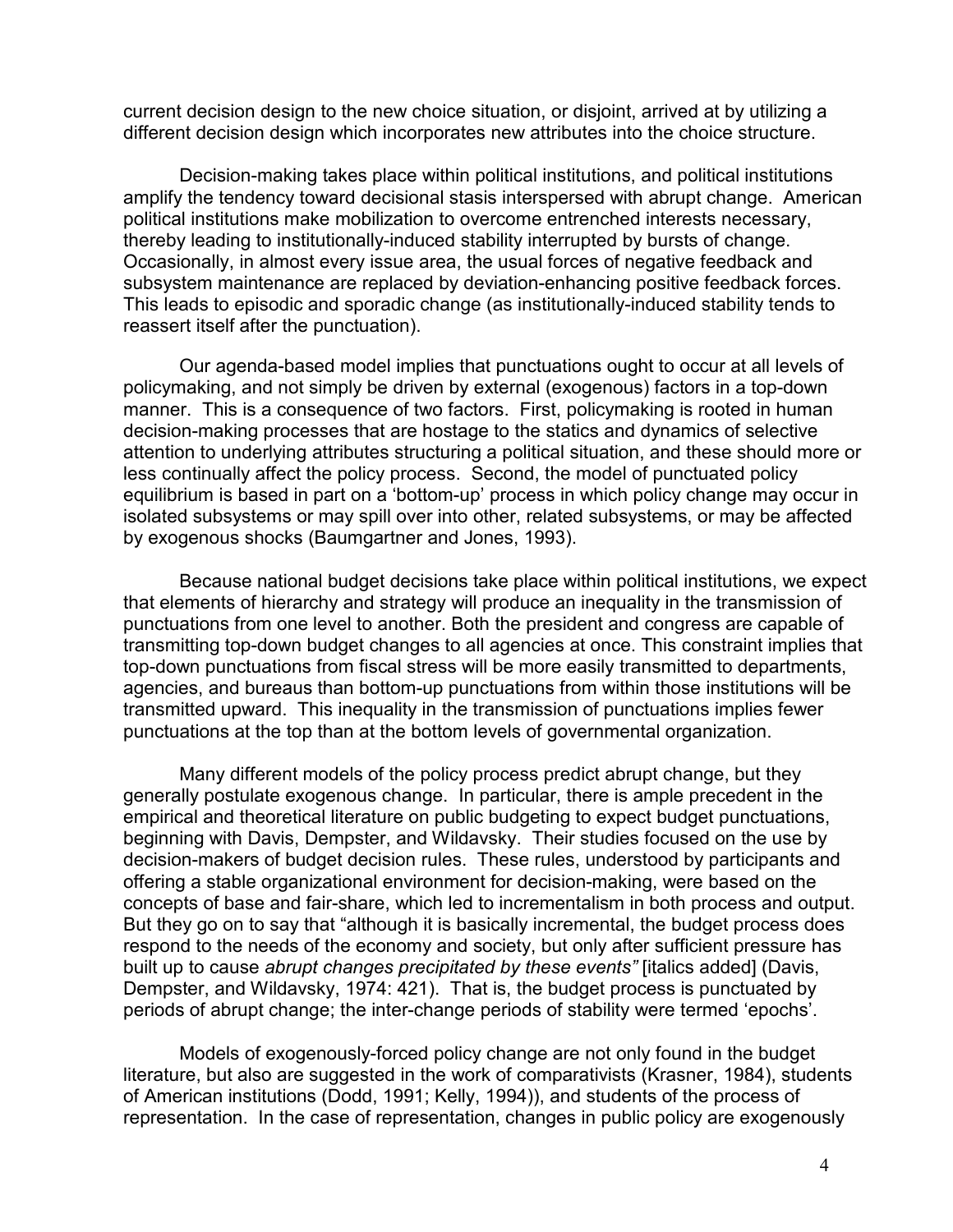driven by changes in public opinion (Stimson, MacKuen, and Erikson, 1995), or both respond to opinion and cause changes in opinion through a thermostat-like device (Wlezien, 1995). Punctuations should occur in such models *only if there are changes in macro-level forces*.

 Other authors have allowed for endogenous and exogenous changes. Kiel and Elliott (1992) have suggested that budgeting be approached from a perspective of nonlinear dynamics. They write that the existence of likely nonlinearities in the budgeting process in which "exogenous and endogenous forces simply have varying impacts on budget outlays over time" (Kiel and Elliott 1992: 143). Such nonlinear, interactive processes imply occasional punctuations. Thurmaier (1995) reports the results of experiments in budget scenarios in which decision-makers shift from economic to political rationalities after the introduction of new information about political calculations. Such shifts in the bases of decisions can lead to punctuations.

 One scholar has provided a model of budget decision-making that does not rely on the artificial distinction between exogenous punctuations and more typical and incremental decision-making. Padgett's (1980:366) serial judgment model implies "the occasional occurrence of very radical changes". Decision-makers move from a status quo point by serially processing the next closest option until a satisfactory one is found. External changes can shift the attention of policymakers to new political realities, changing the internal dynamics of decision. Both Padgett's serial judgment model and our agendabased approach allow for endogenous mobilizations as well as exogenous shocks, whereas Davis, Dempster, and Wildavsky suggest only exogenous shocks, but all three suggest punctuations in the budget process. The mistake of those focusing on exogenous change is to ignore the role of internal dynamics in delaying or exaggerating responses to perceived change.

 Our theory of budgeting, then, centers on the interaction between factors internal to the participants of the policymaking process and exogenous events in the political and economic environment. The mistake of the incrementalists was to ignore the reverberations of external events on the organizational processes upon which budgets rest. The mistake of those focusing on exogenous forces is to ignore the role of internal dynamics in responses to external change.

### **Part I: A Long View of US Budget Change**

 $\overline{a}$ 

Figure 1 presents a very long-range view of the US national budget. We present the inflation-adjusted annual totals for budget outlays<sup>3</sup> from 1801 through the present on a logarithmic scale. Several aspects of the graph are noteworthy. First, wars always ratchet up governmental expenditures substantially relative to the baseline of expenditures before the war. Once ratcheted up, the level of expenditures following the war never drop back to the pre-war level—a phenomenon

 $3$  Budget outlays are government payments, and as a consequence are entered when the expenditure occurs. In many cases, expenditures may not be entered at the same time that allocations are made; as a consequence, they are not always a good measure of government decision making. Outlays, however, are the only reliable totals available for the period before the Second World War.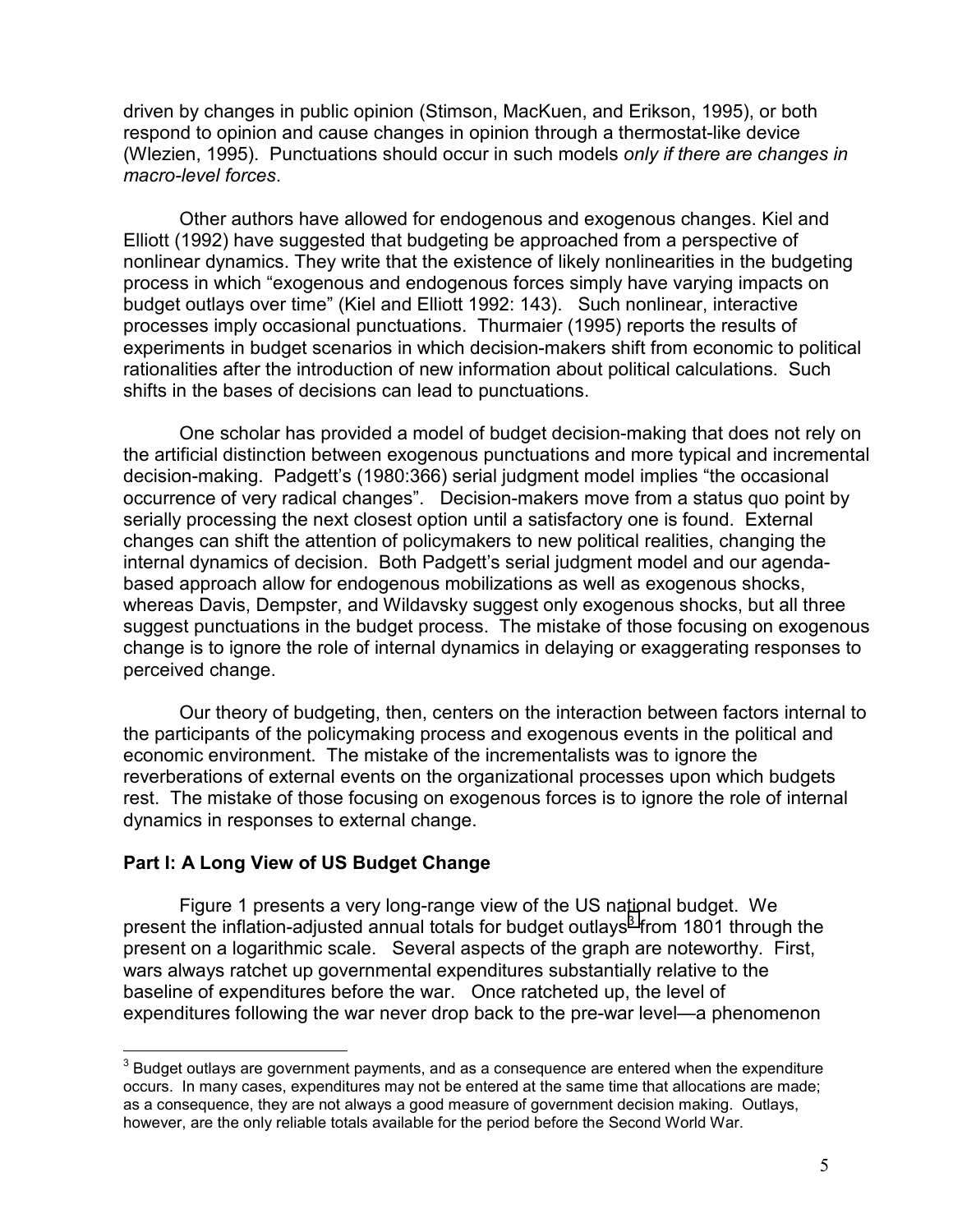noted for Great Britain by Peacock and Wiseman (1961[1994]). Finally, it is clear that the period since the Second World War has been a period characterized by a declining rate of increase in the size of the US government. The use of a logarithmic scale means that changes on the graph are actually changes in the rate of change, so that the declines do not mean that government is shrinking, but they do mean that the rate of growth is growing evermore smaller.

## [Figure 1 about here]

 Is the 'war ratchet' simply a matter of not being able to cut military expenditures once the war is over? Figure 2 indicates that this is not at all the case. Following the Civil War, military expenditures dropped back to their pre-war levels, but domestic expenditures continued at their wartime maximum—right through until the First World War. During the WWI, domestic and military expenditures ratcheted up to the same level. After the war, defense expenditures dropped to their pre-war level, while domestic spending dropped, but only to a level much higher than the prewar level. During the Second World War, both domestic and military expenditures exploded. After the war, defense outlays dropped, but stabilized at a level much higher than the pre-war level. Domestic expenditures did not drop.

## [Figure 2 about here]

 Defense expenditures ratcheted up during the Korean War, this time to remain at the higher level, but what happened to domestic expenditures was quite different and quite remarkable. This time, there was no war-related domestic ratchet, but domestic spending seems to have been stimulated into an increasing rate of growth, a rate that did not stabilize until the mid-1980s.

 War, then, causes major changes in government expenditures, but the longrun effects are much more severe for domestic than for defense expenditures. The simple, easy explanation that war benefits military bureaucracies does not seem to be correct. Somehow wars empower domestic constituencies.

 Expenditures are only part of the story of government finances; the other part involves taxes. Figure 3 examines the war ratchet from the perspective of tax receipts rather than expenditures. Between 1941 and 1945, national government receipts soared from 7 to over 20% of GDP. The national government 'take' stabilized at around 18% until the early 1990s, when it experienced a sustained period of growth. Government expenditures, however, did not grow during this time, because deficits shrunk and from 1997 through 2000 the national government ran substantial surpluses.

## [Figure 3 about here]

 Figure 4 studies the politics of deficit financing. Beginning in the early 1950s, right through 1980, the US government was on a glide path toward increasing deficits. The decline is linear throughout the period, but by the 1970s the results of this deficit regime were becoming pronounced. With Reagan's election the deficit situation grew sharply worse, as the slope of the curve became sharply negative. The Reagan and First Bush presidencies rung up tremendous deficits in comparison to what might have been predicted from the previous thirty years of government finance history. From the historical perspective of government finance, Reagan's first term marked a dramatic break from the past.

[Figure 4 about here]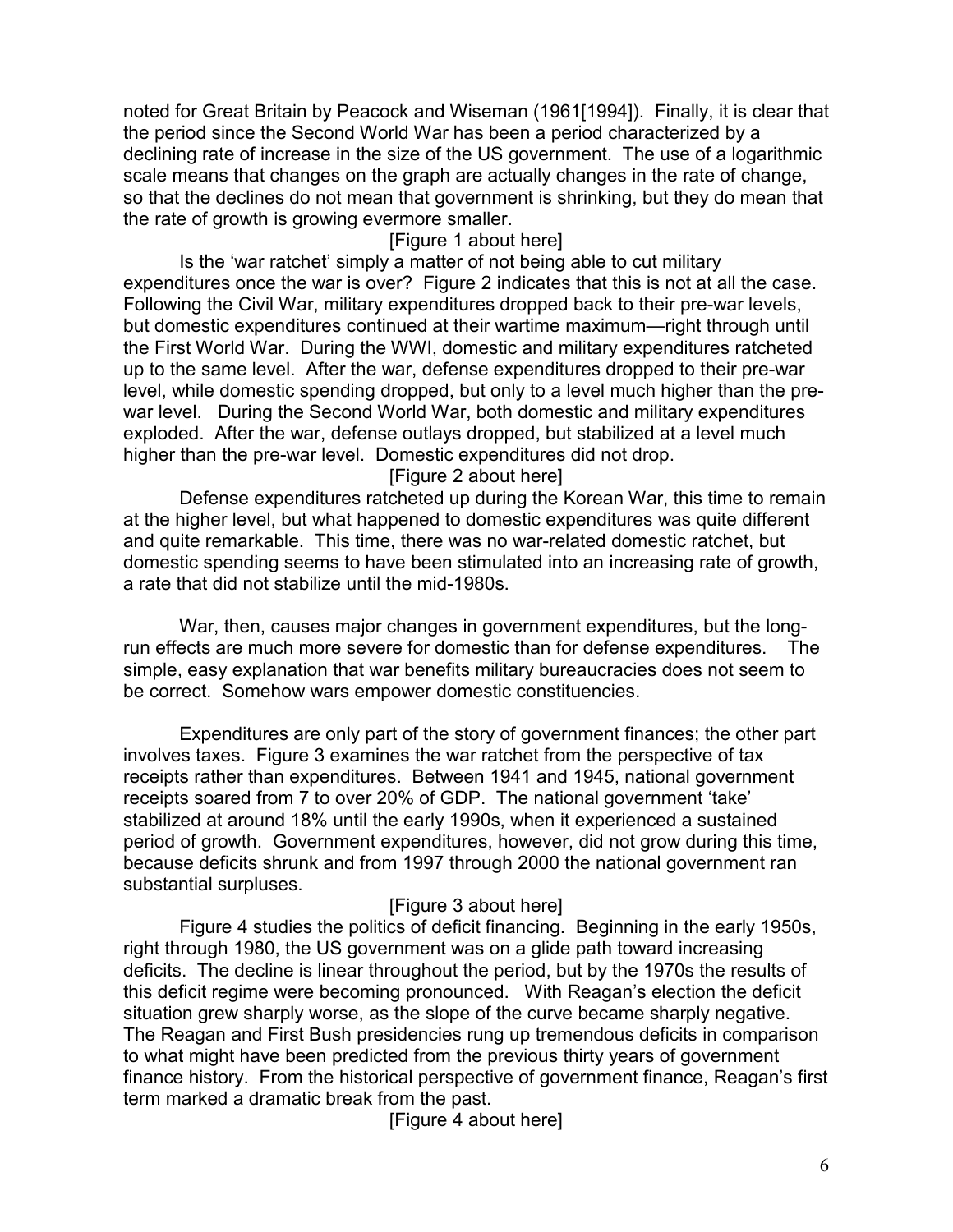Even more dramatic is the turn-around in the deficit picture that occurred immediately after the election of Bill Clinton. As a consequence of budget balancing attempts by GHW Bush and Clinton in the early 1990s, some Congressional process controls in the Budget Enforcement Act of 1990, and a steadily expanding US economy, deficits began rapidly shrinking, until in FY 1997 the total federal budget moved into the black. Another sharp turn in deficit financing has occurred in FY2002, as GW Bush ran the first deficit since 1997. At least since 1981, presidential elections replacing one party with the other have proved to be turning points in deficit politics. Figure 5 makes it clear that the turning point affected expenditures pivoted in 1991, prior to the election of Clinton, during the late GW Bush presidency. The politics of expenditure limitation and deficit reduction that characterized that period clearly had effects in the macro-finances of the Federal Government.

#### [Figure 5 about here]

 The particulars of the Second World War era in US finance may be seen in more detail in Figure 6. There we graph the budget shares consumed by major budget functions. Between 1952 and 1975, defense consistently lost budget share to domestic priorities (denoted here by income transfers to individuals and intergovernmental grants). The defense decline was halted that year, and the defense share actually grew during the Reagan years. Most remarkably, the Viet Nam War reduced the decline in defense share only for two years, 1965 and 1966. [Figure 6 about here]

 Interestingly, transfer payments to individuals did not consume an increasing share of the national budget until the Nixon administration. During the Kennedy and Johnson years, the budget share going to transfers was constant. Between Nixon's inauguration and his resignation, transfer payments by the national government rose from 24% to 43% of the US budget. Note, too, the increasing share going to transfers during the Eisenhower presidency.

 If we examine federal budgeting over the very long run, we observe lots of incrementalism and drift. Mostly the year-to-year changes in federal expenditure patterns are quite stable. But there are several very important dramatic shifts, generally associated with war mobilizations that change the trajectory of federal financing. Moreover, these changes mostly affect domestic budgeting. It is unclear which federal functions are most affected by war, but what is clear is that wars offer a huge opportunity for the building of new domestic program initiatives.

 In addition, there occur in the budget trajectory turning points that define budget eras. An examination of overall expenditure and taxation patterns indicates that a clear break with past practices occurred around 1992. The pattern is clear for deficits and for expenditures. As we see below, a focus on domestic spending only suggests an earlier break, but there is little doubt that the Clinton presidency marked a dramatic shift in budget politics.

#### **PART II: Macropunctuations in the US Budget since the Second World War**

We now turn to a more intense scrutiny of policy punctuations in US policymaking since the Second World War. Policy punctuations can occur at all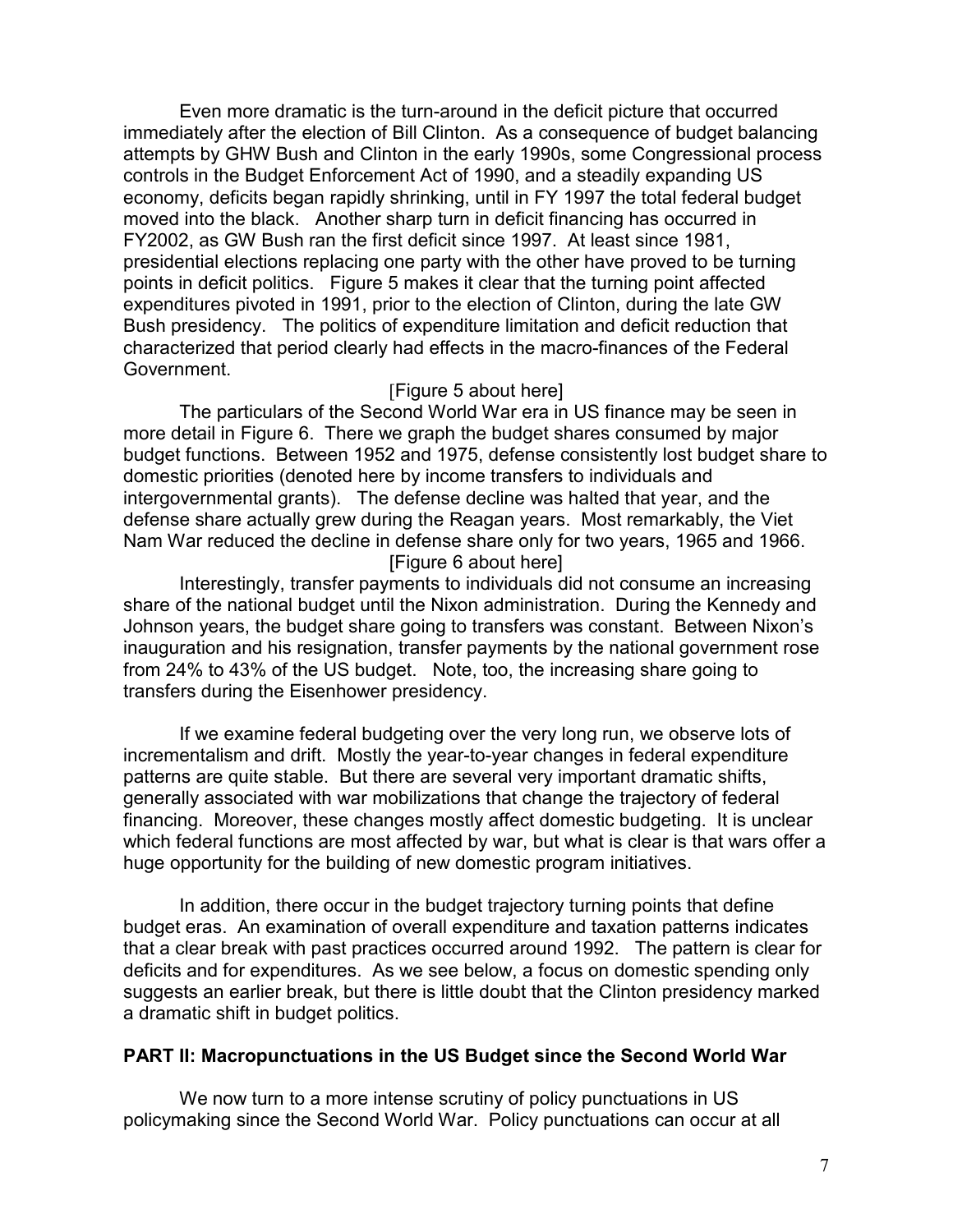levels of activity—in programs, in agencies, within broad functional categories of government activities, and within government overall. Punctuations may affect, say, related subsystems without affecting the rest of government. But when major changes in the understanding of the role of government occur, virtually all programs and subsystems of activity will be affected.

Here we use a new dataset tabulating congressional budget authority at the Office of Management and Budget (OMB) subfunction level that ensures strict comparability across time. Our analysis indicates the presence of two dramatic shifts in spending for domestic programs since the Second World War. These two shifts effectively divide the post-war period into three *epochs*. These epochs seem to correspond to widely shared, but dramatically different, conceptions of the proper role of government during these three periods.

Several scholars have argued that shared understandings about the proper role of government and its policy instruments change over time (Kingdon 1995). In some periods, cultural underpinnings support an active government that may solve some problems and redistribute income, but which may also undermine economic growth. In others, efficiency in government and growth-oriented policies may be favored (Webber and Wildavsky 1986; Hirschman 1988). These epochs of shared understandings can shift fairly quickly (Dodd 1994; Kelly 1994).

Abrupt shifts in policy can also result from an inherently non-incremental nature for some policies (Schulman 1980), and may affect some subfunctions or subsystems and not others (Baumgartner and Jones, 1993). At the highest level, however, shifts in attention, decisions, and policies can affect all categories of governmental expenditures simultaneously, although some categories may be affected more than others. This implies that we should be able to isolate periods of higher general government spending and periods of lower spending separated by disjoint punctuations.

The theory of policy punctuations does not lead simply to point predictions of when and in what area the next punctuation will occur. Punctuations are not easily associated with the ebb and flow of political and economic forces. If episodes of disjoint change were simply and directly associated with such forces, then an independent theory of policy change based on notions of punctuated equilibrium would not be necessary. If, for instance, government budgets simply adjust reasonably quickly to economic circumstances, and economic circumstances cyclically undergo booms and busts, then one does not need a theory of political change that acts independently of economic shifts. Indeed, this was the thinking of the early scholars employing quantitative indicators to study public policy (Dye 1966). If electoral mobilizations result in an activist party being elected, and this party expands government, one needs a theory of electoral change, but one does not need an independent theory of policy punctuations. Similarly, if public opinion drives the policy process, measures of change in opinion should predict outcomes in such a way as to render superfluous any notions of punctuation and disjoint change. If these or other economic and political forces are sufficient to account for observed policy punctuations, then we have no need for a model of punctuations.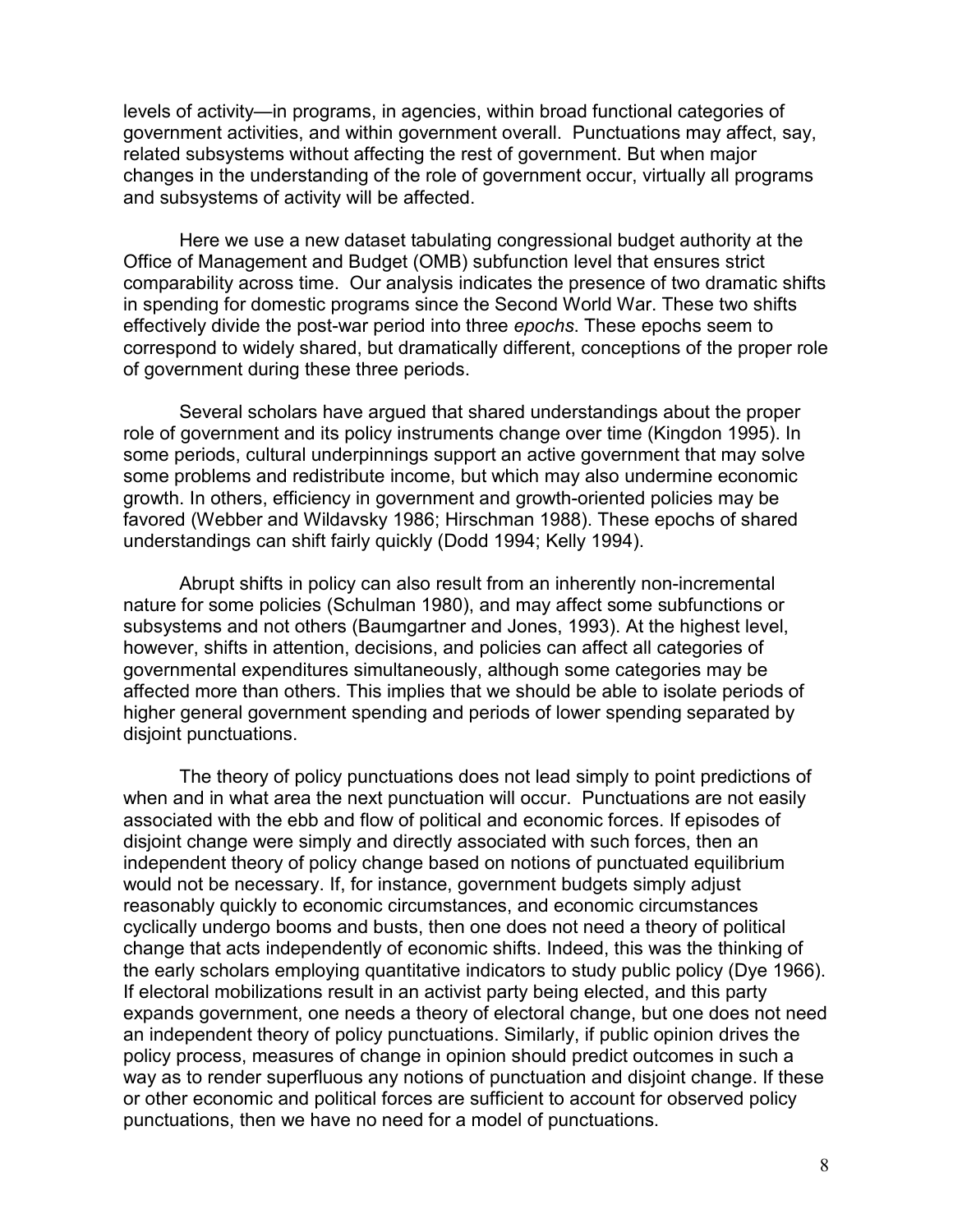If, on the other hand, institutions of government do not allow for smooth and continual adjustment to the various social, political, and economic forces that affect the federal budget, then no set of indicators should predict clearly when we will observe dramatic shifts in policy outputs. We should expect changes to correspond roughly to changes in general understandings of the proper role of government, but the precise timing and size of these changes may not be predictable. As a consequence, the traditional statistical approaches in political science, relying on linear models that predict the exact occurrence of a policy change, need to be supplemented. We proceed as follows. First, we hypothesize the existence of punctuations that will emerge in aggregate budgetary time series. That is, punctuations will not simply be confined to policy subsystems, but will also emerge at the macropolitical level. Second, we hypothesize a generalized stasis between these punctuations, even in the face of changing exogenous circumstances. Economic and political trends may affect these periods of budgetary stasis at the margins, but the stasis should, in effect, dominate the variability in economic and political trends.

To make empirical progress, we first think through what we might expect in recent political history if the punctuation hypothesis were correct. As a starting-point, we suggest that the post-war period can be divided into three epochs divided by two major punctuations. Many have argued that the post-war period can be divided into a period of quiescence, especially during the 1950s; a period of political reform and activism during the 1960s and 1970s (see Mayhew 1991, 162); and an "era of limits" in which the public mood has emphasized the virtues of smaller government (see Dodd 1995). Unfortunately we have no way of specifying the exact occurrence of these punctuations, if they exist, and we will need to turn to an examination of our time series to pinpoint them. The absence of any statistically significant punctuations in our budget series would be clear evidence against the theory of punctuated change, but their presence could also be due to rival hypotheses. Our strategy is, therefore, to demonstrate first that there are clearly definable epochs, then to attempt to explain the punctuations we observe with potential rival hypotheses. We leave the details of our tests to an appendix.

To study these aspects of national budgeting, we use our data U.S. budget authority from Fiscal Year (FY) 1947 through FY 2000 (see Data Appendix for details). Here we focus on Congressional Budget Authority, whereas previous expenditure and budget studies have examined either appropriations (which can omit trust fund spending and confuse the timing for contract spending) or outlays (which are far "downstream" from the political decision-making process). Because outlays in effect "spend out" budget authority over a period of time, they will mute punctuations that occur in the actual decision-making process. Budget authority reflects the decisions that policymakers are called upon to make.

Such data have previously been unavailable for such an extended period of time. We use the Office of Management and Budget's subfunction level, which divides the seventeen core governmental functions into 74 groupings based on the national purposes they are supposed to serve. Subfunctions focus on the long-term government purpose that is served, *e.g.,* food and nutrition assistance, conservation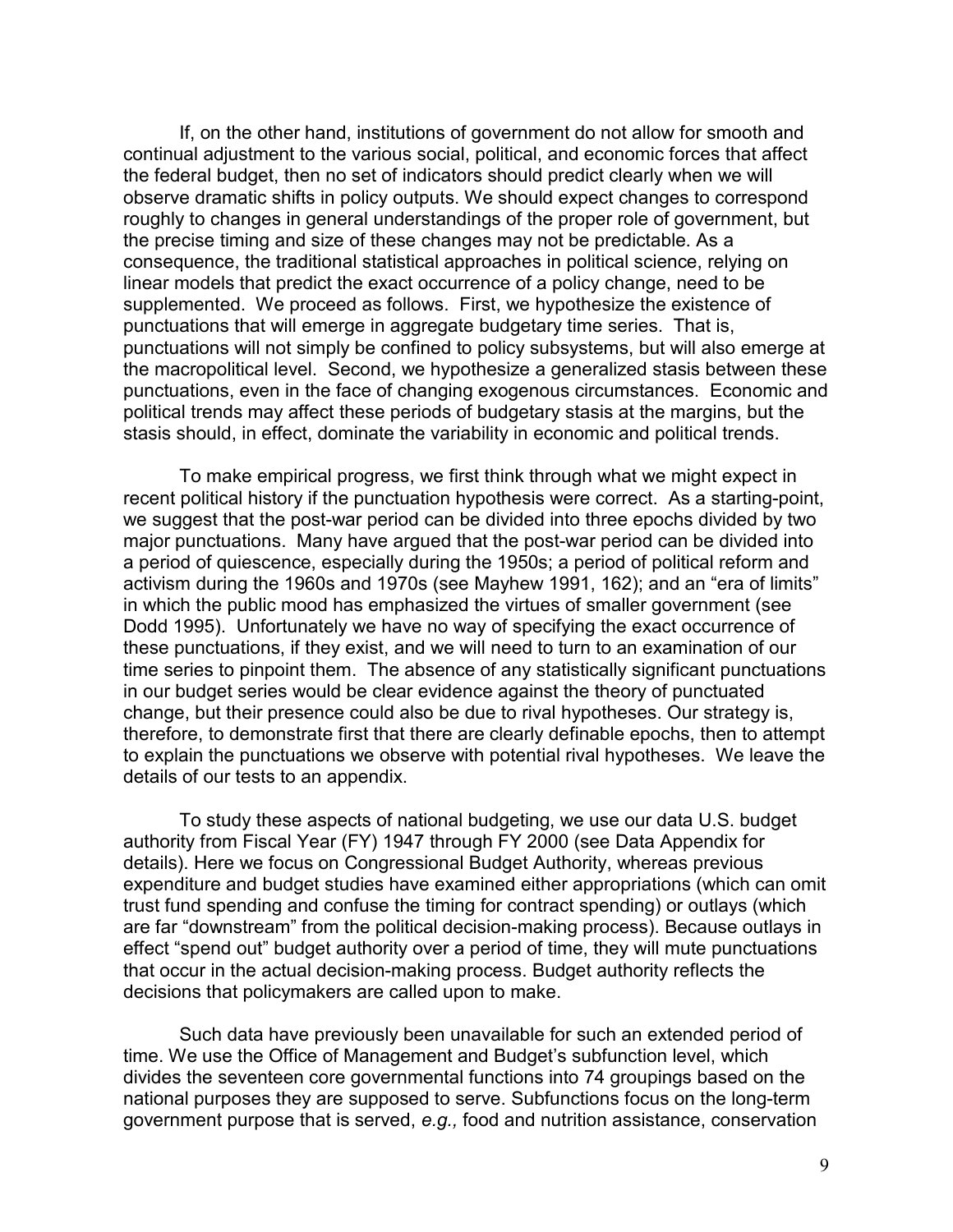and land management, pollution control and abatement, or atomic energy defense activities). Subfunctions can be aggregated into functions (such as income security, natural resources, or national defense) and, with care, into macrofunctions (such as mandatory or discretionary spending). Here we concentrate on the 14 functions and 56 subfunctions associated with domestic spending.

### **Isolating the Punctuations**

 $\overline{a}$ 

Figure 7 presents the medians of annual percentage changes in the domestic budget from FY 1947 through FY FY2000 after the effects of inflation have been removed. The median change captures the typical shift in government programs characterizing a budget year; as a consequence, it captures the disaggregated nature of much congressional budgeting.

### [Figure 7 about here]

Figure 7 shows that the typical pattern across domestic subfunctions during the post-war period is for government to grow; exceptions are particularly notable during the early Eisenhower and Reagan presidencies as well as in FY 1973-74 during Nixon's large budget impoundments (Wlezien 1994).<sup>4</sup> The period between 1956 and 1973 was the period in which the typical federal subfunction grew most—it is the only period in which the median subfunction never declined. Since then, the typical government function has grown only glacially. The technical appendix includes information about the estimation of an intervention time series analysis using two punctuations and three epochs. The model fits very well statistically, and the predictions from that model are displayed on Figure 7.

As damaging as this simple model is to the unvarnished incrementalist position, it nevertheless continues to mask great underlying volatility. In all years a number of subfunctions decreased even when the typical subfunction grew rapidly. In each year, a considerable number of federal budget categories saw dramatic downward adjustments while others were experiencing sharp increases. Even during periods of relative growth, that growth was not evenly distributed; the idea that government programs are rarely cut, only increased, is largely myth. It would be inaccurate to base an understanding of budgetary politics only on measures of central tendency across budget categories, and we examine this budget volatility in the next chapter.

 Historians may argue that the whole period since the Second World War constitutes a single period in our nation's history—given the disruption in even domestic spending patterns that a major war brings (Peacock and Weisman 1961 [1994]) and its long-term effects on the institutions of government and the economy (Hughes 1991). But within this period, there seem to be three identifiable epochs: One of large transitions between war and peace; a second associated with general growth of government; and the last associated with spending restraint.

 $4$  Kiewiet and McCubbins (1991, 189–91) reported a roughly similar pattern for a less inclusive dataset.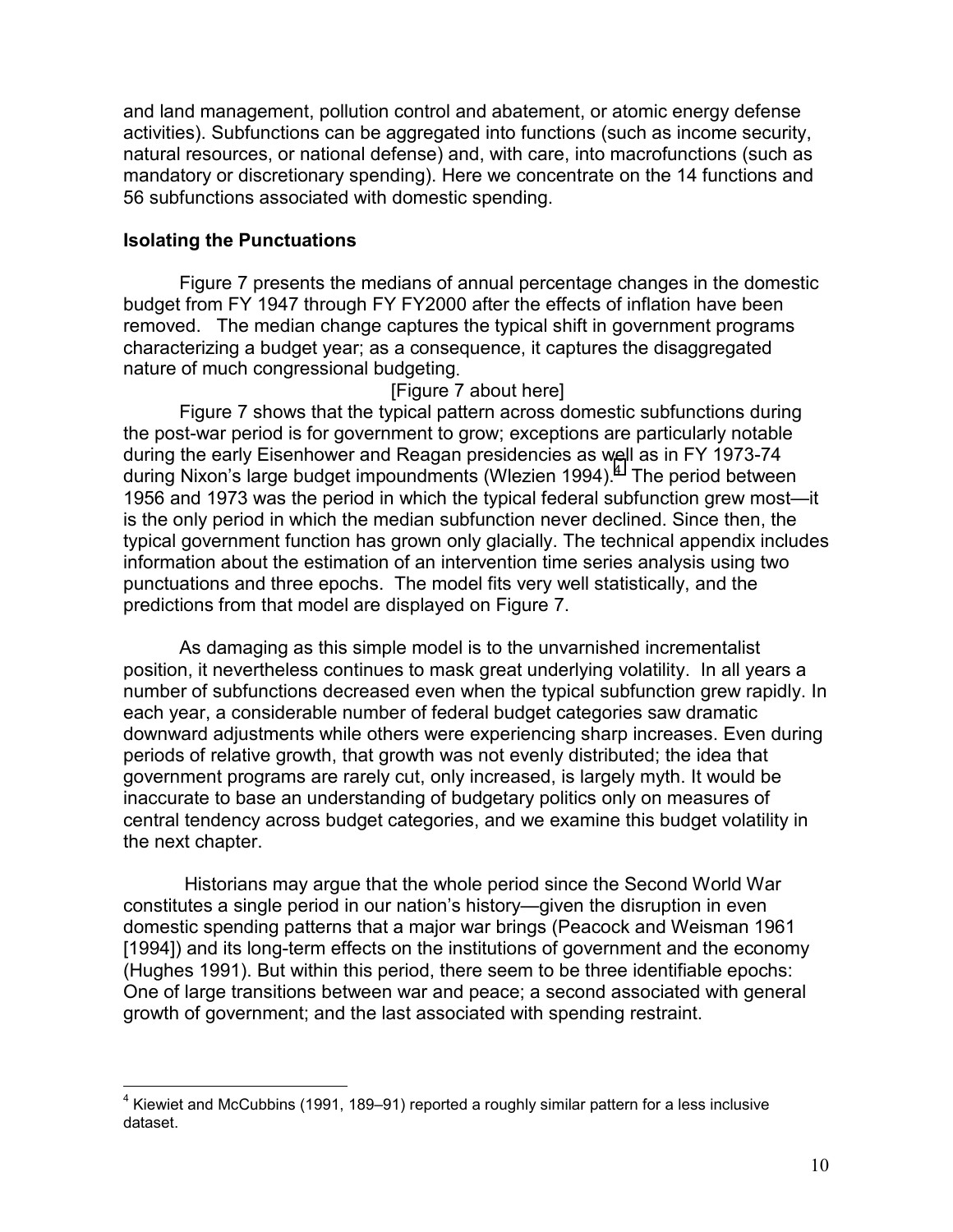*Eisenhower's Peace Dividend: 1956.* In retrospect, the shift from the large changes of the Truman administration and the early Eisenhower years was a dramatic one.<sup>5</sup> Large growth was occurring in the U.S. military forces and in the atomic weapons called for in the New Look and Massive Retaliation, but the spenddown associated with the end of the Korean War offered the possibility of a real 'peace dividend'. Early Eisenhower administration concerns that large allocations to the military should not unbalance U.S. institutions or the domestic economy (NSC-162/2 1953; Murphy 1956; Huntington 1961; Schilling, Hammond, and Snyder 1962) appear to have changed radically in 1956 and 1957 with major new urban housing and renewal efforts, the passage of the Interstate Highway Act and multiple national responses to the Soviet launch of *Sputnik* (see Dodd 1994).

Until FY 1956 large increases were prevalent in national budgets, but they were balanced by many large decreases. The high level of median percentage changes after FY 1956 indicate that government had embarked on a period of large real growth that continued through the Kennedy, Johnson, and first Nixon administrations. The middle years of the Eisenhower administration seemed to mark a shift in which the U.S. government adopted both an internationalist stance in foreign policy, emphasizing a globally capable, standing military force and nuclear deterrence, and simultaneously committed itself to improve the domestic infrastructure. Before Johnson's "Guns and Butter" there was Eisenhower's "Bombs and Highways."

*The Budget Wars: 1976.* The end of the epoch of large increases in the mid-1970s was marked by intense congressional-executive disagreement concerning control of the budgeting process—the so-called "Seven Year Budget War" (Kiewiet and McCubbins 1991, 77). The events of the mid-1970s seem to have acted as a delimiter between an era of growth, in which the typical response of governmental officials was to try to build programs, and an era of restraint, in which politicians have struggled with tax limitations (especially in the indexing of the income tax) and soaring deficits.

In 1973, President Nixon claimed the authority to impound congressional appropriations; these impoundments had considerable effects on the budget process (Wlezien 1994). The ensuing budget fight culminated in the Congressional Budget and Impoundment Control Act of 1974, which was first fully implemented in President Ford's proposed budget for Fiscal Year 1976. The act limited the president's ability to impound congressional appropriations and imposed a measure of discipline on the internal congressional budgeting process. It established the present Congressional

<sup>&</sup>lt;sup>5</sup> When Davis, *et al.*, (1966, 539) examined shift points in bureau-level domestic appropriations for FY 1948-1962, they found the preponderance of the shifts occurred in the first two years of the Eisenhower administrationFenno (1966) focused on organizational integrity and excluded organizations that had experienced startups or large changes; he then found that his results supported incrementalism (1966: xxiv, 354-5). However, Davis, *et al.*, (1966) did not make this exclusion and found that their results supported both incrementalism and bureau-level "shift points," most of which occurred in the FY 1954 and FY 1955 budgets of the Eisenhower administration (1966:540-1).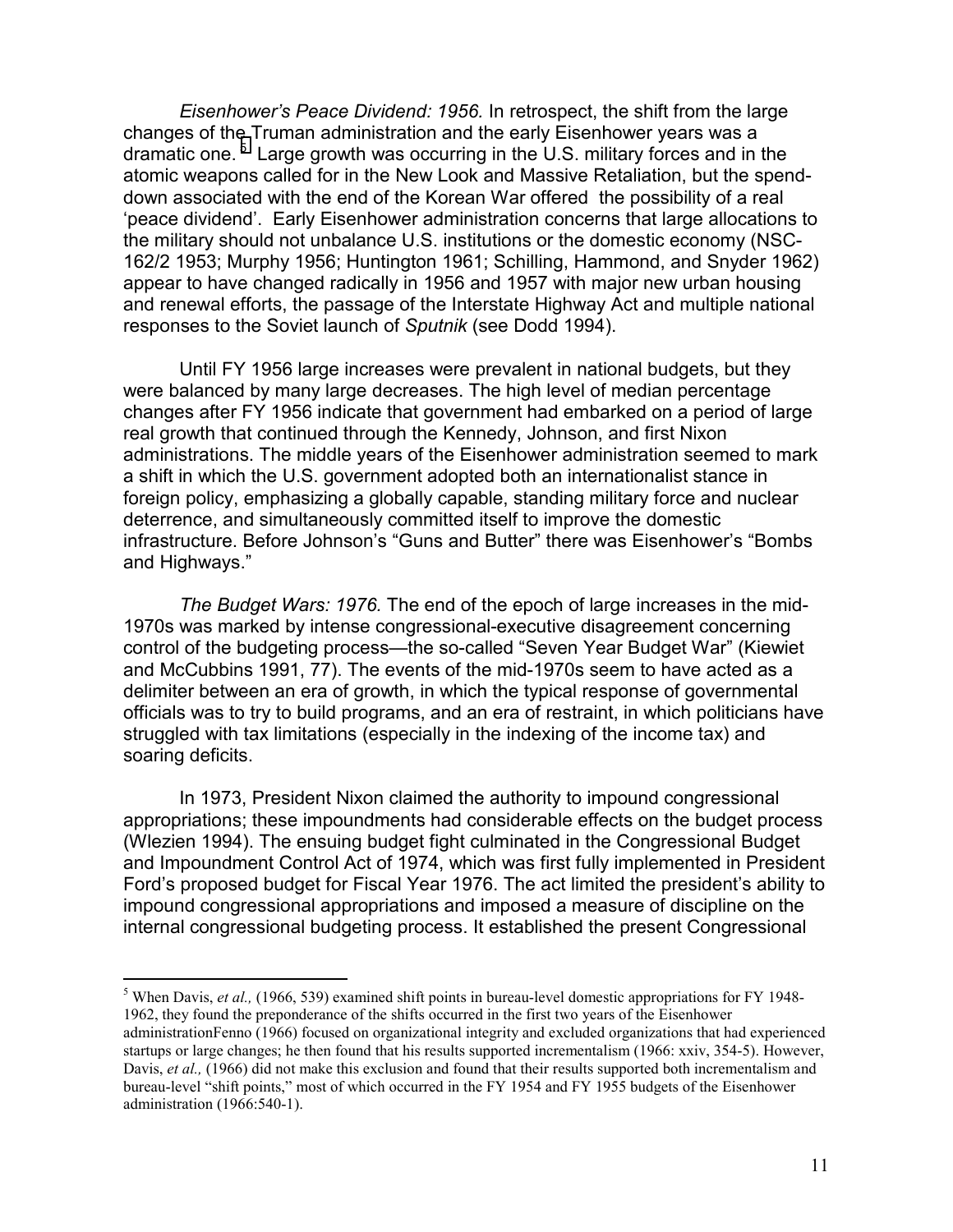budget process, the House and Senate Budget Committees, and the Congressional Budget Office (Wander *et al.* 1984; Schick 1995).

The conventional wisdom is that the act resulted not in more fiscal discipline, but less (Fisher 1985; Kamlet and Mowery 1992 [1985]), and this view agreed with the opinions of the participants in the budget process at the time (Kiewiet and McCubbins 1991, 77–91; *cf.* Wander 1984; Schick 1995). And, of course, deficits soared after that period. The empirical record, however, suggests that the budget battles of the mid-1970's changed the course of US budget policy, transforming the post-war period from one of robust growth in real dollar spending to one of very modest increases.

#### **Discretionary vs. Mandatory Spending**

 $\overline{a}$ 

The Budget Impoundment and Control Act gave Congress a mechanism for examining and controlling discretionary spending, but it was likely to be less effective in the case of mandatory spending (Padgett 1995). So we disaggregate domestic spending into its mandatory and discretionary components. Discretionary spending is largely considered annually by the Appropriations Committees and Subcommittees, once the traditional "Guardians of the Treasury" (Wildavsky 1964; Fenno 1966); it is financed from the general fund. Mandatory spending usually has a permanent appropriation (Schick 1995), and responsibility for adjustments is dispersed among the revenue, public works, and appropriations committees (Cogan 1994); it is usually financed through trust funds.

We examined the budget series separately for mandatory spending and discretionary spending. Discretionary spending changes rose dramatically in the second epoch and dropped dramatically in the epoch of restrained spending. The changes were statistically significant, and the punctuations appear clear. Full information is presented in the technical appendix.

Mandatory spending responded to the epochs as discretionary spending did, but the changes were not so large nor was the second punctuation as clear-cut as was the case with discretionary spending (full information on the estimation of this model is presented in the technical appendix). The Congressional Budget Act of 1974 may mark an epoch change for mandatory spending, but it is less likely to have had much causal effect on it.<sup>6</sup> Although the Act called for new forms of mandatory spending to be referred to the Appropriations Committees, existing trust funds (such as Social Security and Medicare hospital insurance) were largely exempt from this new control on backdoor spending. (They also avoided the permanent sequestration requirements of Gramm-Rudman-Hollings [Meyers 1994, 139]).

<sup>&</sup>lt;sup>6</sup> In the 1970s, mandatory spending was influenced by two major changes. This was the period of the greatest expansions in indexing of entitlements (Weaver 1988). On the other hand, the 1974 Congressional Budget Act at least provided a framework in which to consider changes to entitlements in the form of the reconciliation process (White 1995).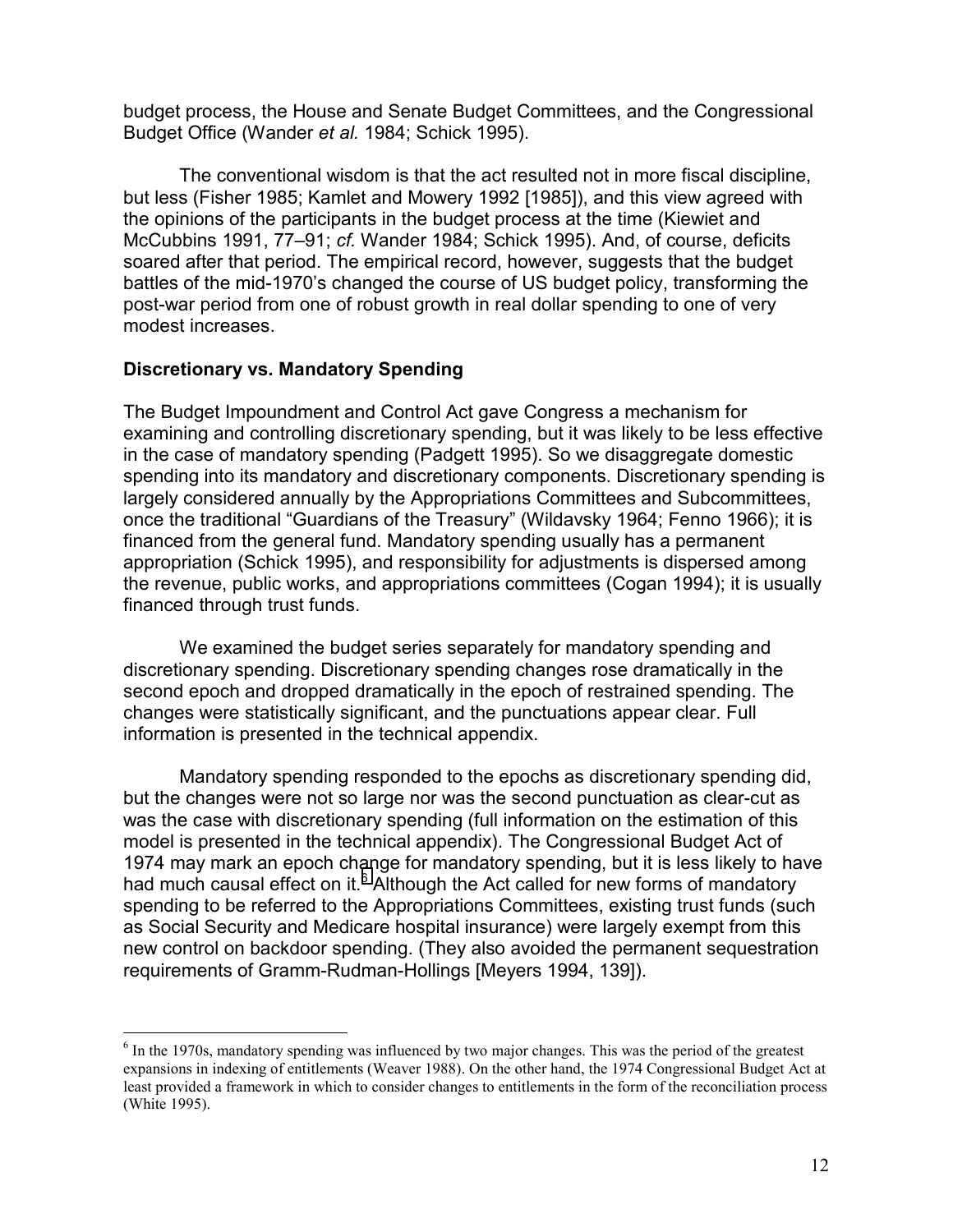Congress mandated the de facto removal of the trust-funded programs from the budget agenda through the spread of automatic indexations. As Weaver (1988) explained, indexation is a form of automatic government, yet many saw indexation as a method of control because it avoided recurring Congressional bidding wars over election year increases. By tying certain programs to an external index (typically the Consumer Price Index), Congress surrendered the credit-claiming possibilities of election year raises in benefits and put those programs on a financial autopilot. The third, and by far the largest, wave of such indexation occurred from 1971 through 1980 (Weaver 1988, 139). Consequently, the spread of indexation in the 1970s may have had an effect on mandatory spending similar to that of the Congressional Budget and Impoundment Control Act effect on discretionary spending although the timing is less clearly associated with a single budget year. Indexation may have actually slowed the growth of the typical mandatory subfunction by removing it from the partisan budgetary politics of the day. In addition, the 1990 Budget Enforcement Act may have had an effect by requiring that spending for new entitlements be offset by new revenues or other spending reductions. Mandatory expenditures continued to grow in the 1990s but at a slower rate than before.

#### **Three Possible Explanations**

 $\overline{a}$ 

We now turn to examining three possible explanations for the macropunctuations we observe in US budget history. The three possibilities are shifts in partisan control of government, growth in wealth that results in growth in government, and shifts in public opinion with a corresponding shift in budgetary patterns.

*Partisan Control.* In the United States, Democrats are far more favorable to the use of government than are Republicans, and hence governmental programs would seem to be more likely to expand under Democratically-controlled governments (Sundquist 1968; Kiewiet and McCubbins 1991). While the Democratic party has dominated the legislative branch for the most part since the Second World War, it has not dominated the executive. If the Democratic political control hypothesis is true, we would expect to find higher spending during periods of unified Democratic control with its presumed consensus on positive government. During periods when Republicans controlled the White House, we would expect to find fewer increases and more reductions in public expenditures.<sup>7</sup>

If the punctuation hypothesis is correct, then traditional political divisions will not be very important in causing government to grow or shrink when we control for the epoch. On the other hand, the political control hypothesis calls for Democratic presidents, in league with a Democratically-controlled congress, to have increased the size of government and domestic spending more than Republican presidents, and this should hold regardless of epoch. The long-term budget record indicates that this has not been the case. Rather, there seems to have been a period of increases

<sup>&</sup>lt;sup>7</sup> While we have no studies of the role of divided government on budget policy, there is evidence that little difference exists between divided and unified government in the passage of major legislation (Mayhew 1991).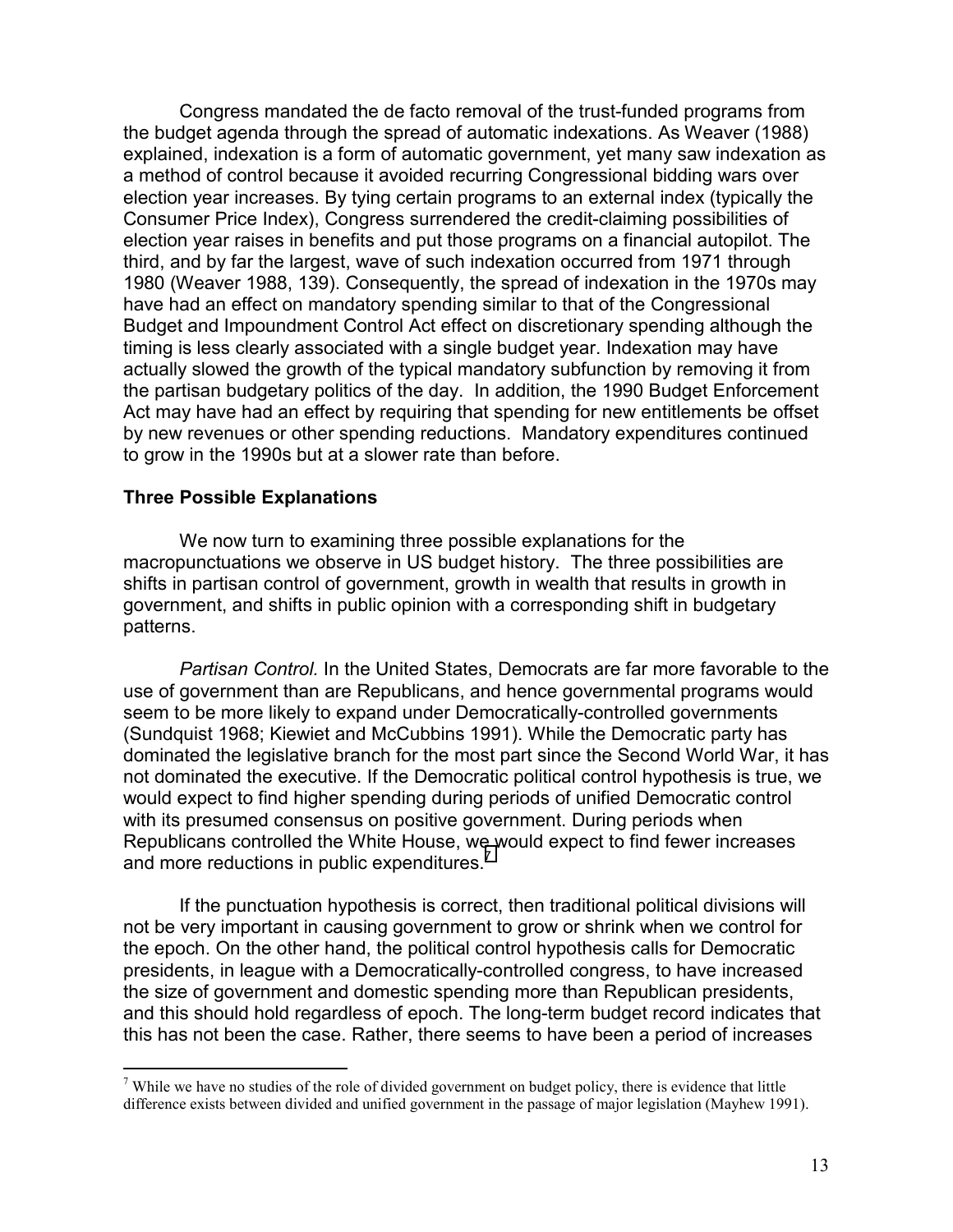in the Eisenhower, Kennedy, Johnson, and Nixon presidencies, and a period of more restraint in the Ford, Carter, Reagan, Bush, and Clinton presidencies, as shown in Table 1.

#### [Table 1 about here]

Table 1 presents the direction of change, in percentage terms, for all 62 programmatic subfunctions of government since FY 1947, by presidency. It includes not only discretionary domestic spending and mandatory domestic spending but also national security spending in order to provide a broad overview of any partisan differences over time. Based upon an examination of the distribution of annual percentage changes for all programmatic subfunctions and upon Spearman's rho tests of subfunction rankings under various break points (Bohrnstedt and Knoke 1988, 326–8), we defined a large annual increase as greater than +20 percent and a large decrease as more than -15 percent (after the effects of inflation have been removed). We have divided the Eisenhower administration into two parts to sharpen our view of the first and second epochs in growth discussed above. Note that the secular tendency for government functions to grow less, on average, in later years is more important than the particular individuals who hold the presidency.

The apparent unimportance of partisan control led us to make more systematic tests of the partisan activism hypothesis that Democratic congresses and presidents have been more active in their support of the growth of domestic programs than Republican or divided alternatives (see Sundquist 1968 or Kiewiet and McCubbins 1991). Results of these tests indicated no relationship between partisan control and macropunctuations (full information is in the technical appendix).

*Capitalist Surplus*. It is possible that democratic politics is simply a way of dividing up the enormous wealth produced by a relatively unfettered capitalist system. That is, budgeting in a democracy is driven by the health of the economy (Kamlet and Mowery 1987; Su, Kamlet, and Mowery 1993). As the economy grows rapidly, politicians have only to allocate the excess resources, and expenditures naturally increase. As the economy falters, government spending either adjusts by falling to a lower level or it drops only very slowly due to an inherent ratchet effect as politicians use inflation to reduce real expenditures, rather than facing the disagreeable job of removing an allocation already in place. In this view, epochs should be evident, but changes in government spending would follow, not precede, changes in the national economy. In any case, if the economy drives the budget, any patterns in budgeting should be associated with patterns of growth in the national economy.

If the economy was growing rapidly in the 1960s and early 1970s, large numbers of budget increases might naturally be more prevalent then than later when the economy was growing at a slower pace. Despite the plausibility of the hypothesis, it was not supported by our analysis of the annual percentage changes in budget authority for domestic spending (see technical appendix for the details of model estimation).

*Public Opinion.* Surely, in a democracy, public policies follow public opinion. Indeed, empirical evidence indicates that this happens (Page and Shapiro 1992;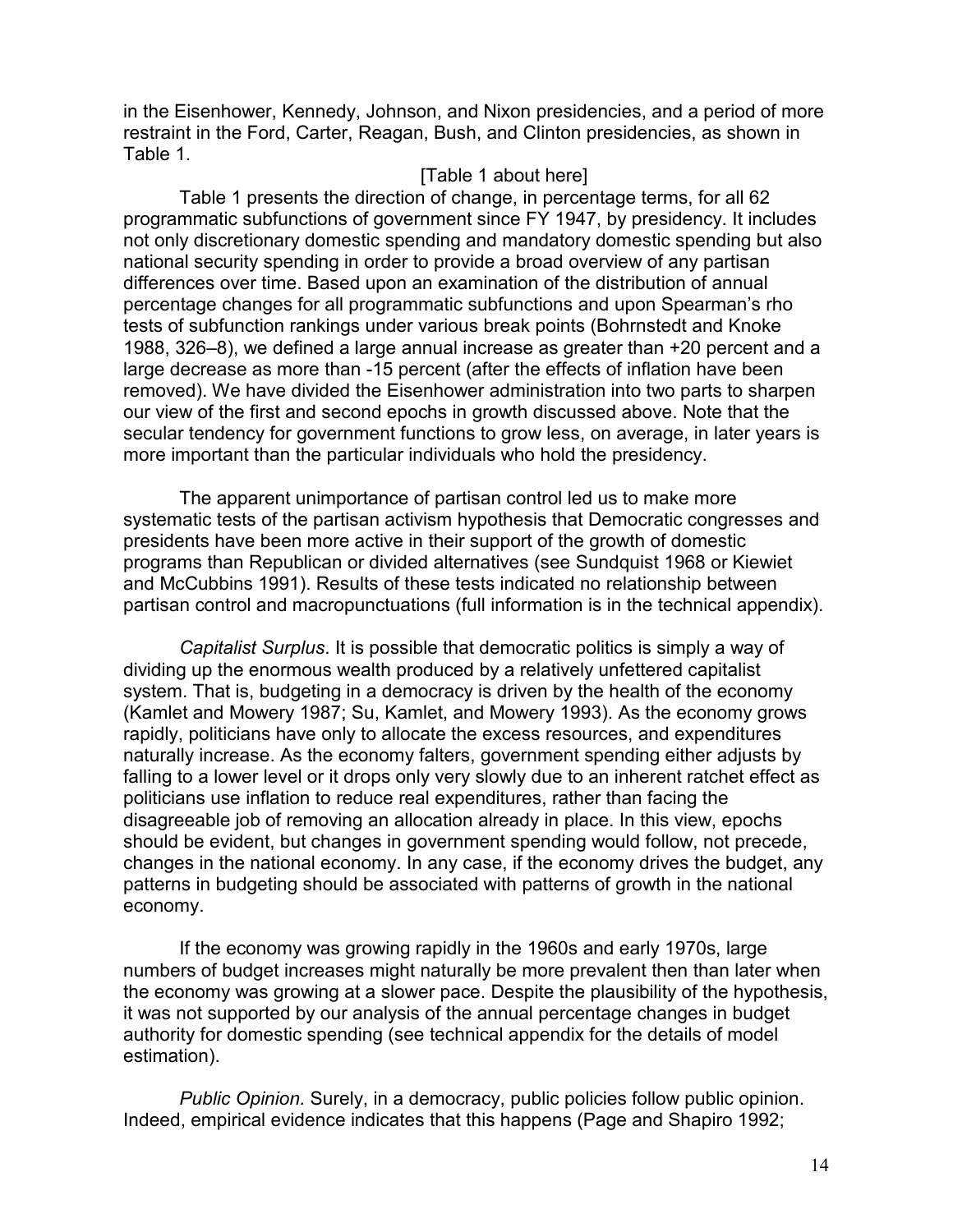Stimson, Erikson, and MacKuen 1995). It is plausible that epochs of public spending, if they exist, just follow changes in public opinion. One might argue that broad understandings about the proper role of government (and consequently, epochs) are just another form of public opinion. If public opinion in a democracy were a simple matter, we should be able to capture it through repeated surveys of a large sample of the population and test for policy relationships (Page and Shapiro 1992; Stimson, McKuen, and Erickson 1995). The best tool for studying historical change in aggregate public opinion is Stimson's public mood measure (Stimson, 1991). This measure was developed from an exacting examination and collation of numerous public opinion measures taken by polling organizations since the mid-1950s. It assesses the extent to which weighted aggregate totals of opinion measures, termed by Stimson the public mood, changes over time.

Our analysis shows that changes in the generalized mood of public opinion, as tapped by Stimson's measure, do not explain the budgetary eras that we have isolated (again, details are presented in the technical appendix). It is probable that the connection between budgetary punctuations and public opinion are more nuanced than our examination reveals. In any case, we can say that the role of public opinion is played out in a historical context, a historical context that occasionally shifts dramatically in response to some complex combination of external events and internal system dynamics. One of the features of these dynamics is surely public opinion.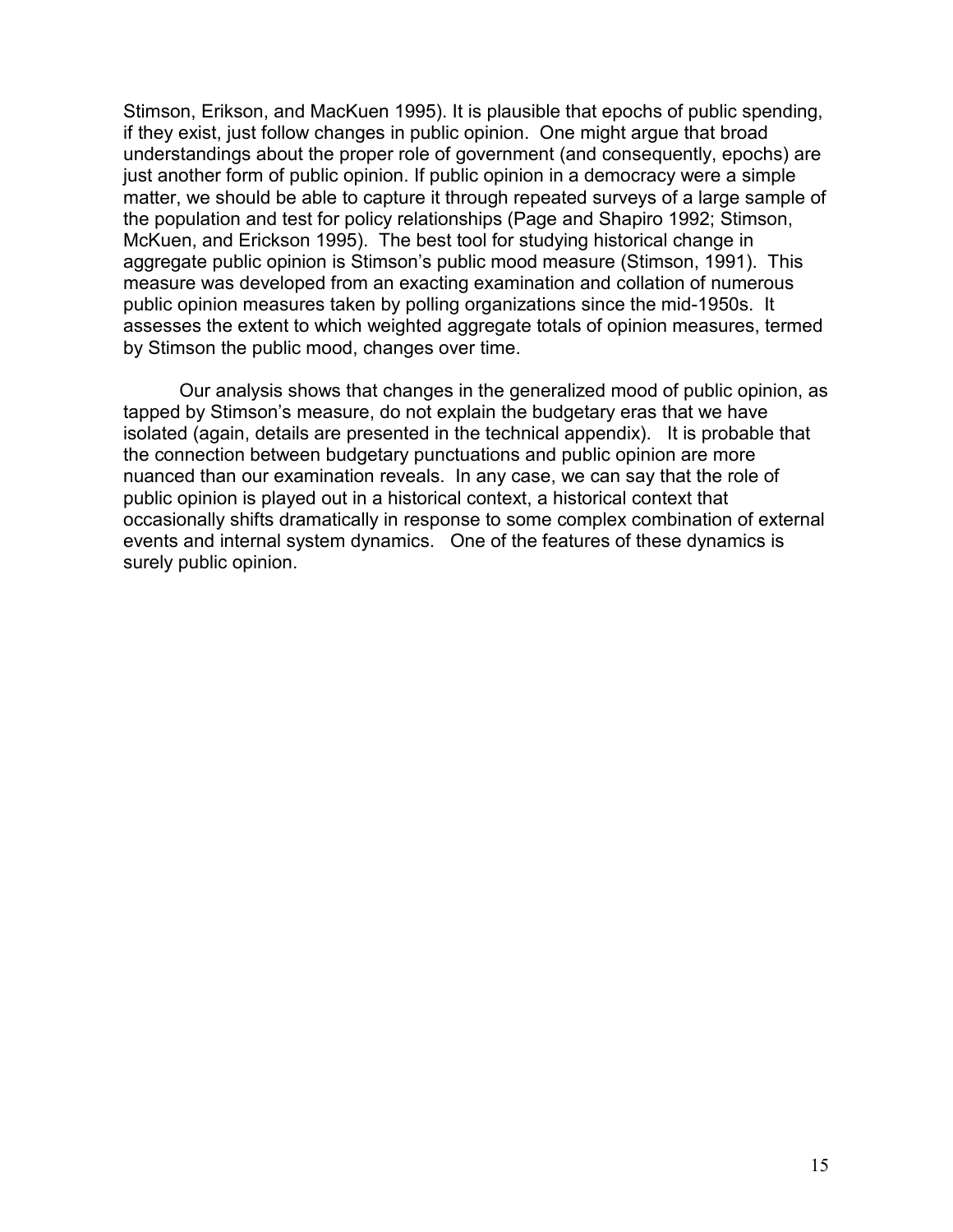### **A Brief Look at Defense**

For domestic expenditures in the post-war period, two macropunctuations not simply associated with exogenous events or trends dominate the expenditure pattern. We now briefly look at defense expenditures in Figure 7, which depicts real Congressional Budget Authority for the same period. The Korean War spend-down is clearly in evidence, as is the three-year spend-up for Viet Nam and the just-as-rapid return to normalcy in 1970-1972. What dominates the graph, however, is the Reagan mobilization. Neither war, nor a change in threat capabilities, but macropolitical attention drove a vast and sustained defense mobilization between 1980 and 1985. The Reagan buildup began in the last years of the Carter Administration. Following the 1979 Soviet invasion of Afghanistan and the failed US effort to rescue embassy hostages in Iran, the last Carger budget submission called for substantial increases for defense. That was augmented by a Reagan supplemental budget request in 1981, with new growth in defense expenditures until 1986. Fiscal 1987 through FY 1995 represented the "End of the Cold War" military retrenchment, but it might better be described as the "End of the Reagan Mobilization".

No better picture of how exogenous and endogenous factors combine to yield public policy can be drawn than this picture of defense spending. War mobilizations since the Second World War yielded less pronounced increases in military spending than the 1980s Reagan build-up.

### **Conclusions**

Our examination of US budget change shows periods of drift and incrementalism interspersed with occasional major punctuations. Punctuations are associated with war, but clearly war ratchets have implications for domestic programs. The general pattern is for domestic expenditures to remain replace military spending rather after war mobilizations. Since the Second World War, however, major policy punctuations have occurred in domestic spending categories independently of war. Moreover, the Reagan defense mobilization was not associated with war; rather domestic politics seem to have driven the dramatic increase.

In the next chapter, we examine the patterning of budgetary changes below the macropunctuation level. It is possible that macropunctuations are transmitted down to the program level hierarchically. We show a different pattern, however.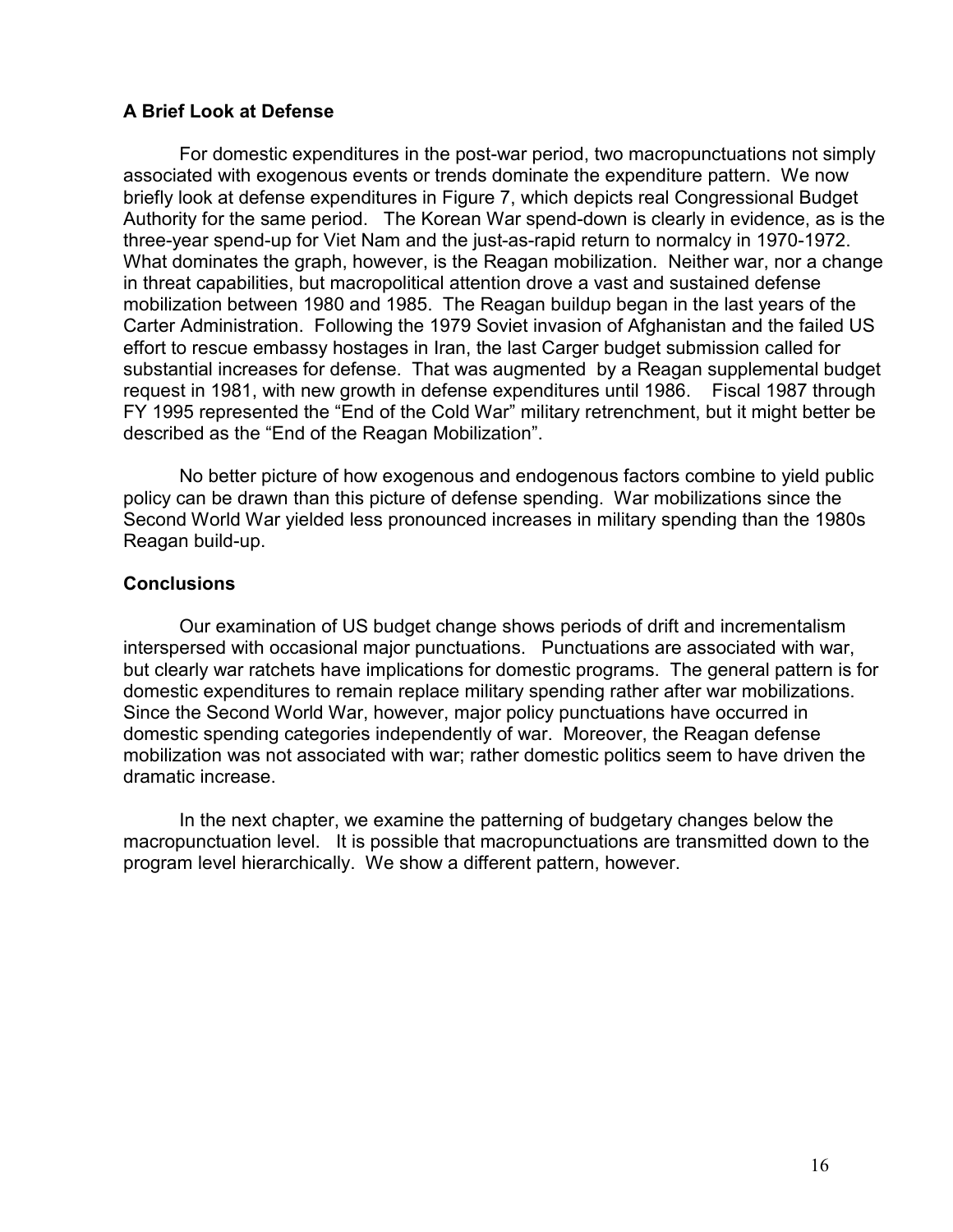#### **TECHNICAL APPENDIX**

We use an ARIMA (autoregressive-integrated-moving average) format to estimate macropunctuations in the US budget (Box and Tiao 1975; Box, Jenkins, and Reinsel 1994; McCleary and Hay 1980). If the punctuations clear the bar of conventional benchmarks of statistical significance, then we move to the study of alternate hypotheses.<sup>8</sup>

We first test these hypotheses singly with appropriate "pre-whitening" along with the ARIMA intervention (punctuation) estimates. Then we proceed with joint tests. Our design offers three ways to disconfirm empirically the punctuation hypothesis: 1) no punctuations are observed in the data; 2) punctuations emerge, but they are not statistically significant; and 3) punctuations emerge, they are statistically significant, but they can be simply accounted for by traditional political and economic forces.

Time series of annual budget data present special problems for statistical analyses because they usually fail to meet the classical assumptions for linear regression. Most series of annual budget levels exhibit nonstationarity, significant autoregression, and a non-normal univariate distribution. As a consequence, regression analysis can yield inappropriate results, making it a poor tool for differentiating among rival hypotheses (Granger and Newbold 1974; Wanat 1974; Padgett 1980; Tucker 1982; Beck and Katz 1996). Here we control for nonstationarity by using annual percentage changes of subfunction budget authority. We control for non-normal univariate distribution of the dependent variable by using the median annual percentage change. And we control for autoregressive and moving average components by using ARIMA.

#### **Statistical Tests of the Punctuation Hypothesis.**

 $\overline{a}$ 

We are in no position to predict the specific occurrence of policy punctuations other than from an examination of the data. Having found them, however, we can demand that they survive tests of statistical significance and the imposition of alternative hypotheses. Tests are performed on domestic spending overall as well as separately on its components of domestic discretionary spending and domestic mandatory spending. We examine three potential interventions: a permanent step intervention for the Eisenhower 'peace dividend' (commencing in FY 1956), a temporary pulse intervention in FY 1974 for Nixon's impoundments, and a second permanent step intervention for the Budget and Impoundment Control Act (commencing in FY 1976). Phillips-Perron tests indicated that the time series of the medians of annual percentage changes were stationary, $9$  and we proceeded with the analysis. Table A1 shows the results.

<sup>&</sup>lt;sup>8</sup> The analyses presented here are for the years FY1947-FY1995. Inspection of the more recent data indicated no changes in the basic conclusions presented here.

<sup>&</sup>lt;sup>9</sup> Studying percentage changes has the effect of differencing the series. Inspection of correlograms indicates that the series is stationary, and Phillips-Perron tests allow the rejection of the null hypothesis of a unit root in the series using Davidson-MacKinnon asymptotic critical values for .10 (White 1993).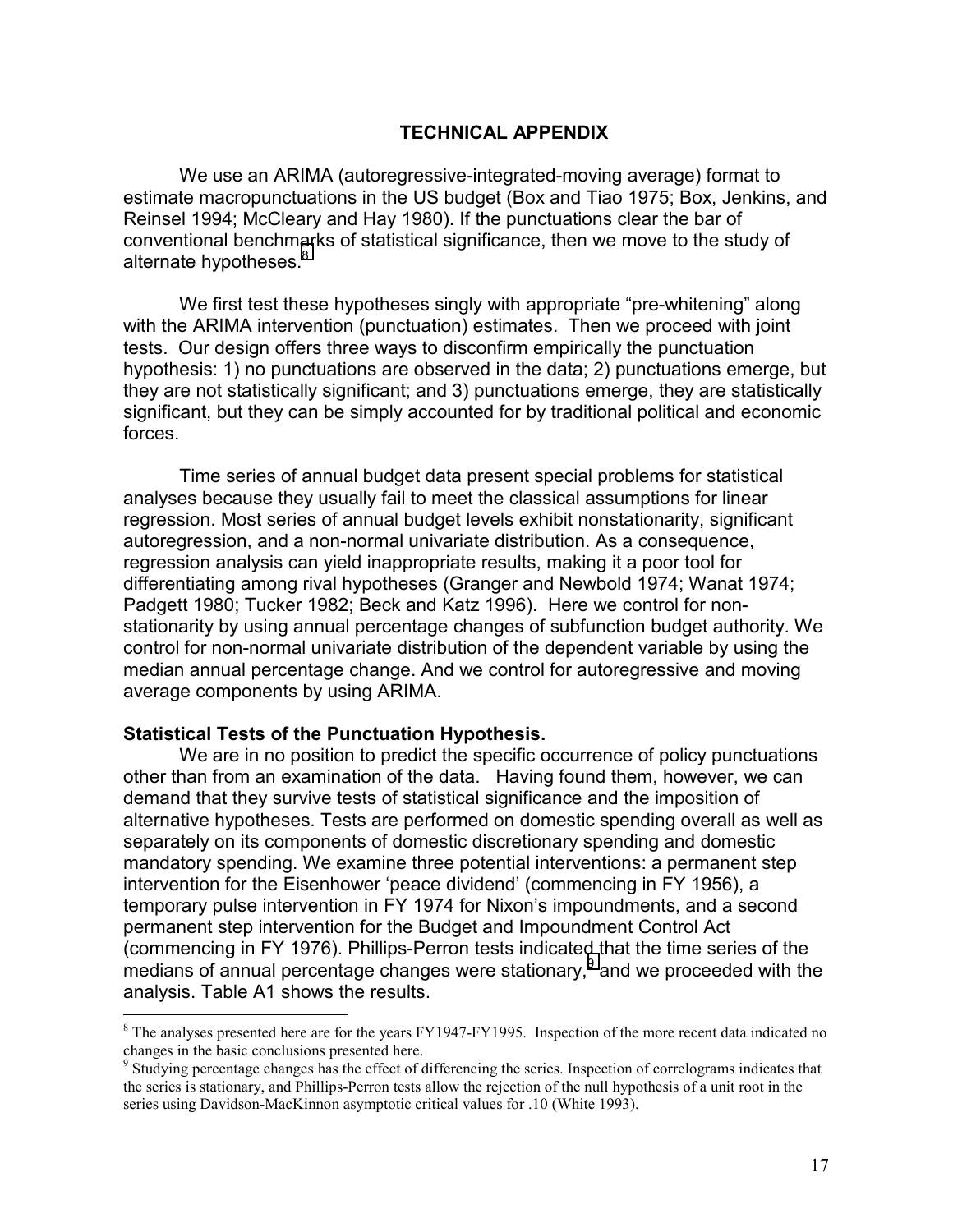### [TABLE A1 ABOUT HERE]

All interventions are statistically significant. The typical year-to-year real growth in the median domestic subfunction during the first postwar epoch was 1.3%, although the small N and large variability from FY 1948 through FY 1955 keeps that estimate from statistical significance (that is, it is statistically indistinguishable from 0).<sup>10</sup> The first step in FY 1956 signals the addition of 5.7% to the typical real annual percentage increase. Nixon's impoundments for 1974 (the pulse) temporarily subtracted over 15% from this average, while the step function entering in 1976 subtracted 6% permanently (that is, for the rest of the series).<sup>11</sup> The model thus indicates that the average real growth rate (in median percentage changes across subfunctions) between FY 1956 and FY 1974, the era of expansion, was 7.0%, and after 1976 it was 1.0%.

The observed and predicted changes for discretionary spending mirror the results of Table A1, in that all three interventions were significant [Mean = 1.83, t  $=1.05$ ; Step 1956 = 5.81, t = 2.80; Pulse 1974 = -25.72, t = -5.10; Step 1976 = -6.72, t = -4.26; Proportional Reduction in Error  $(PRE)^{12} = 0.434$ . The estimated model for mandatory spending is slightly different. The intervention for Nixon impoundments was deleted because it did not apply to mandatory spending categories. An ARIMA approach estimating a model using only the step functions indicated an FY 1956 increase of  $6.2\%$  (t = 3.59) from the widely varying early period growth which averaged  $0.2\%$  (t = 0.13) and a 1976 decline of 4.1% (t = -3.16) for the last epoch (PRE =0.24). However, since mandatory spending includes counter-cyclical subfunctions such as unemployment compensation and farm subsidies, a fuller model was also estimated to include the effects of changes in economic growth on changes in mandatory spending. Maximum likelihood estimates for the fuller model appear below.

**Partisan Control**. We extended the previous ARIMA models with a dummy variable for those years when both the presidency and the Congress were Democratic (= 1 when both were Democratic; else = 0). The results for changes in domestic subfunctions (with mandatory and discretionary combined) and for discretionary

<sup>&</sup>lt;sup>10</sup> SAS PROC ARIMA t-ratios are reported throughout this appendix. Greene (1995:560-561) reminds us to be cautious in the potential presence of autocorrelated errors, as both Monte Carlo and analytical approaches indicate that conventional critical values can overstate the significance of relationships.

<sup>&</sup>lt;sup>11</sup> We also tested for the possibility of a period of transition between the changes of FY 1976 and those after FY 1982 (the first complete budget year of the Reagan Administration). This three-step intervention model did dot survive tests for statistical significance for discretionary spending, but for mandatory spending, the estimate for the 1976 punctuation would be reduced to  $-2.71$  ( $t=-2.34$ ), and the estimate for a 1982 punctuation would be -2.60 (t=-2.14). The early Reagan decreases occurred primarily in discretionary spending, and OMB Director Stockman's efforts for cuts in Social Security were singularly unsuccessful (Light 1985). In addition, the strongly autoregressive character of the variable, which is explicitly captured in ARIMA modeling, suggests that post-1982 changes are better characterized as a slowly changing continuation of the epoch begun in FY 1976. <sup>12</sup> Proportional reduction in error  $=$  [Sum of the squared errors from the mean - sum of the squared errors from the model) / sum of the squared errors from the mean]; or, when autocorrelations must be modeled to produce a univariate series that approximates "white noise," [(the variance of the noise model less the variance of the full model) divided by the variance of the noise model]. Thus proportional reduction in error provides information on the contribution of the full model to variance reduction without regard to parsimony.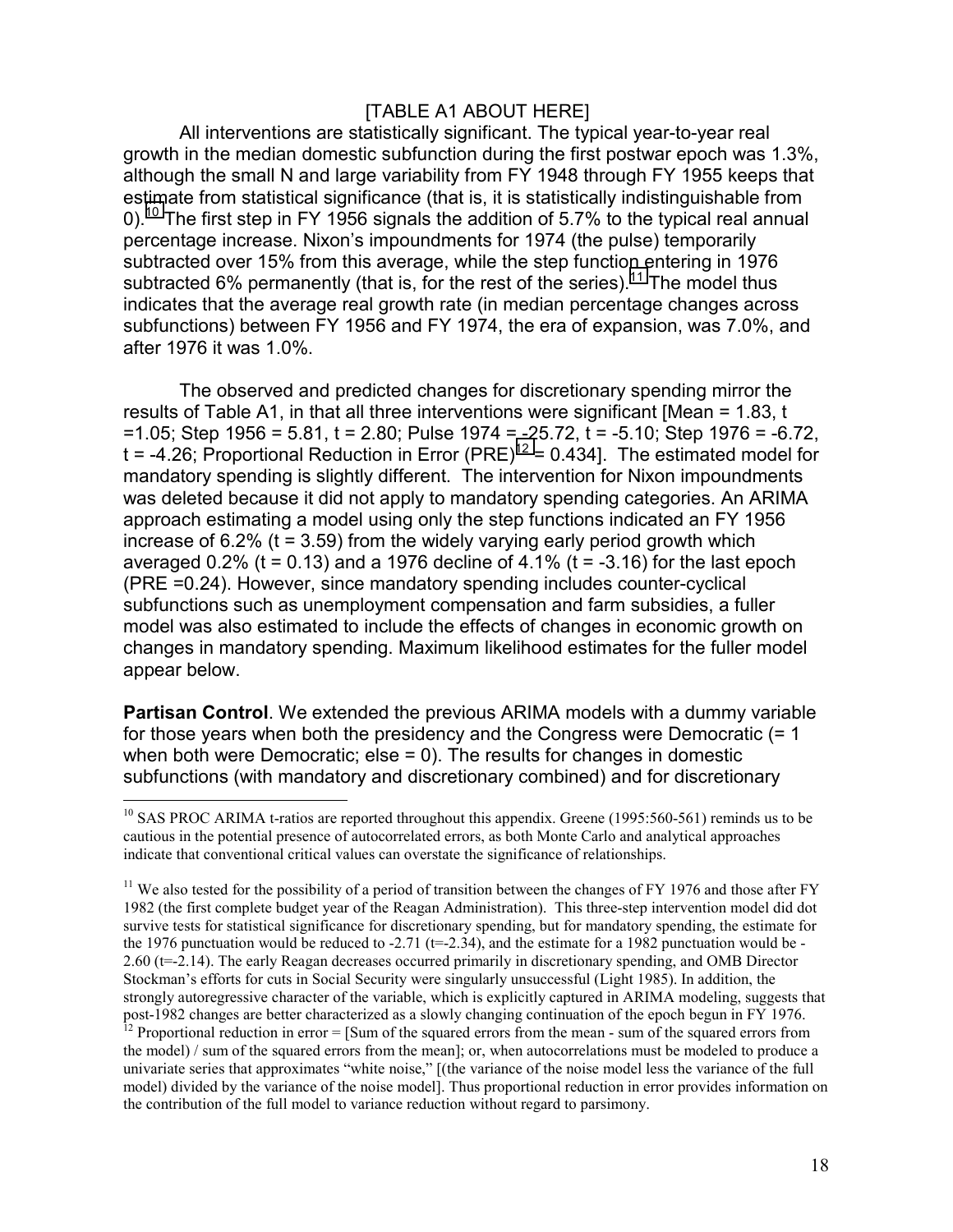subfunctions separately provide evidence that years of Democratic activism were not associated with large growth in domestic subfunctions or with growth in discretionary subfunctions either alone or after controlling for the changes in epochs, as shown in Table  $A2<sup>13</sup>$ 

## [TABLE A2 ABOUT HERE]

If we assume it takes more than one year for Democratic control to make itself felt, we must lag the partisan control variable for an additional year and re-analyze the relationship. Now the unified control coefficient is statistically significant, but the sign is still negative. In either the simple or the lagged case, the partisan activism hypotheses of larger increases under Democratic control is not supported by the data.

*Capitalist Surplus.* We studied the effects of real (inflation-adjusted) percentage changes in the gross domestic product on median percentage changes in subfunction spending. The series were deemed to be stationary. Overall, percentage changes in domestic spending had no significant cross-correlation with percentage changes in gross domestic product either during the year of a GDP change or for lags of up to twelve years after. Adding a contemporaneous GDP variable in the epoch equation for domestic spending produced neither a statistically significant coefficient estimate nor any improvement in proportional reduction in error, Akaike Information Criterion (AIC), or Schwarz Bayesian Criterion (SBC).

Mandatory spending contains several subfunctions usually considered to have an automatic counter-cyclical effect on the economy. Counter-cyclical subfunctions in this macrofunction include farm income stabilization, unemployment compensation, food and nutrition assistance (food stamps), and other income security (Supplemental Security Income and Aid to Families with Dependent Children). It seems reasonable to assume that mandatory subfunctions with counter-cyclical elements would generate increased mandatory spending when the economy sags and reduced mandatory spending when the economy recovers. On the other hand, it is possible that discretionary spending decreased during such downturns.

We again disaggregated domestic spending into its discretionary and mandatory components, performing separate ARIMA analyses. Our analysis of discretionary spending allowed us to rule out the possibility that annual economic growth directly influenced annual increases in the median domestic discretionary subfunction.<sup>14</sup> As hypothesized, however, mandatory spending had a

<sup>&</sup>lt;sup>13</sup> Divided government, however, does have an effect on budget volatility. The intersextile ranges of annual budget changes are greater during periods of divided government, suggesting that more disparate changes (and hence less predictability) is associated with periods of divided government (see Jones, True, and Baumgartner 1997).

<sup>&</sup>lt;sup>14</sup> The analysis actually indicated that changes in discretionary budget authority precede, rather than follow, changes in GDP. With discretionary spending as the dependent variable, statistically significant crosscorrelations occur at lag -1 and lag -6. With GDP as the dependent variable, statistically significant crosscorrelations occur at lag +1 (+0.36) and lag +6 (+0.33). Residuals approximated white noise with no statistically significant relationship of residuals with the independent variable. Clearly, GDP changes do not directly influence changes in discretionary budget authority.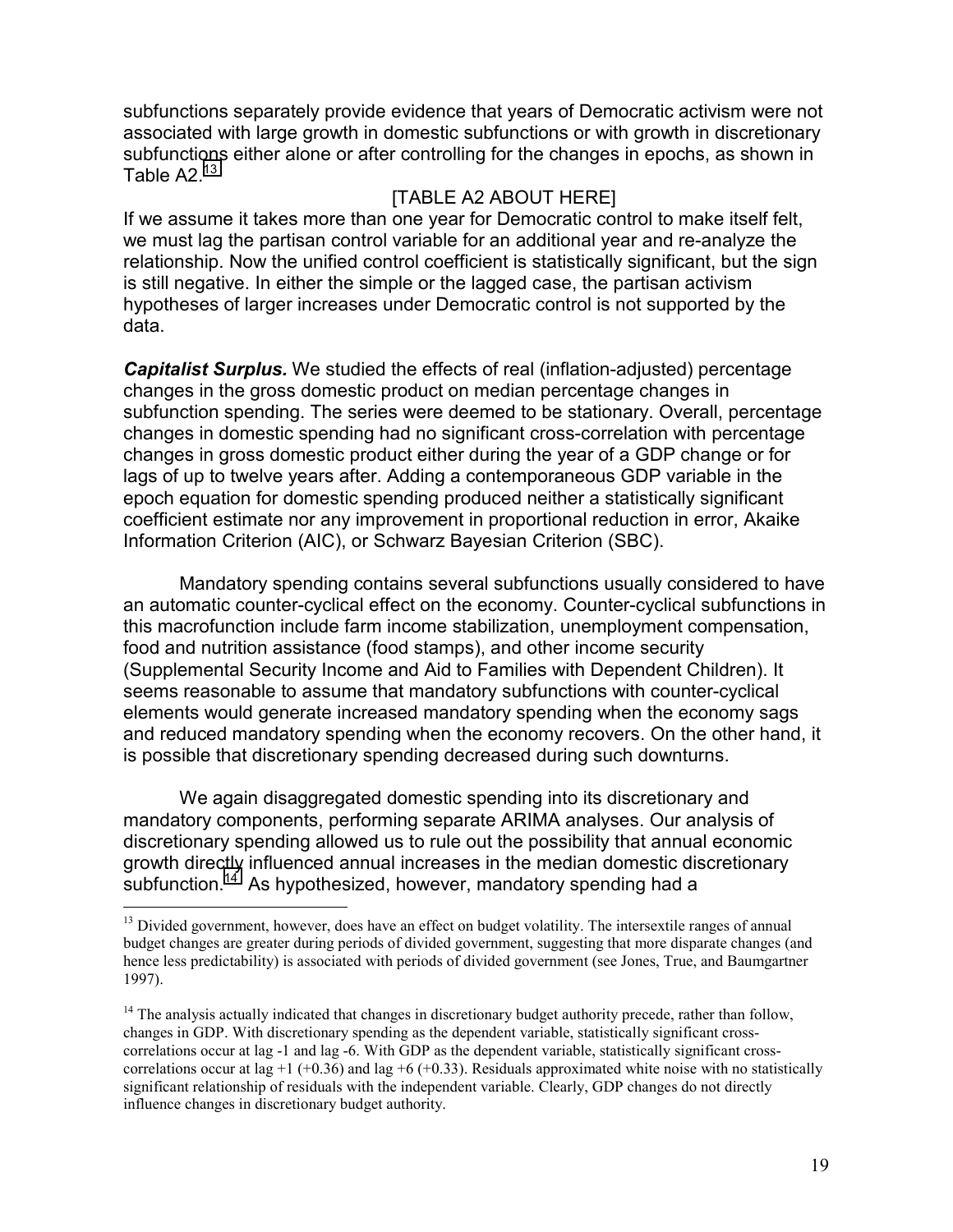contemporaneous countercyclical response to changes in GDP, with mandatory spending increasing when the economy sags and declining when the economy improves.15 Assuming that annual changes in GDP contemporaneously influence annual changes in mandatory spending, we can use ARIMA to produce maximum likelihood estimates of that relationship with and without budgetary epochs. The results appear in Table A3.

### [TABLE A3 ABOUT HERE]

The combined model indicates that both budgetary epochs and changes in GDP influenced changes in mandatory budget authority. Their inclusion in the full model resulted in improvements in proportional reduction in error as well as improvements in AIC and SBC. Mandatory spending responded to both of the hypothesized epochs as well as counter-cyclically to changes in national production.

**Public Opinion**. We cannot here fully examine the complex relations between expenditure policies and mass public opinion, yet multivariate ARIMA analysis allows at least a partial look at relationships between Stimson's mood series and budgets over time. Characterizing mood as the independent variable with an ARIMA 1,1,0 noise model,<sup>16</sup> we found no statistically significant cross-correlations between changes in mood and changes in domestic, discretionary, or mandatory budget authority from 1955 through 1990—whether the variables were measured as annual percentage changes or as first differences. Models with mood alone as well as models with epochs and changes in gross domestic product were estimated. Using mood as the only independent variable and "pre-whitening" with its noise model increased (rather than reduced) model variance, AIC, and SBC from the univariate budget noise models.

We estimated a more complete model correlating either first differences in the sums of budget authority by macrofunction or annual percentage changes in budget subfunctions as dependent upon the first differences or percentage changes in mood and real GDP as well as our hypothesized epochs. None of the models yielded significant cross-correlations between mood and spending, and neither a zero shift, one-year shift (see Stimson, *et al,* 1995, 561), nor a five-year shift produced maximum likelihood estimates of the mood coefficient that were statistically significant. Cross-correlations between mood and both domestic and discretionary spending at lags of minus one year (spending leads opinion) and plus five years (opinion leads spending) fell short of statistical significance.

<sup>&</sup>lt;sup>15</sup> Percentage changes in mandatory budget authority were related to percentage changes in GDP for the period under study. The two series were contemporaneously correlated but with a negative coefficient. The only statistically significant cross-correlation was -0.52 at lag 0. That is, economic declines are associated with increases in mandatory expenditures. The cross-correlation between mandatory spending and changes in gross domestic product was evident whether the time series was of the medians of annual percentage changes or of first differences in the annual sum of the budget authority for mandatory subfunctions.

<sup>&</sup>lt;sup>16</sup> We used the updated version of Domestic Policy Mood for 1955 through 1990 as presented in Table A-4 of Stimson, *et al.* (1995). Since the mood series is bounded, one would not expect it to have a unit root; however, correlograms and augmented Dickey-Fuller tests indicate that differencing is required before cross-correlations are estimated, and an AR-1 model after one differencing produced acceptable correlograms and Q statistics.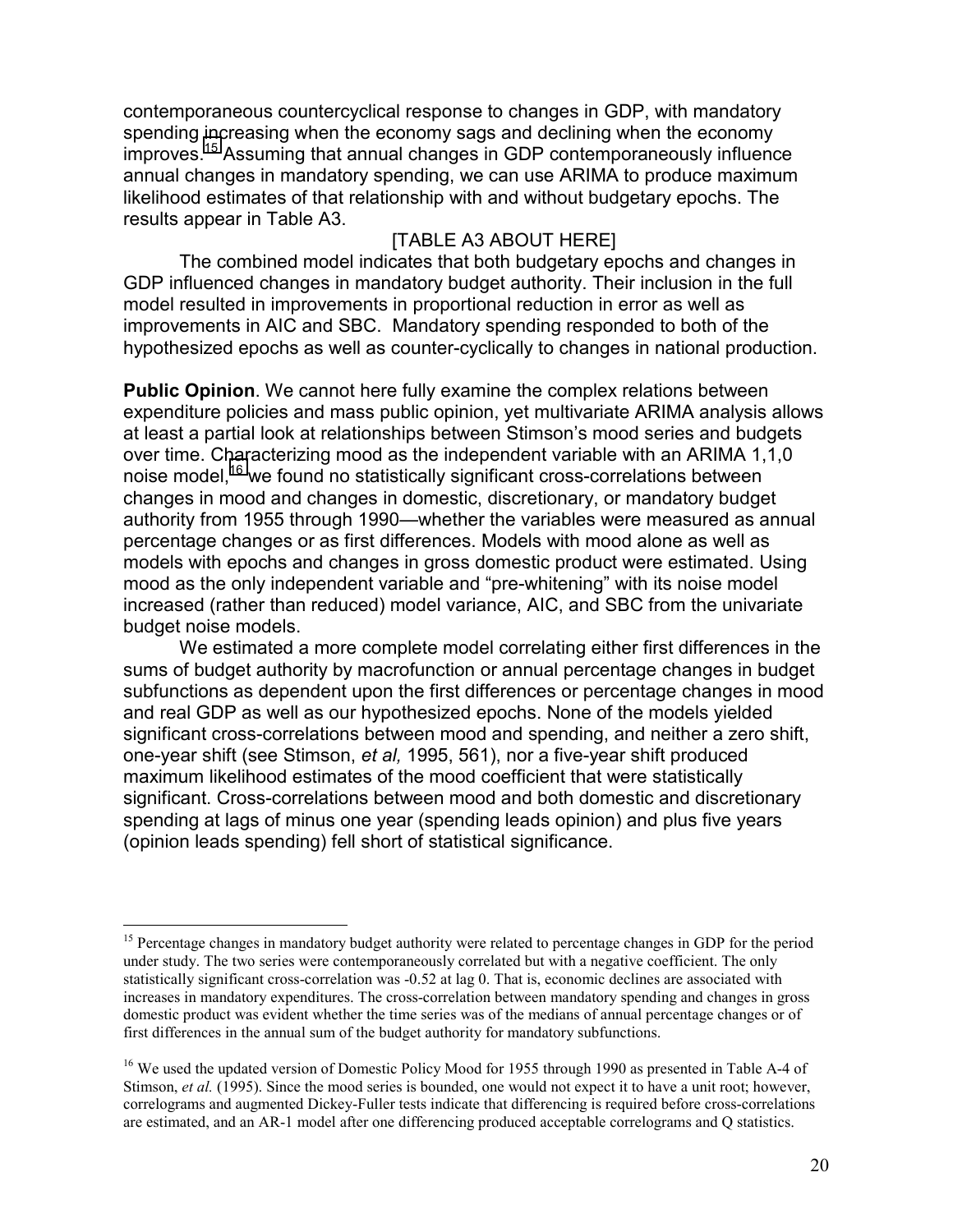*Multivariate Tests*. As a final exercise, we performed multivariate ARIMA analyses of the punctuation hypothesis and the alternate hypotheses combined, using, as usual, the median annual percentage change in budget authority for domestic subfunctions. Since it employs several independent variables, this approach does not allow for the pre-whitening of the series studied . The results are presented in Table 4. Because the public opinion measure begins in 1956, we performed separate analyses for the full period (1947-95) and the period for which the liberalism measure was available (1956-90).

#### [TABLE A4 ABOUT HERE]

In the multivariate ARIMA, the punctuations are statistically significant, whereas the alternate hypotheses are not. Note that the partisan control hypothesis would be statistically significant if a two-tailed test were used (that is, even when the punctuations and the variables assessing the other hypotheses were controlled, there was a tendency for divided governments to spend more than governments unified under the Democrats).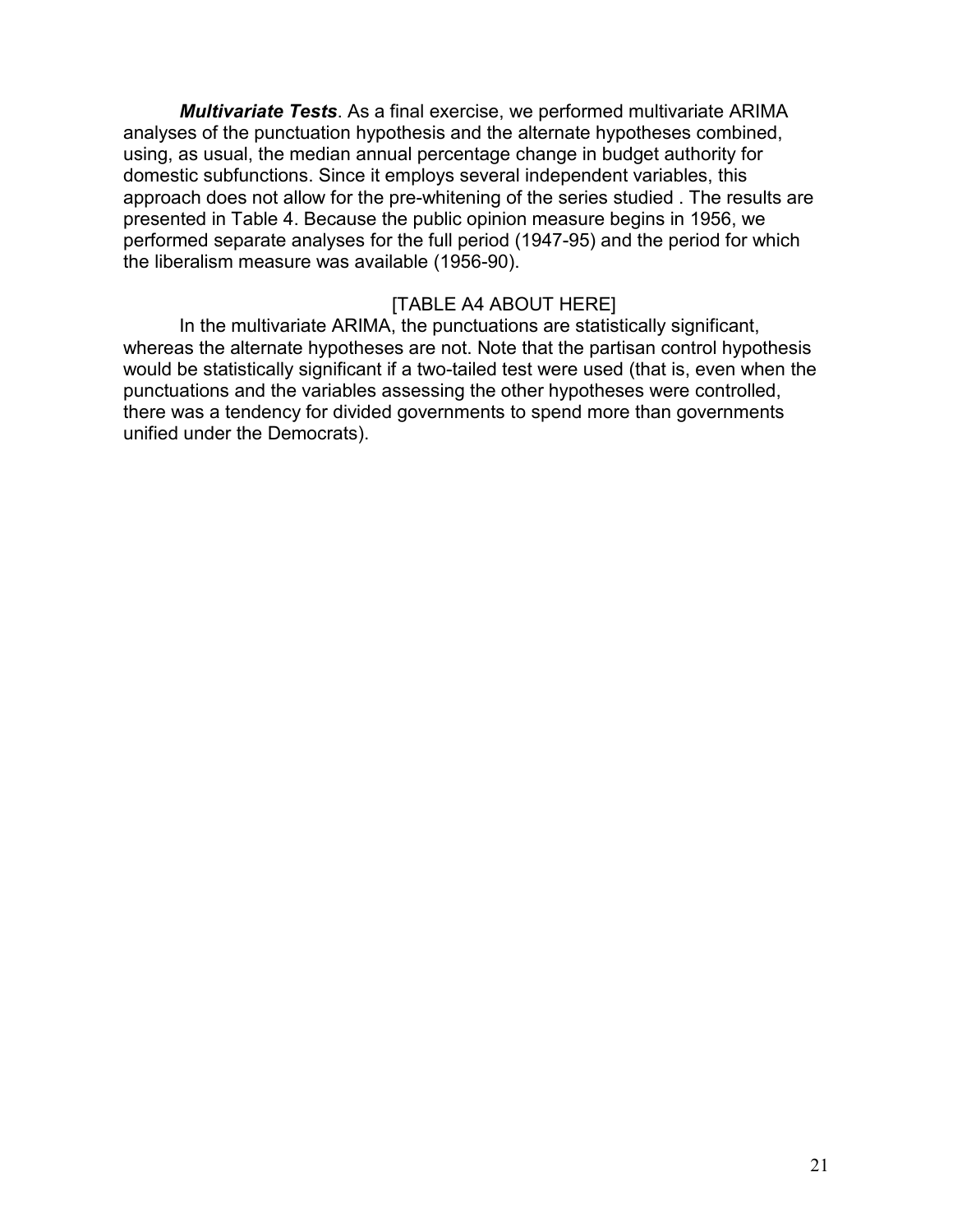## **Table A1: ARIMA Model of Annual Medians of Domestic Spending**

| Parameter         | <b>Estimate</b> | Std.Error | t-ratio |
|-------------------|-----------------|-----------|---------|
| Mean              | 1.31            | 1.36      | 0.96    |
| <b>Step 1956</b>  | $5.73***$       | 1.62      | 3.53    |
| <b>Pulse 1974</b> | $-15.69***$     | 3.95      | $-3.97$ |
| <b>Step 1976</b>  | $-6.01***$      | 1.23      | -4.87   |
|                   |                 |           |         |

 $N = 48$ 

Variance (Noise Model): 25.456 Variance (Full Model): 14.840 Proportional Reduction in Error (PRE) = 0.417

 $\overline{\phantom{a}}$ \*\*\* - Statistically significant at <.001 level, one-tailed test. SAS ARIMA, maximum likelihood estimates.

 $\mathcal{L}_\mathcal{L} = \mathcal{L}_\mathcal{L} = \mathcal{L}_\mathcal{L} = \mathcal{L}_\mathcal{L} = \mathcal{L}_\mathcal{L} = \mathcal{L}_\mathcal{L} = \mathcal{L}_\mathcal{L} = \mathcal{L}_\mathcal{L} = \mathcal{L}_\mathcal{L} = \mathcal{L}_\mathcal{L} = \mathcal{L}_\mathcal{L} = \mathcal{L}_\mathcal{L} = \mathcal{L}_\mathcal{L} = \mathcal{L}_\mathcal{L} = \mathcal{L}_\mathcal{L} = \mathcal{L}_\mathcal{L} = \mathcal{L}_\mathcal{L}$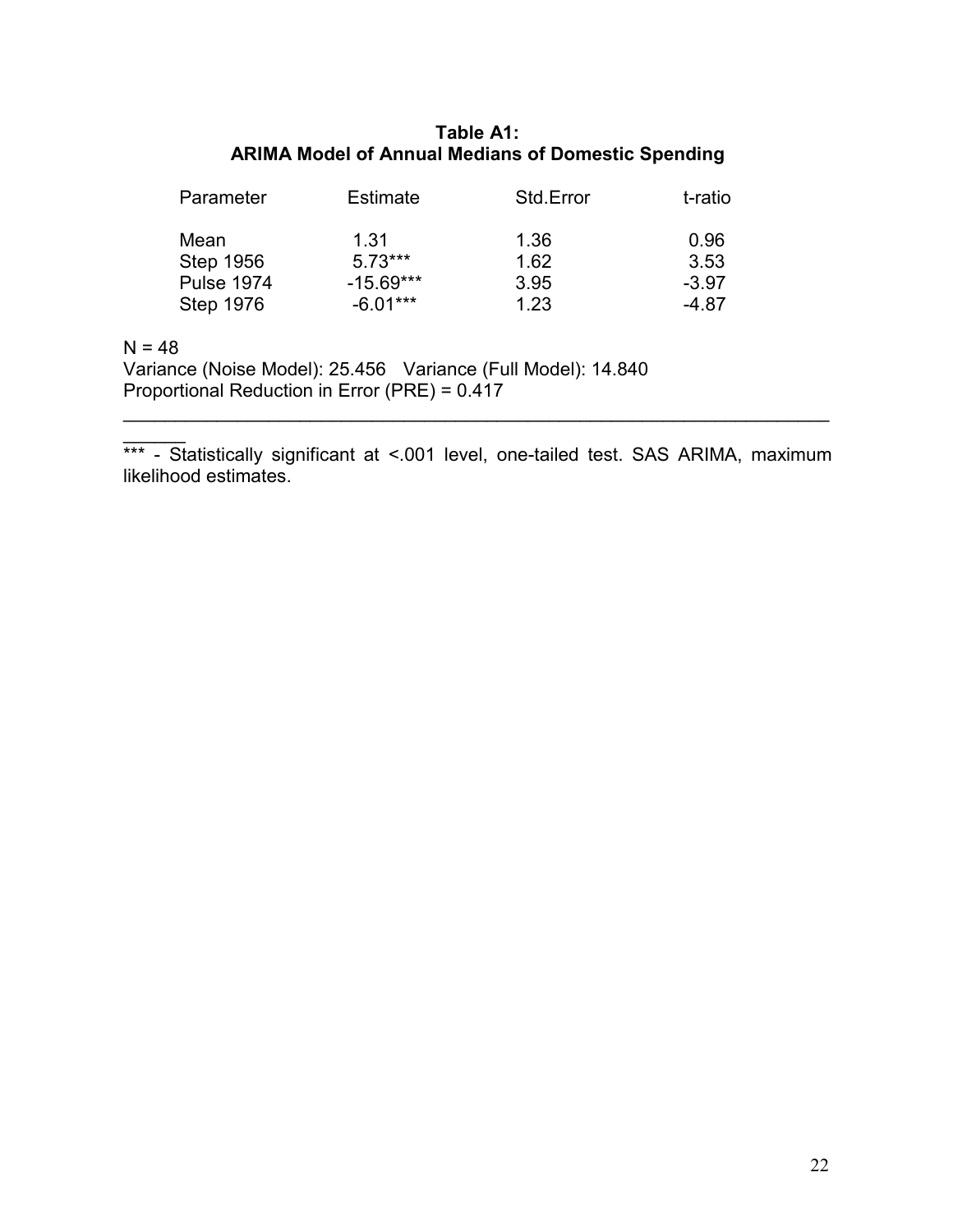|                                  | <b>Overall Domestic Spending</b> |                          | <b>Discretionary Spending Alone</b> |                      |                          |                          |
|----------------------------------|----------------------------------|--------------------------|-------------------------------------|----------------------|--------------------------|--------------------------|
| <b>MODEL</b>                     | Activism<br>Alone                | Activism<br>& Epochs     | Epochs<br>Alone                     | Activism<br>Alone    | Activism<br>& Epochs     | <b>Epochs</b><br>Alone   |
| Mean                             | $3.51***$<br>(3.78)              | 2.08<br>(1.42)           | 1.31<br>(0.96)                      | $3.88***$<br>(3.23)  | 3.22<br>(1.75)           | 1.83<br>(1.05)           |
| Democratic<br>Activism           | $-0.67$<br>$(-0.44)$             | $-1.55$<br>$(-1.33)$     |                                     | $-1.45$<br>$(-0.74)$ | $-2.79$<br>$(-1.92)$     |                          |
| <b>Step 1956</b>                 |                                  | $5.61**$<br>(3.48)       | $5.73***$<br>(3.53)                 |                      | $5.59**$<br>(2.77)       | $5.81**$<br>(2.80)       |
| <b>Pulse 1974</b>                |                                  | $-16.34***$<br>$(-4.14)$ | $-15.69***$<br>$(-3.97)$            |                      | $-26.90***$<br>$(-5.45)$ | $-25.72***$<br>$(-5.10)$ |
| <b>Step 1976</b>                 |                                  | $-6.20***$<br>$(-5.03)$  | $-6.01***$<br>$(-4.87)$             |                      | $-7.06***$<br>$(-4.58)$  | $-6.72***$<br>$(-4.26)$  |
| Proportional<br>Reduction<br>in. | 0                                | .427                     | .417                                | $\overline{0}$       | .467                     | .434                     |
| Error (PRE)<br><b>Akaike IC</b>  | 294                              | 270                      | 270                                 | 319                  | 291                      | 293                      |
| <b>Schwarz BC</b>                | 298                              | 279                      | 277                                 | 323                  | 300                      | 300                      |

## **Table A2: Effects of Democratic Activism and/or Epochs on Median Changes in Budget Authority**

T-ratios are given in parentheses. SAS ARIMA maximum likelihood estimates

\*\* - Significant at <.01 level, one-tailed test.

 $\frac{1}{2}$ 

\*\*\* - Significant at <.001 level, one-tailed test.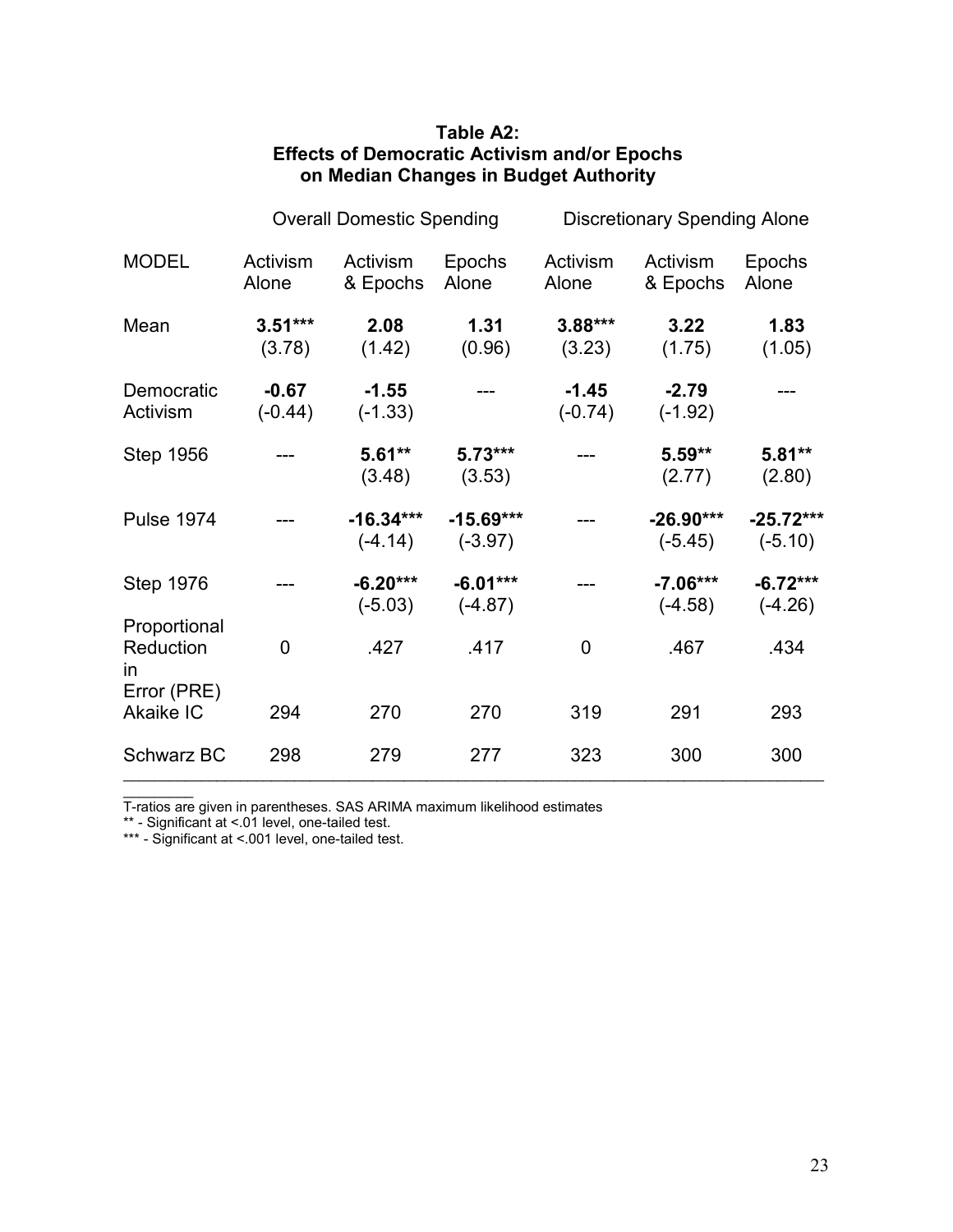|                                                                                             | <b>EPOCHS ONLY</b>                   | <b>GDP ONLY</b>                      | <b>EPOCHS &amp; GDP</b>              |  |  |  |
|---------------------------------------------------------------------------------------------|--------------------------------------|--------------------------------------|--------------------------------------|--|--|--|
| <b>VARIABLE</b>                                                                             | <b>ESTIMATE</b><br>$(t$ -ratio)      | <b>ESTIMATE</b><br>(t-ratio)         | <b>ESTIMATE</b><br>(t-ratio)         |  |  |  |
| Dependent Var.: Pct Chg in Mandatory BA                                                     |                                      |                                      |                                      |  |  |  |
| Mean                                                                                        | $+0.19$                              | $+6.57***$                           | $+4.00***$                           |  |  |  |
| Independent Vars.:                                                                          | (0.13)                               | (7.05)                               | (2.87)                               |  |  |  |
| <b>Step 1956</b>                                                                            | $+6.16***$<br>(3.59)                 |                                      | $+5.43***$<br>(3.90)                 |  |  |  |
| <b>Step 1976</b>                                                                            | $-4.10**$<br>$(-3.16)$               |                                      | $-4.62***$<br>$(-4.39)$              |  |  |  |
| Pct Change in GDP                                                                           |                                      | $-0.95***$                           | $-0.96***$                           |  |  |  |
|                                                                                             |                                      | $(-4.09)$                            | $(-5.01)$                            |  |  |  |
| Variance (Noise Model):<br>Variance (Full Model):<br>PRE:<br>Akaike IC<br><b>Schwarz BC</b> | 22.09<br>16.84<br>0.24<br>275<br>280 | 22.09<br>16.55<br>0.25<br>273<br>277 | 22.09<br>10.97<br>0.50<br>255<br>262 |  |  |  |

# **TABLE A3: GDP Effects on Mandatory Spending**

 $\mathcal{L}=\mathcal{L}$ SAS ARIMA maximum likelihood estimates.

\*\*- Statistically significant at <.01 level, one-tailed test.

\*\*\* - Statistically significant at <.001 level, one-tailed test.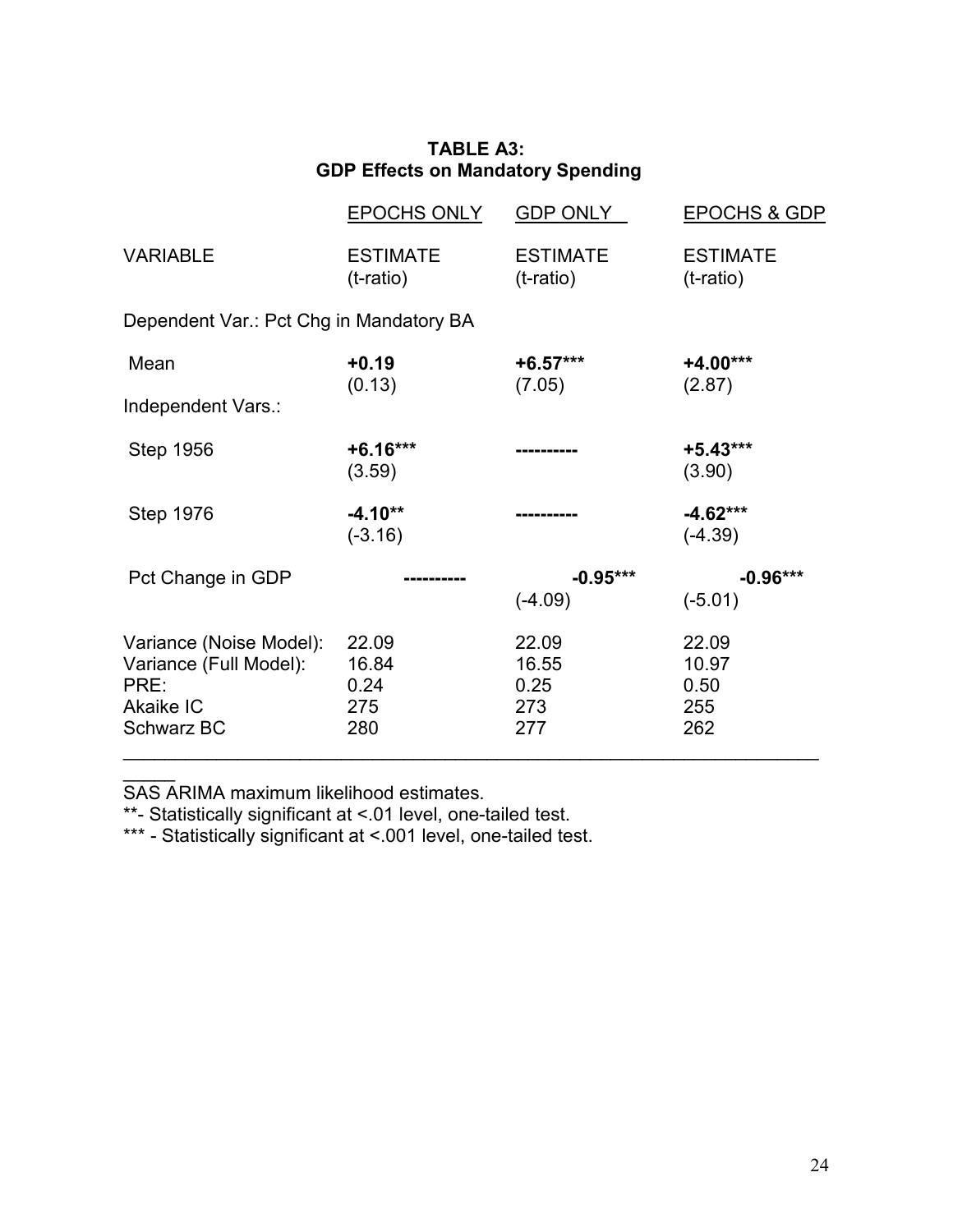## **Table A4: Multivariate ARIMA Results for Median Annual Percentage Change in Budget Authority for Domestic Subfunctions<sup>a</sup>**

| <b>Coefficients</b>                             | Period: 1947-1995 Period: 1956-1990 |                          |  |
|-------------------------------------------------|-------------------------------------|--------------------------|--|
| <b>Mean</b>                                     | 4.90**<br>(3.07)                    | $7.38***$<br>(5.82)      |  |
| <b>Step 1956</b>                                | $4.34**$<br>(2.91)                  |                          |  |
| <b>Pulse 1974</b>                               | $-17.54***$<br>$(-5.09)$            | $-17.08***$<br>$(-4.75)$ |  |
| <b>Step 1976</b>                                | $-6.79***$<br>$(-6.26)$             | $-6.73***$<br>$(-5.54)$  |  |
| <b>Partisan</b><br><b>Activism</b>              | $-4.00^{b,c}$<br>$(-3.79)$          | $-3.36c$<br>$(-2.37)$    |  |
| <b>Pct Change</b><br>in GDP                     | $-0.16$<br>$(-0.80)$                | 0.28<br>$(-0.78)$        |  |
| <b>Pct Change</b><br>in Pub Opinion             |                                     | $-0.20d$<br>$(-0.78)$    |  |
| <b>Variance (Noise Model)</b>                   | 25.456                              | 27.143                   |  |
| <b>Variance (Full Model)</b>                    | 11.067                              | 11.324                   |  |
| <b>Proportional Reduction</b> 0.565<br>in Error |                                     | 0.583                    |  |
| N                                               | 48                                  | 34                       |  |

a<br> **a SAS ARIMA maximum likelihood estimates**; t-ratios are in parentheses.

<sup>b</sup> Input lagged one-year based on cross-correlation function.

**\*\* Significant at <0.01 level, one-tailed test.** 

**\*\*\* Significant at <0.001 level, one-tailed test.**

 $\epsilon$  Insignificant for one-tailed test because of the sign opposite to theory; it would be significant using two-tailed test.

d Input lagged one-year based on Stimson *et al.* 1995.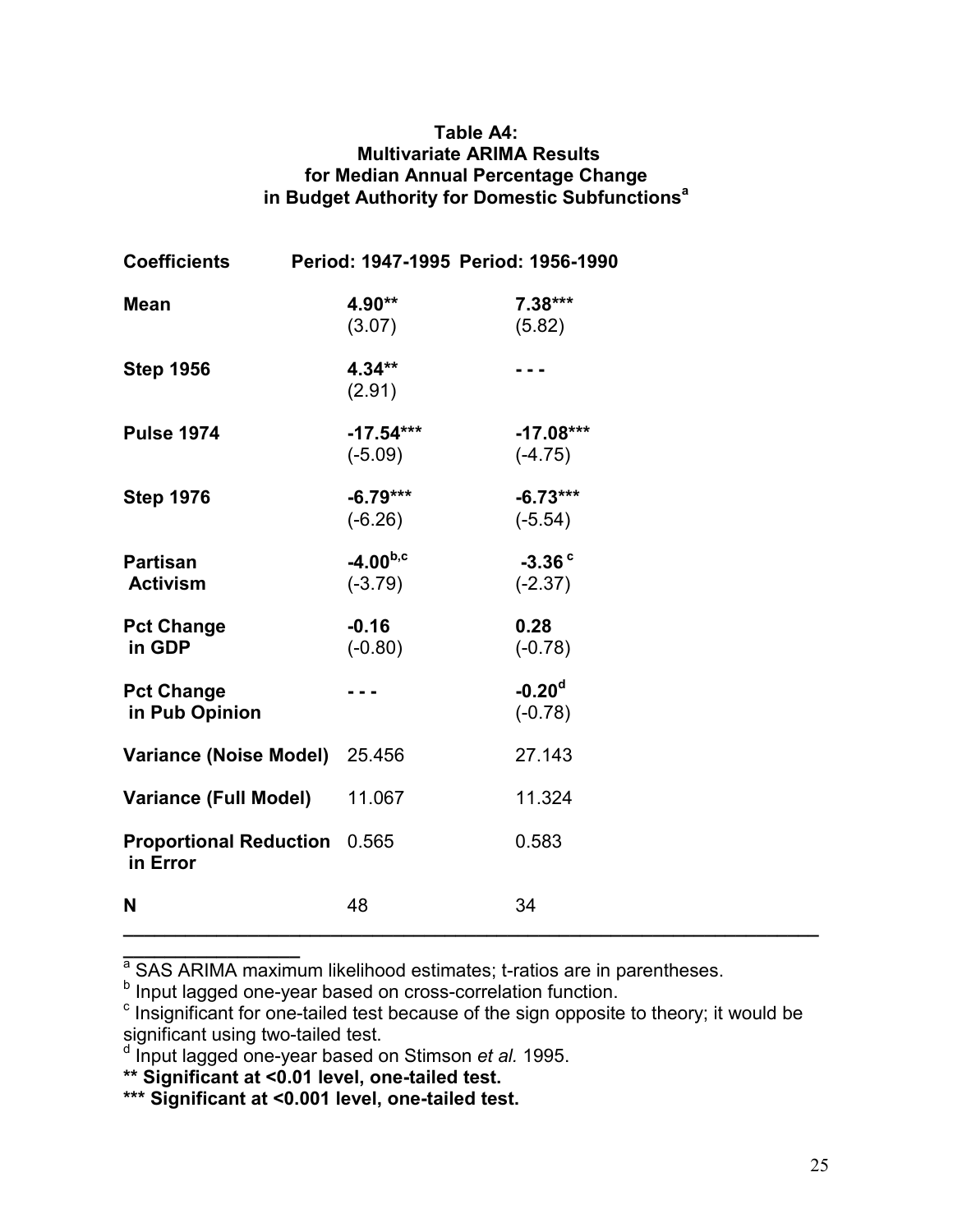Figure 1: Total US National Government Outlays, Constant Dollars, 1801-2000



**Fiscal Year**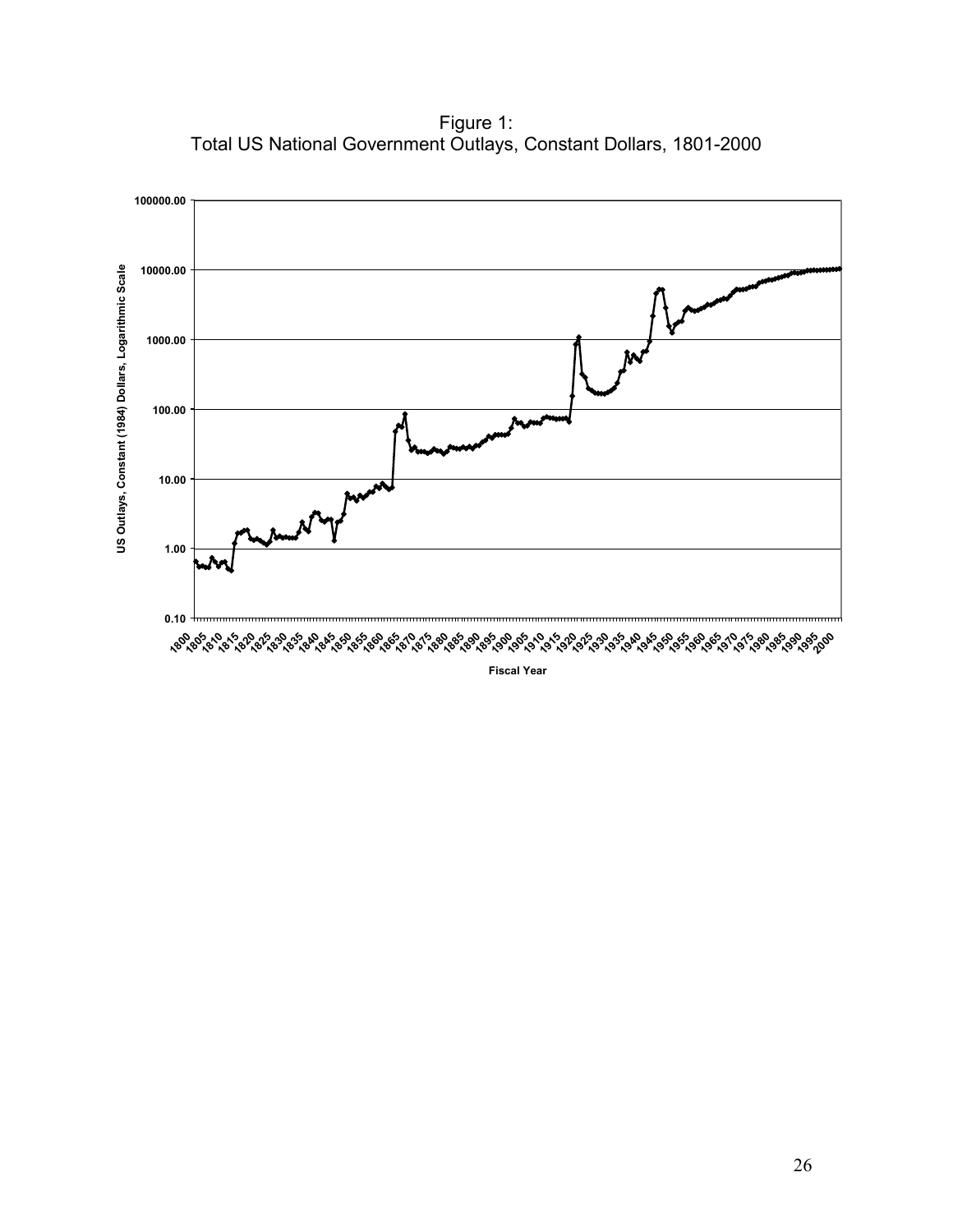

Figure 2: Defense and Domestic Outlays of the US National Government, 1801- 1988, Adjusted for Inflation and Population, Logarithmic Scale

**Fiscal Year**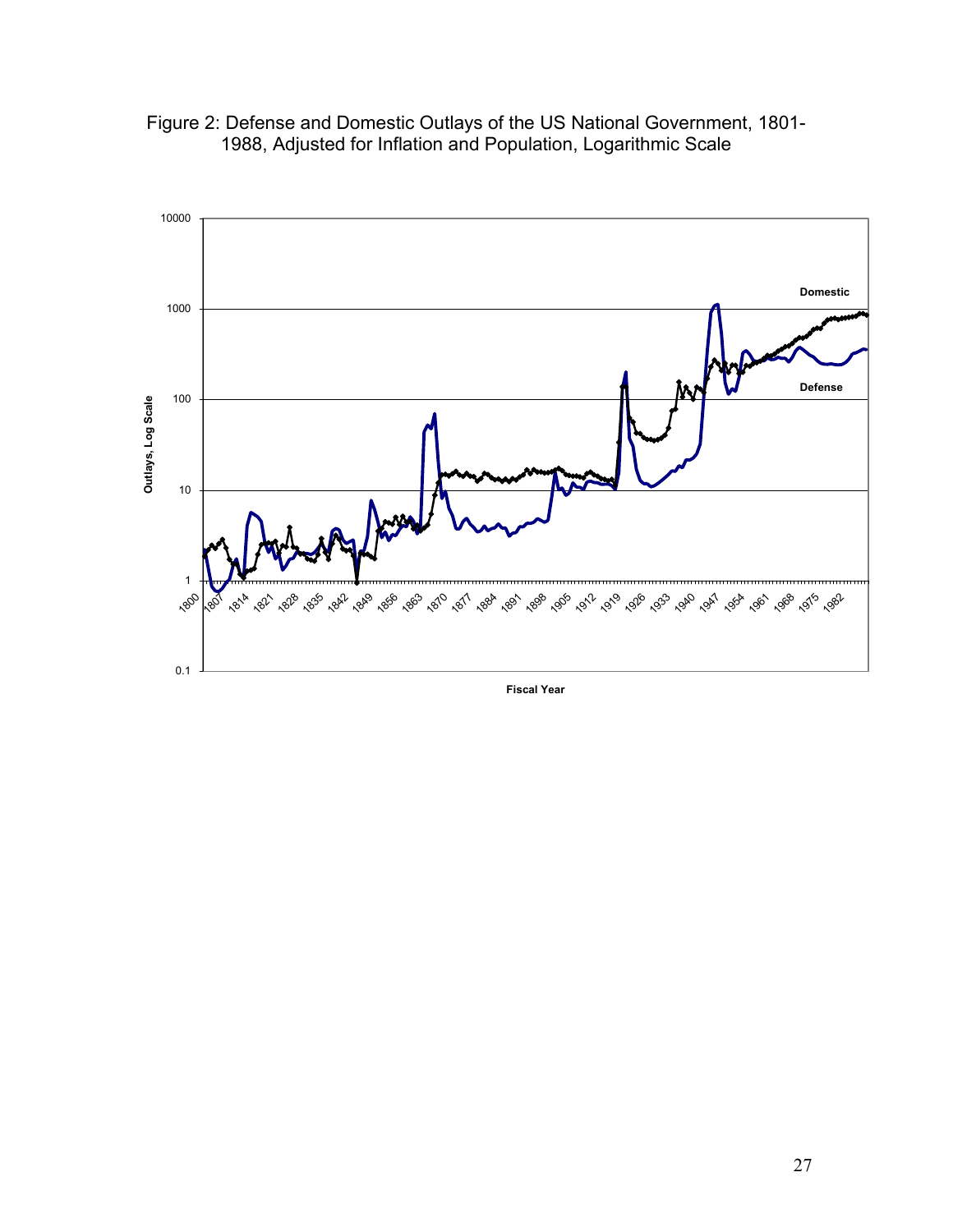Figure 3: Receipts of the US National Government as a Percentage of GDP, 1934-2000

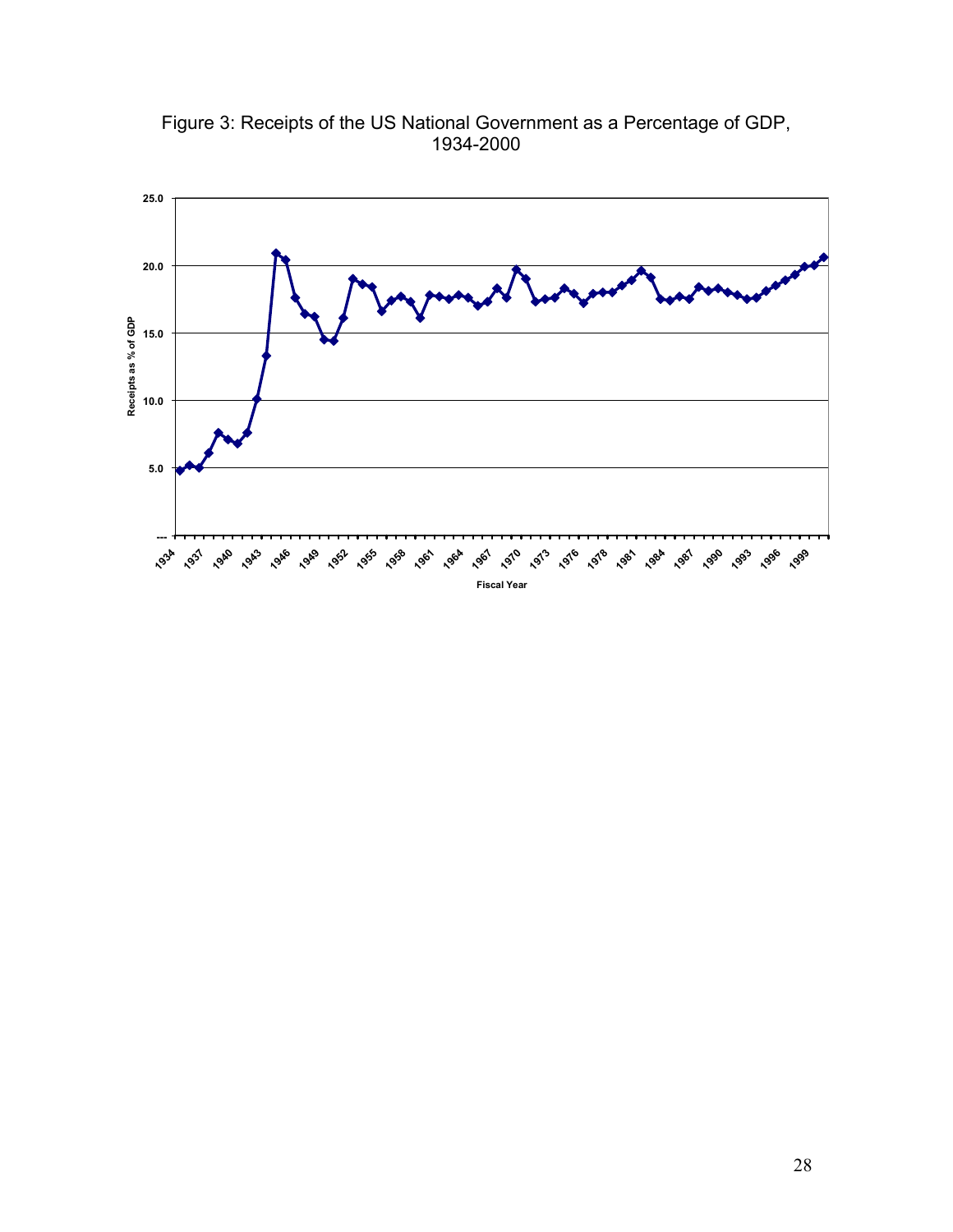

Figure 4: Surpluses and Deficits, Constant (1996) Dollars, 1940-2000/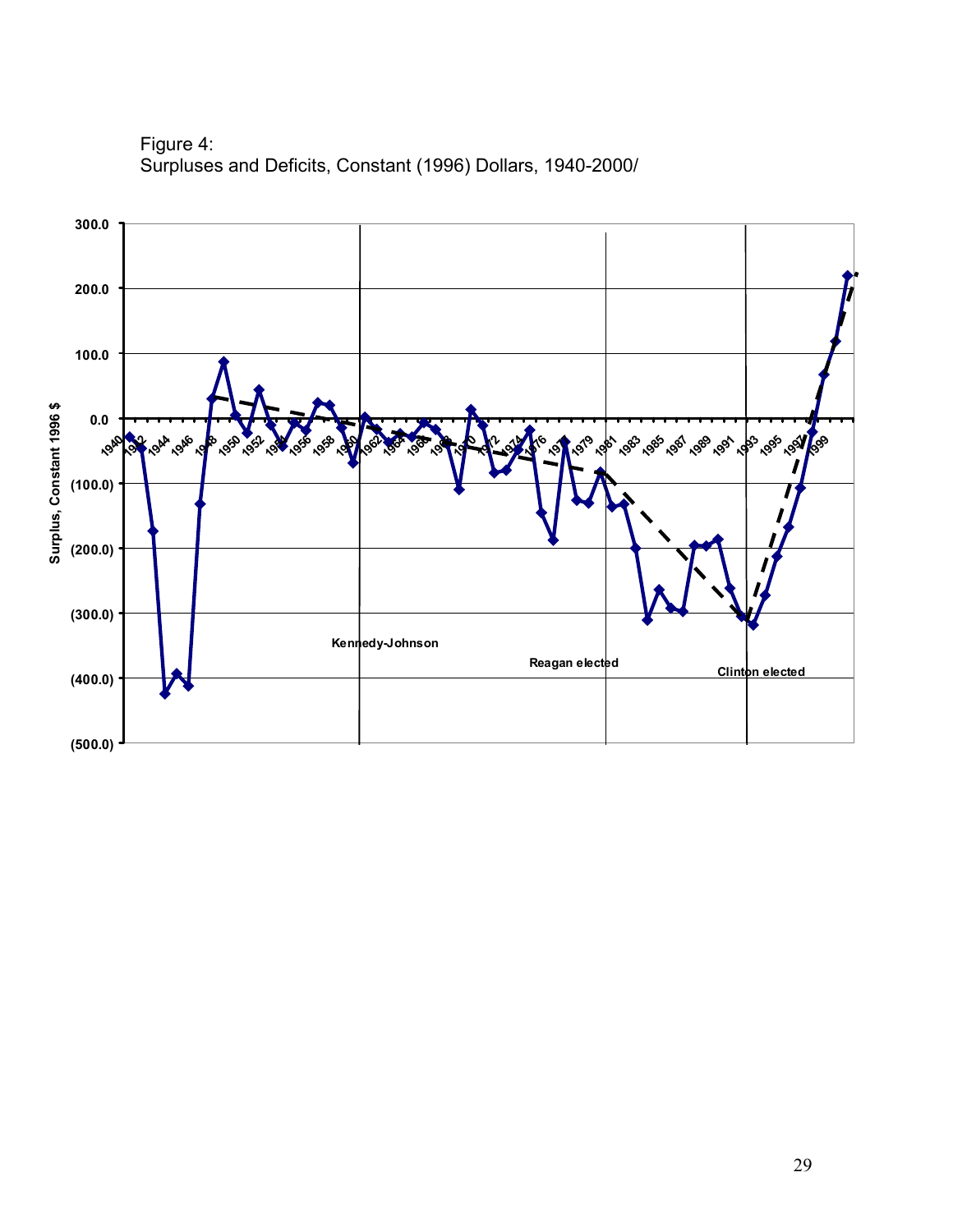

Figure 5: Inflation-Adjusted Outlays of the Federal Government, FY1947- FY2000.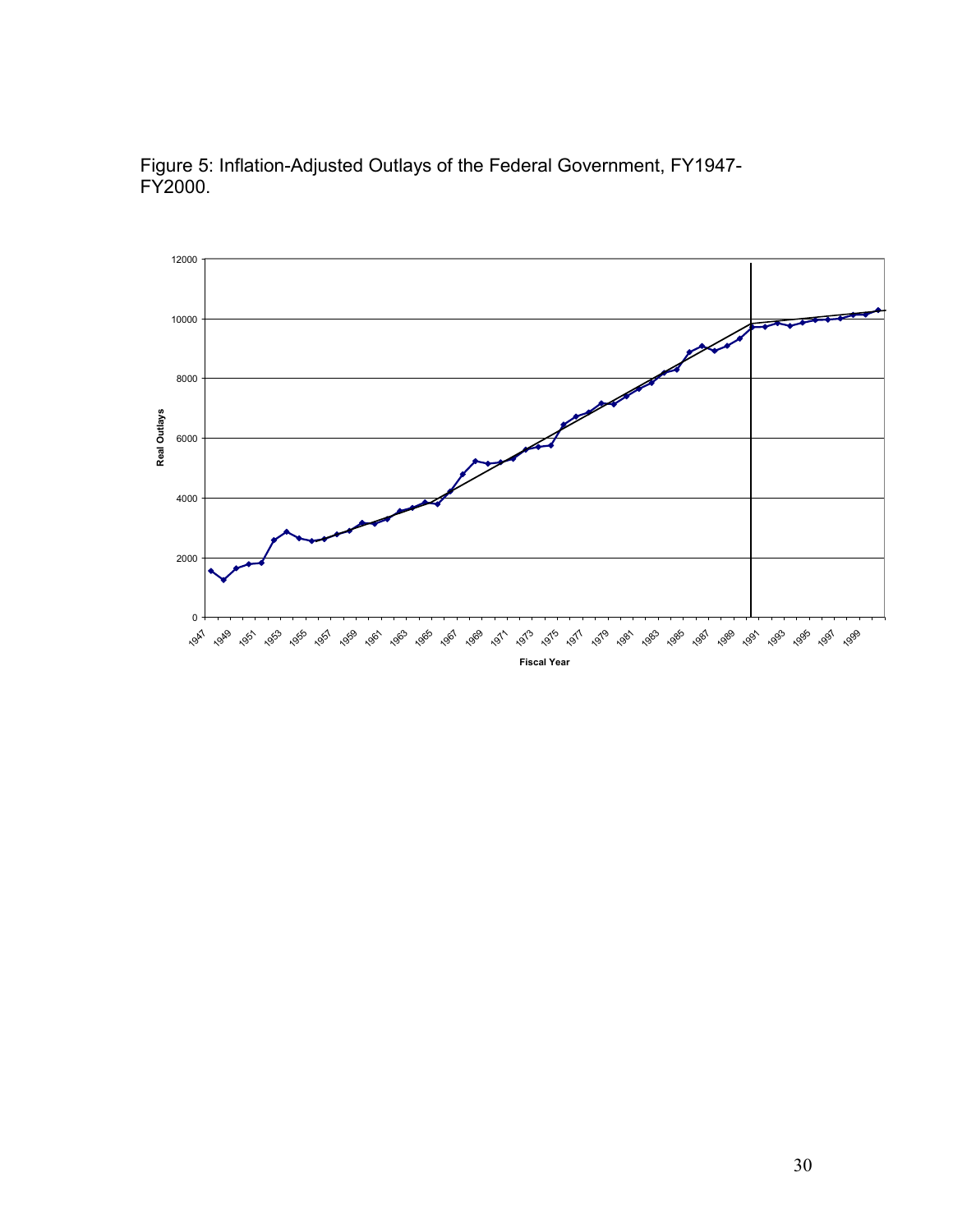Figure 6:

The Changing Composition of the US Budget: Category of Expenditure as a Percentage of Total Outlays

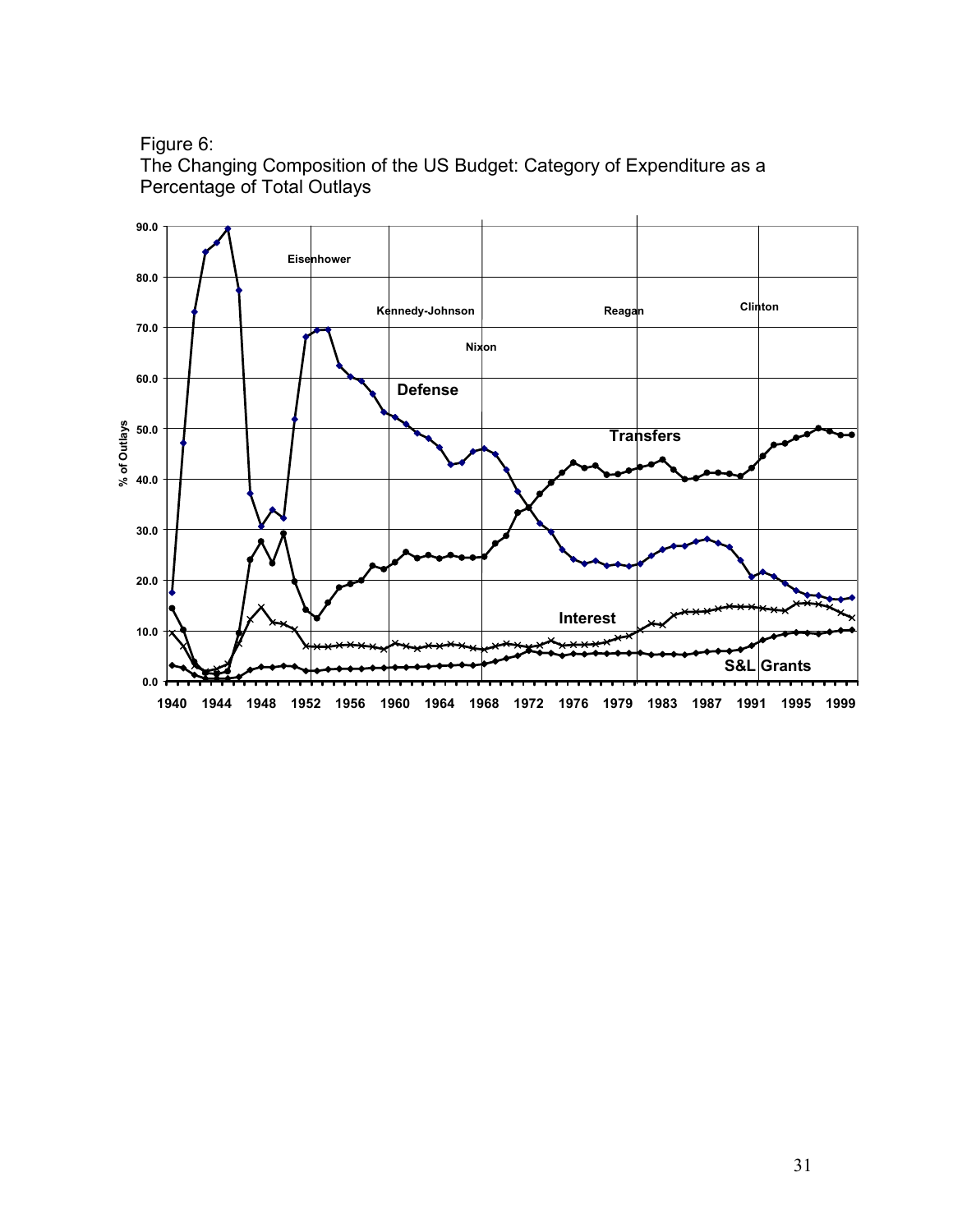Figure 7 Median Annual Percentage Change in OMB Subfunctions for US Budget Authority, Actual and Predicted

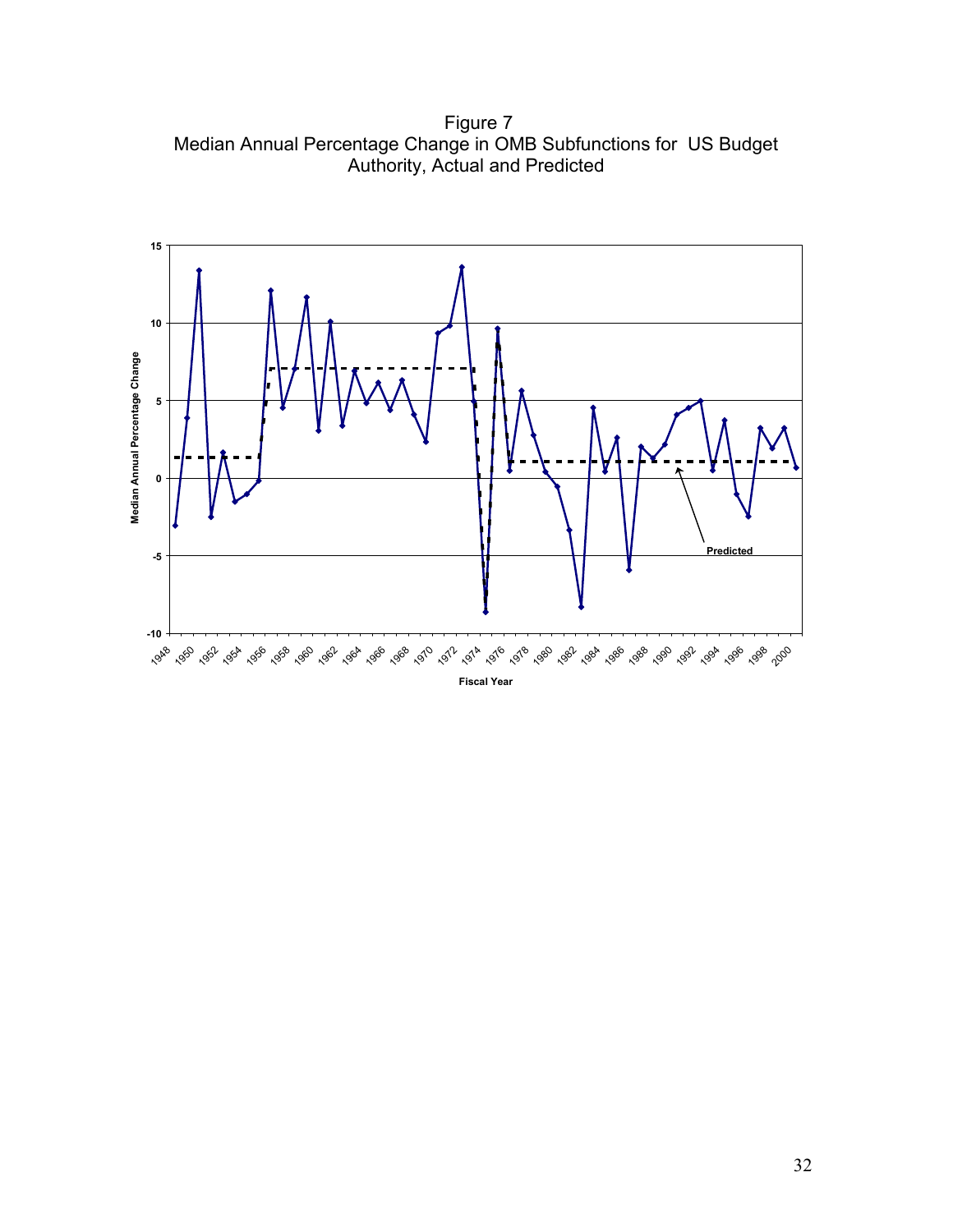

Figure 8: Real Budget Authority for Defense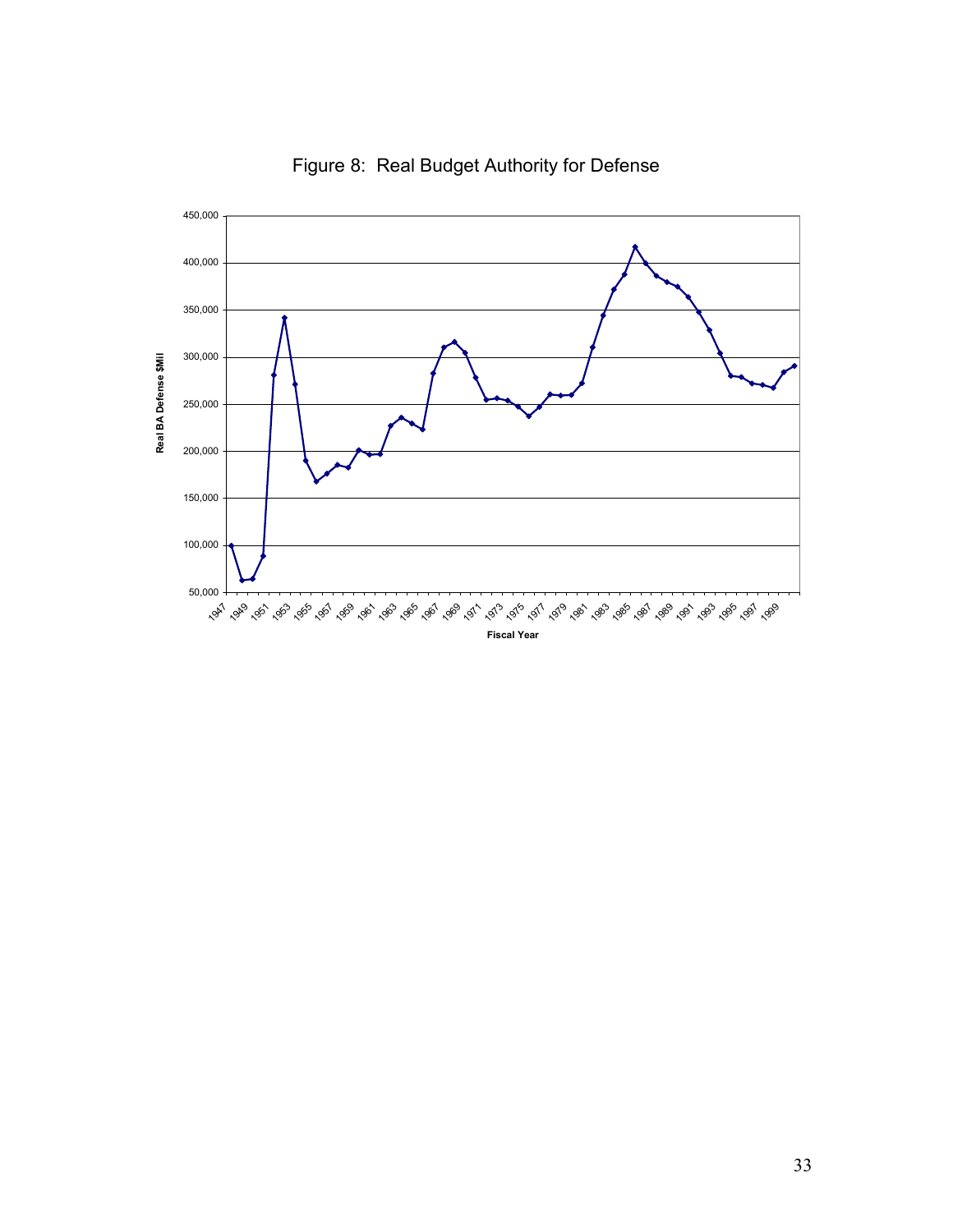| Incremental                                        |      | Large<br>Increase | Large<br>Decrease |       |
|----------------------------------------------------|------|-------------------|-------------------|-------|
| <b>Administration (Fiscal Years)</b><br>$< 20\%$ ] | N    | $\lceil$ > 20%]   | $\lceil$ < -15%]  | [-15% |
| Truman (FY 1948-53)                                | 281  | 24%               | 24%               | 52%   |
| Eisenhower 1 (FY 1954-55)                          | 103  | 21%               | 22%               | 56%   |
| Eisenhower 2 (FY 1956-61)                          | 316  | 29%               | 12%               | 59%   |
| Kennedy (FY 1962-63)                               | 106  | 18%               | 13%               | 69%   |
| Johnson (FY 1964-69)                               | 324  | 19%               | 15%               | 67%   |
| Nixon (FY 1970-75)                                 | 337  | 26%               | 15%               | 59%   |
| Ford (FY 1976-77)                                  | 116  | 17%               | 13%               | 70%   |
| Carter (FY 1978-81)                                | 248  | 10%               | 12%               | 79%   |
| Reagan (FY 1982-89)                                | 496  | 11%               | 15%               | 74%   |
| Bush (FY 1990-93)                                  | 248  | 12%               | 9%                | 79%   |
| Clinton (FY 1994-95)                               | 124  | 7%                | 15%               | 78%   |
| Overall                                            | 2699 | 18%               | 15%               | 67%   |

# **Table 1: Percentage Changes in Budget Authority by Presidencies**

Note that the series begins with percentage changes from FY 1947 to FY 1948 and that outgoing presidents were credited with the fiscal year underway when the new president was sworn in.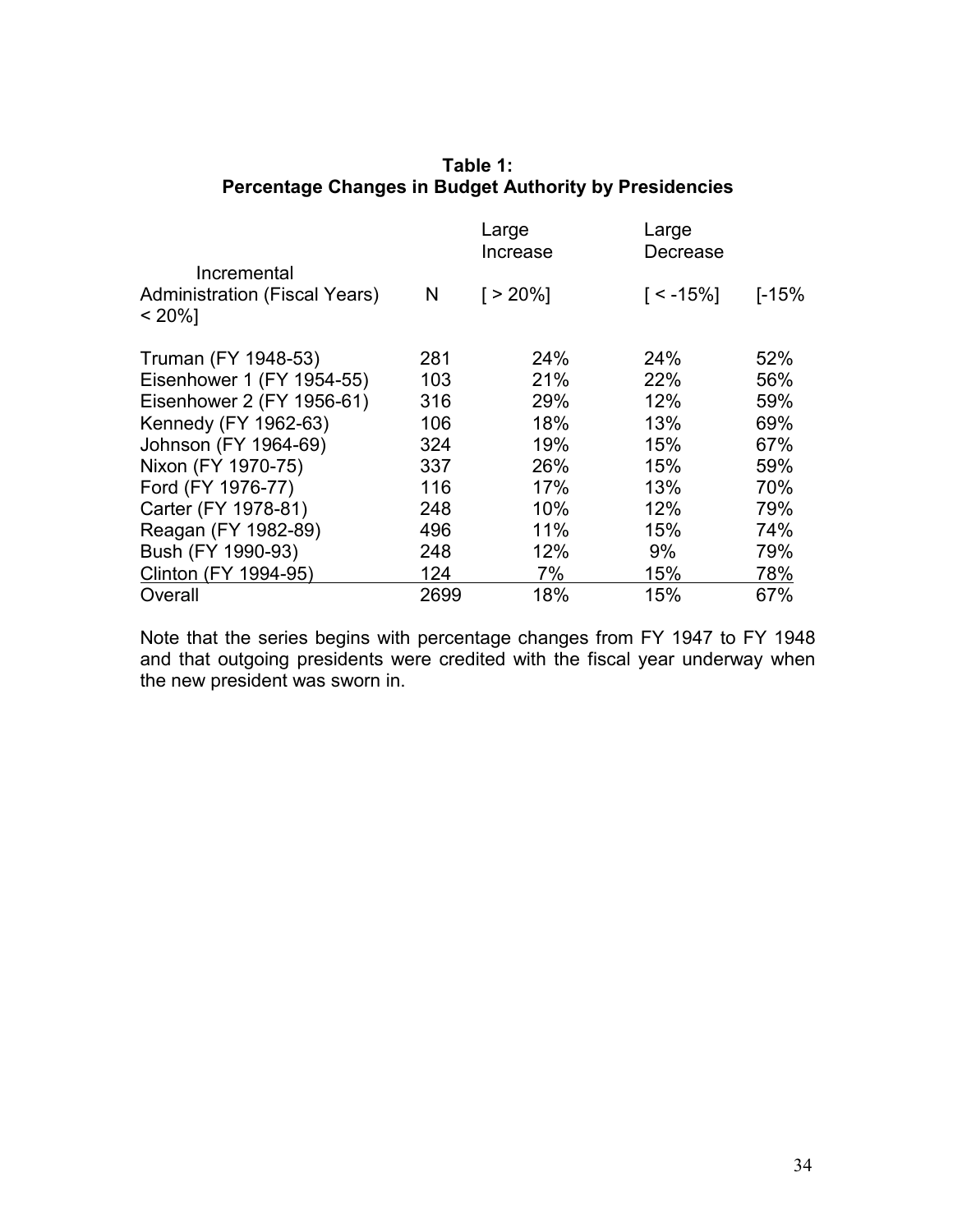#### **References**

- Baumgartner, Frank R. and Bryan D. Jones. 1993. *Agendas and Instability in American Politics*. Chicago: University of Chicago Press.
- Beck, Nathaniel, and Jonathan N. Katz. 1995. "What To Do (and Not To Do) With Time-Series-Cross-Section Data in Comparative Politics." *American Political Science Review* 89:634-647.
- Berry, William D. and David Lowery. 1990. "An Alternate Approach to Understanding Budgetary Trade-Offs." *American Journal of Political Science* 34: 671-705.
- Berry, William D. and David Lowery. 1987. *Understanding United States Government Growth.* New York: Praeger.
- Box, George E.P., Gwilym M. Jenkins, and Gregory C. Reinsel. 1994. *Time Series Analysis: Forecasting and Control.* Englewood Cliffs, NJ: Prentice-Hall.
- Box, G.E.P., and Tiao, G. C. 1975. "Intervention Analysis with Application to Economic and Environmental Problems." *Journal of the American Statistical Association* 65:1509-26.
- Cobb, Roger and Charles D. Elder. 1983. *Participation in American Politics: the Dynamics of Agenda-Building.* Baltimore: John Hopkins University Press.
- Cogan, John F. 1994. "The Dispersion of Spending Authority and Federal Budget Deficits." In Cogan, Timothy J. Muris, and Allen Schick, eds. *The Budget Puzzle.* Stanford: Stanford University Press.
- Cohen, Michael, James G. March, and Johan P. Olsen. 1972. A Garbage Can Theory of Organizational Choice. *Administrative Science Quarterly* 17: 1– 25.
- Correa, Hector and Ji-won Kim. 1992. "A Causal Analysis of the Defense Expenditures of the USA and USSR." *The Journal of Peace Research*. 29:161-174.
- Cyert, R. M., and James G. March. 1963. *A Behavioral Theory of the Firm.* Englewood Cliffs NJ: Prentice-Hall.
- Davis, Otto A., M.A.H. Dempster, and Aaron Wildavsky. 1966. A Theory of the Budget Process. *American Political Science Review* 60: 529-47.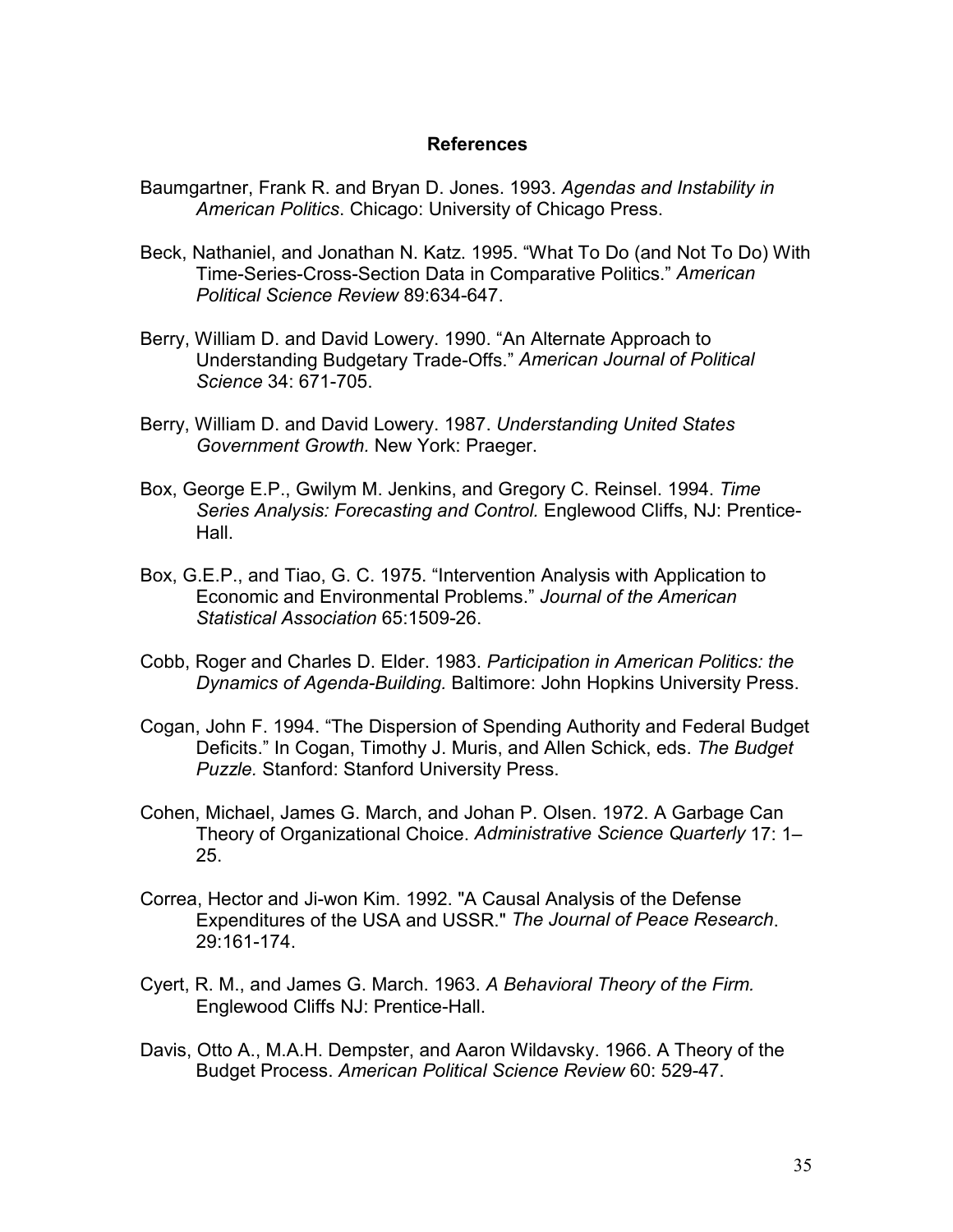- Davis, Otto A., M.A.H. Dempster, and Aaron Wildavsky. 1974. Towards a Predictive Theory of Government Expenditure: US Domestic Appropriations. *British Journal of Political Science* 4: 419-52.
- Dodd, Lawrence C. 1993. *Congress Reconsidered*. 5th edition. Washington: CQ Press.
- Dodd, Lawrence C. 1994. Political Learning and Political Change: Understanding Development Across Time. In *The Dynamics of American Politics,* Lawrence C. Dodd and Calvin Jilson, eds. Boulder: Westview Press.
- Dodd, Lawrence C. 1995. "The New American Politics: Reflections of the Early 1990s." In *The New American Politics,* Bryan Jones, ed. Boulder: Westview.
- Dye, Thomas. 1966. *Politics, Economics, and the Public: Policy Outcomes in the American States.* Chicago: Rand McNally.
- Fenno, Richard F., Jr. 1966. *The Power of the Purse: Appropriations Politics in Congress*. Boston: Little, Brown.
- Fisher, Louis. 1985. "Ten Years of the Budget Act: Still Searching for Controls." *Public Budgeting & Finance* 5:3-28.
- Granger, C.W.J. and P. Newbold. 1974. "Spurious Regressions in Econometrics," *Journal of Econometrics*. 2:111-120.
- Greene, William H. 1993. *Econometric Analysis*, 2nd Ed. New York: Macmillan.
- Hartley, Thomas, and Bruce Russett. 1992. "Public Opinion and the Common Defense: Who Governs Military Spending in the United States?" *American Political Science Review* 86:905-15.
- Hsiao, Cheng. 1986. *Analysis of Panel Data*. Cambridge: Cambridge University Press.
- Hughes, Jonathan R. T. Hughes. 1991. *The Governmental Habit Redux: Economic Controls from Colonial Times to the Present*. Princeton: Princeton University Press.
- Huang, Chi, and Alex Mintz. 1991. "Defence Expenditures and Economic Growth: The Externality Effect." *Defence Economics*. 3:35-40.
- Huntington, Samuel P. 1961. *The Common Defense: Strategic Programs in National Politics*. New York: Columbia University Press.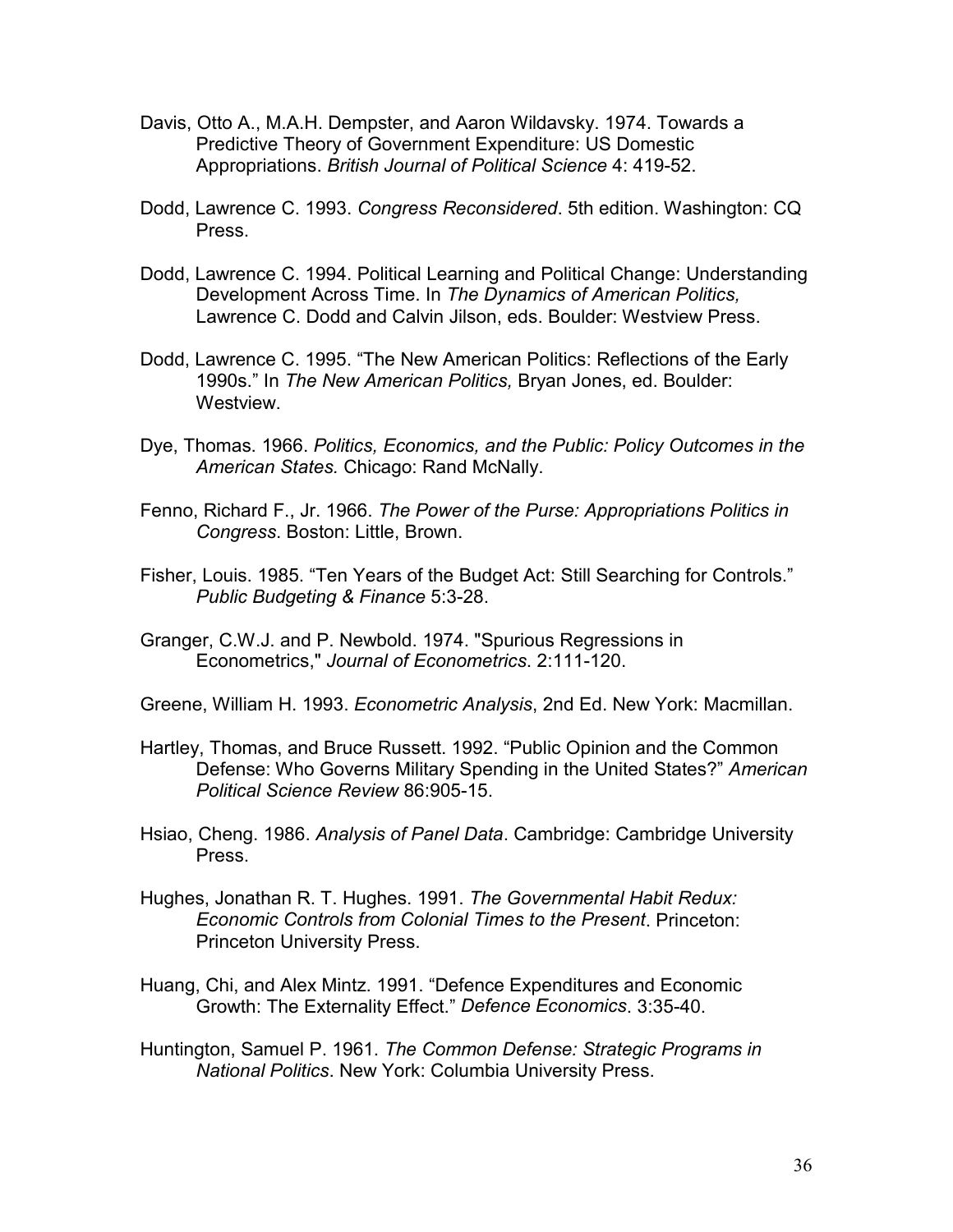- Huntington, Samuel P. 1981. *American Politics: The Promise of Disharmony.* Cambridge: Harvard.
- Jones, Bryan D. 1994. *Reconceiving Decision-Making in Democratic Politics.* Chicago: University of Chicago Press.
- Jones, Bryan D. 1996. "Attributes, Alternatives, and the Flow of Ideas: Information Processing in Politics." Presented at the annual meeting of the American Political Science Association in San Francisco.
- Jones, Bryan D. 2001. *Politics and the Architecture of Choice*. Chicago: University of Chicago Press.
- Jones, Bryan D., Frank R. Baumgartner, and Jeffery C. Talbert. 1993. The Destruction of Issue Monopolies in Congress. *American Political Science Review* 87: 657–71.
- Jones, Bryan D., Frank R. Baumgartner, and James L. True. 1996. "The Shape of Change: Punctuations and Stability in U.S. Budgeting, 1946-94." Presented at the annual meeting of the Midwest Political Science Association, Chicago.
- Jones, Bryan D., James L. True, and Frank R. Baumgartner. 1997. "Does Incrementalism Stem From Political Consensus or From Institutional Gridlock?" *American Journal of Political Science* 41 (October 1997): 1319- 39.
- Jones, Bryan D., Frank R. Baumgartner and James L. True. 1998. Policy Punctuations: US Budget Authority, 1947-95. *Journal of Politics* 60: 1-30.
- Kamlet, Mark S., and David C. Mowery. 1992 [1985]. "The First Decade of the Congressional Budget Act: Legislative Imitation and Adaptation in Budgeting." In *Government Budgeting: Theory, Process, and Politics*. Albert C. Hyde, ed. Pacific Grove: Brooks/Cole.
- Kamlet, Mark S., and David C. Mowery. 1987. Influences on Executive and Congressional Budgetary Priorities, 1955-1981. *American Political Science Review* 81:155-178.
- Kelly, Sean Q. 1994. Punctuated Change and the Era of Divided Government. In Lawrence C. Dodd, ed., *New Perspectives on American Politics.* Washington, DC: Congressional Quarterly.
- Kiewiet, Roderick and Matthew McCubbins. 1991. *The Logic of Delegation.* Chicago: University of Chicago Press.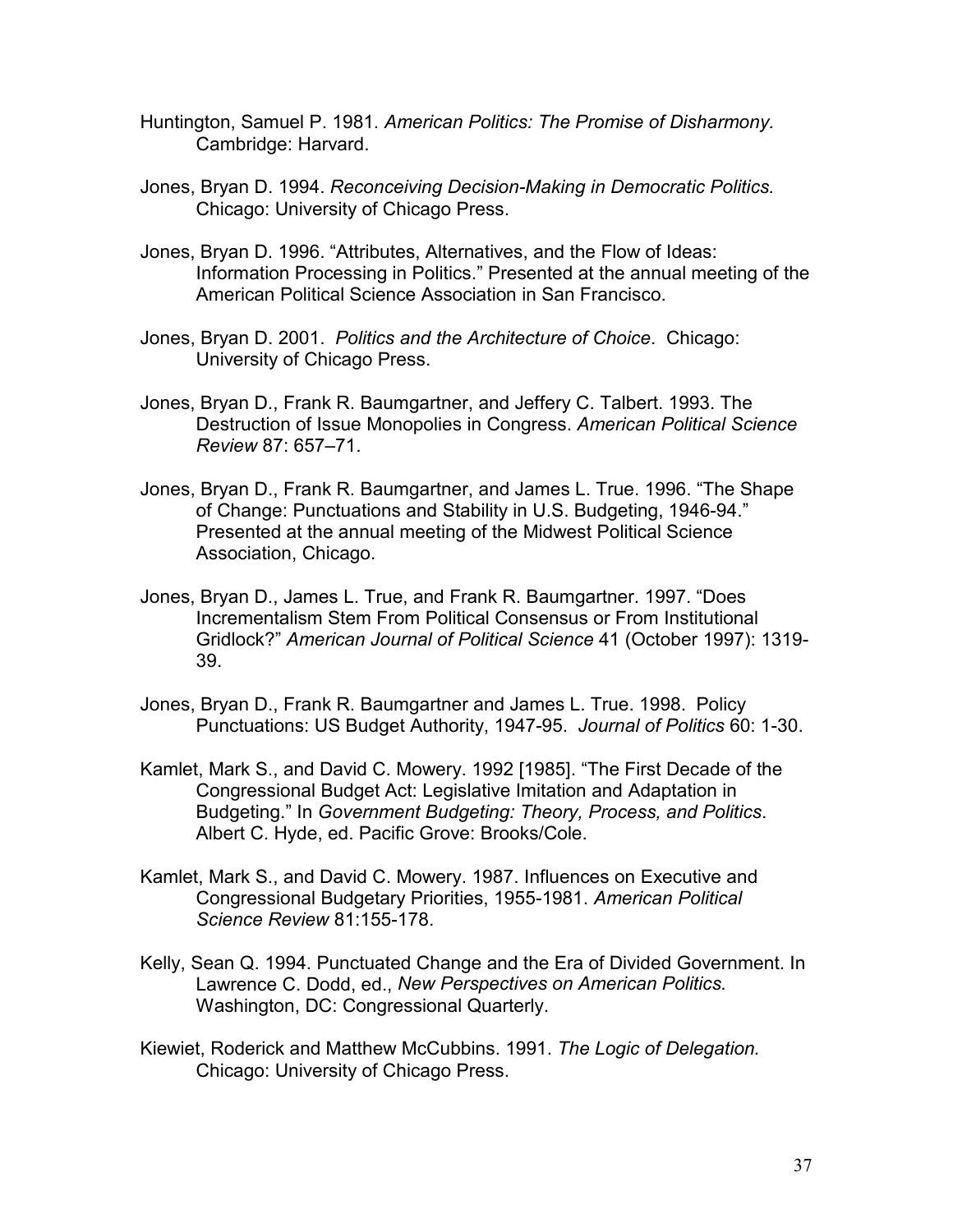- Kingdon, John. 1995. *Agendas, Alternatives, and Public Policies, Second Ed.* Boston: Little, Brown.
- Light, Paul. 1985. *Artful Work: The Politics of Social Security Reform.* New York: Random House.
- Lindblom, Charles E. 1959. "The Science of 'Muddling Through.'" *Public Administration Review*. 29:79-88.
- Mandelbrot, Benoit. 1963. New Methods in Statistical Economics. *Journal of Political Economy* 1:79-106.
- Mayhew, David. 1991. *Divided We Govern.* New Haven: Yale University Press.
- McCleary, Richard and Richard A. Hay, Jr. 1980. *Applied Time Series for the Social Sciences.* Beverly Hills, CA.: Sage.
- Meyers, Roy T. 1994. *Strategic Budgeting*. Ann Arbor: University of Michigan Press.
- Mintz, Alex. 1988. *The Politics of Resource Allocation in the U.S. Department of Defense: International Crisis and Domestic Constraints*. Boulder: Westview Press.
- Murphy, Charles J. V. 1956. The Eisenhower Shift. *Fortune*, January:86ff and March: 111ff.
- NSC-162/2. 1953. "Review of Basic National Security Policy." In *Pentagon Papers*, Gravel Edition, Vol. I, pp. 412-29.
- Ostrom, Charles W., and Robin F. Marra. 1986. "U.S. Defense Spending and the Soviet Estimate," *American Political Science Review* 80:821-842.
- Padgett, John F. 1980. Bounded Rationality in Budgetary Research. *American Political Science Review* 74: 354-72.
- Padgett, John F. 1981. Hierarchy and Ecological Control in Federal Budgetary Decision Making. *American Journal of Sociology* 87: 75-128.

Padgett, John F. 1995. Correspondence with the authors.

Page, Benjamin I., and Robert Y. Shapiro. 1992. *The Rational Public: Fifty Years of Trends in American's Policy Preferences.* Chicago: University of Chicago Press.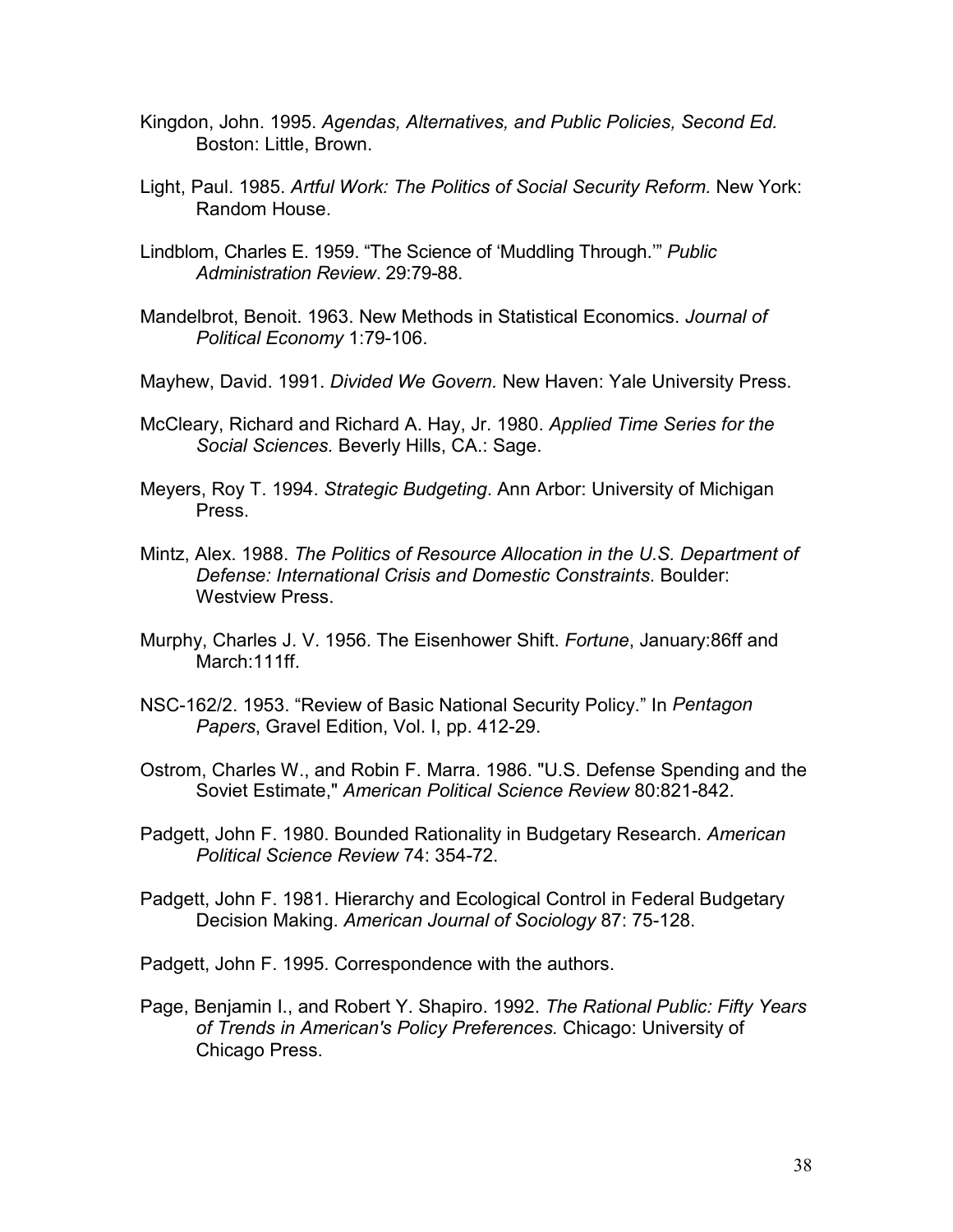- Peacock, Alan T., and Jack Wiseman. 1961[1994]. *The Growth of Public Expenditures in the United Kingdom*. 2nd Ed., reprinted. Aldershot, England: Gregg Revivals.
- Rundle, John B., Donald L. Turcotte, and William Klein, eds. 1996. *Reduction and Predictability of Natural Disasters.* Reading, MA.: Addison-Wesley.
- Schattschneider, E. E. 1960. *The Semi-Sovereign People.* New York: Holt, Rinehart, and Winston.
- Schlesinger, Arthur M. 1986. *The Cycles of American History.* Boston: Houghton-Mifflin.
- Schick. Allen. 1995. *The Federal Budget: Politics, Policy, Process.* Washington, DC: Brookings.
- Schilling, Warner R., Paul Y. Hammond, and Glenn H. Snyder. 1962. *Strategy, Politics, and Defense Budgets*. New York: Columbia University Press.
- Schulman, Paul R. 1980. *Large-Scale Policymaking.* New York: Elsevier North Holland.
- Simon, Herbert A. 1957. *Models of Man*. New York: Wiley.
- Simon, Herbert A. 1977. "The Logic of Heuristic Decision-Making." In *Models of Discovery*, ed., R.S. Cohen and M.W. Wartofsky. Boston: D. Reidel.
- Simon, Herbert A. 1983. *Reason in Human Affairs.* Stanford: Stanford University Press.
- Simon, Herbert A. 1985. "Human Nature in Politics: The Dialogue of Psychology with Political Science." *American Political Science Review* 79:293-304.
- Steinbruner, John D. 1974. *The Cybernetic Theory of Decision: New Dimensions of Political Analysis*. Princeton: Princeton University Press.
- Stimson, James A. 1991. *Public Opinion in America: Moods, Cycles, and Swings.* Boulder: Westview.
- Stimson, James A., Michael B. MacKuen, and Robert S. Erikson. 1995. "Dynamic Representation." *American Political Science Review* 89:543-64.
- Su, Tsai-Tsu, Mark S. Kamlet, and David Mowery. 1993. "Modeling U.S. Budgetary and Fiscal Outcomes: A Disaggregated, Systemwide Perspective." *American Journal of Political Science* 37: 213-45.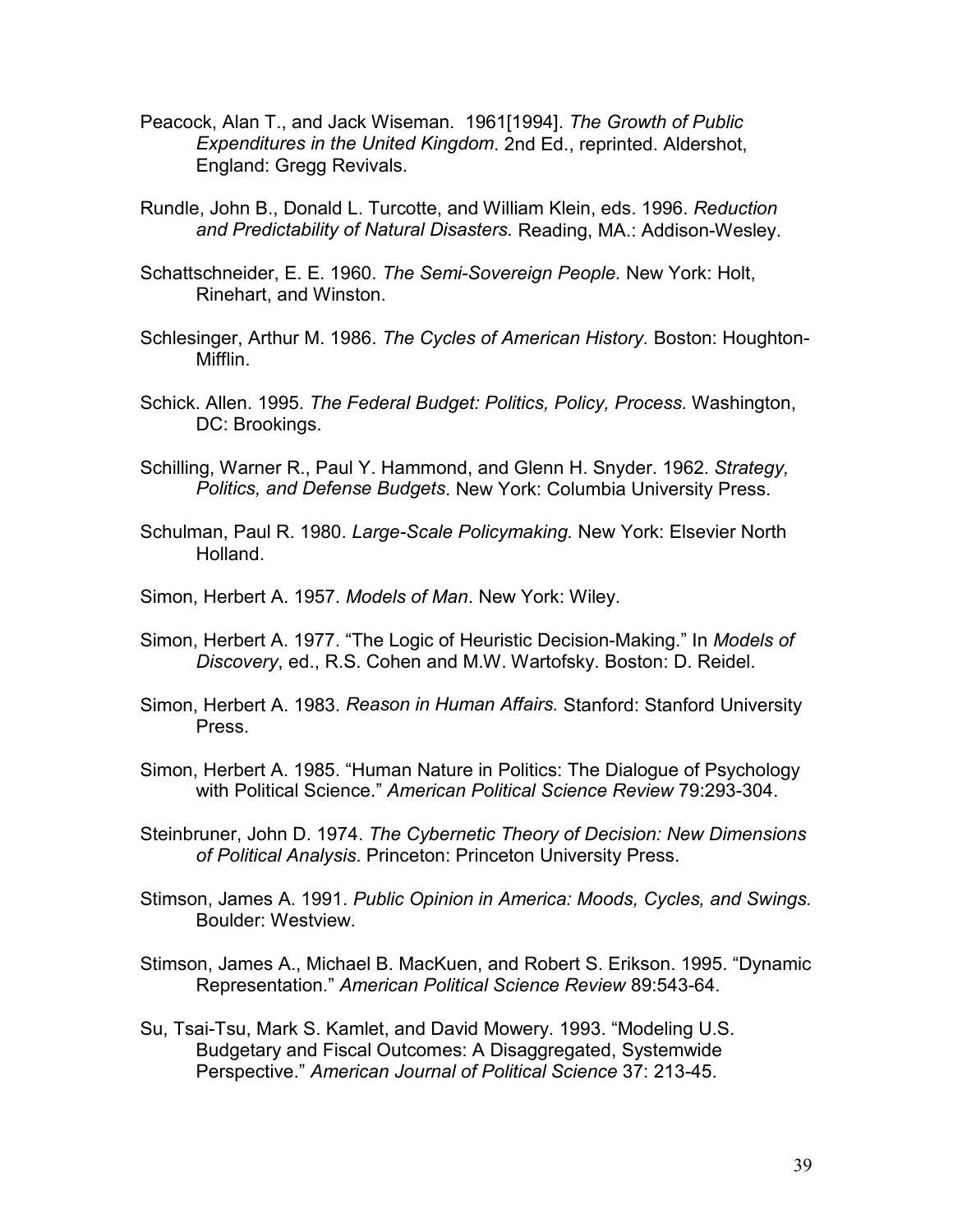Sundquist, James L. 1968. *Politics and Policy: The Eisenhower, Kennedy, and Johnson Years.* Washington DC: Brookings.

Thurow, Lester, 1996. *The Future of Capitalism*. New York: Basic Books.

- True, James L. 1995. "Is the National Budget Controllable?" *Public Budgeting & Finance* 15:18-32.
- Tucker, Harvey. 1982. "Incremental Budgeting: Myth or Model?" *Western Political Quarterly* 35: 327-338.
- Wanat, John. 1974. "Bases of Budgetary Incrementalism." *American Political Science Review* 68:1221-28.
- Wander, W. Thomas. 1984. "The Politics of Congressional Budget Reform." In *Congressional Budgeting,* Thomas Wander, F. Ted Hebert, and Gary W. Copeland, eds. Baltimore: Johns Hopkins University Press.
- Wander, W. Thomas, F. Ted Hebert, and Gary W. Copeland. 1984. *Congressional Budgeting.* Baltimore: Johns Hopkins University Press.
- Weaver, R. Kent. 1988. *Automatic Government: The Politics of Indexation.* Washington: Brookings Institution.
- Webber, Carolyn and Aaron Wildavsky. 1986. *A History of Taxation and Expenditure in the Western World*. New York: Simon and Schuster.
- Western, Bruce. 1995. Concepts and Suggestions for Robust Regression Analysis. *American Journal of Political Science* 39: 786-817.
- White, Joseph. 1995. (Almost) Nothing New Under the Sun: Why the Work of Budgeting Remains Incremental. In Naoimi Caiden and Joseph White, eds., *Budgeting, Policy, and Politics.* New Brunswick NJ: Transaction Publishers.
- White, Kenneth J. 1993. *Shazam User's Reference Manual Version 7.0.* New York: McGraw-Hill.
- Wildavsky, Aaron. 1964. *The Politics of the Budgetary Process.* Boston: Little, Brown.
- Wildavsky, Aaron. 1992. *The New Politics of the Budgetary Process, 2nd Ed.* Boston: Little, Brown.
- Wlezien, Christopher. 1994. The Politics of Impoundments. *Political Research Quarterly* 47: 59-84.